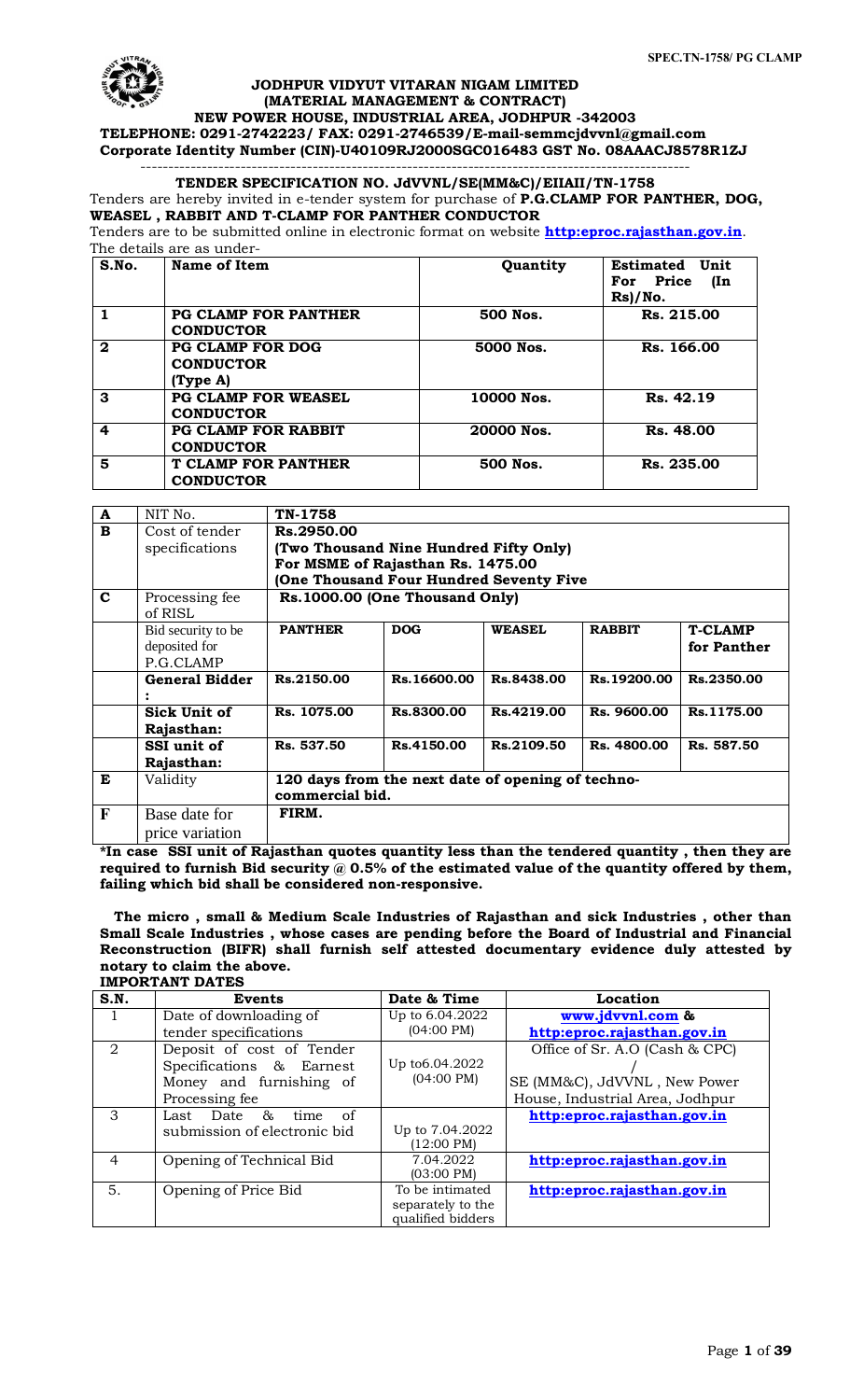| Section-I      | Instructions to bidders                                                  | For e-Tendering                                            |
|----------------|--------------------------------------------------------------------------|------------------------------------------------------------|
| Section-II     | General Conditions of Contract                                           |                                                            |
| Section-III    | <b>Technical Specification</b>                                           |                                                            |
| Schedule-I     | Schedule of Requirement                                                  |                                                            |
| Schedule-III   | Details of Standards                                                     |                                                            |
| Schedule-III A | Pre Qualification Requirement (PQR)                                      |                                                            |
| Schedule-III B | Performa for Bank Guarantee in lieu of Type Test                         |                                                            |
| Schedule-IV    | <b>BOQ</b> (Price Schedule)                                              | To be submitted on line                                    |
| Schedule-IVA   | Details of tendered quantity, quantity offered                           | The bidder is required to                                  |
|                | along with justification with reference<br>to<br>qualifying Requirement. | justify quantity offered as<br>per qualifying requirement. |
| Schedule V     | Departure from Guaranteed Technical Particulars                          |                                                            |
| Schedule VA    | Guaranteed Technical Particulars For<br>P.G.                             |                                                            |
|                | Clamp                                                                    |                                                            |
| Schedule VB    | Guaranteed Technical Particulars For T Clamp                             |                                                            |
| Schedule VI A  | Departure from the requirement of Technical                              |                                                            |
|                | Specification.                                                           |                                                            |
| Schedule VI B  | Departure from commercial terms & conditions of                          |                                                            |
|                | specification                                                            |                                                            |
| Schedule VII   | List of Past Supplies                                                    |                                                            |
| Schedule VII A | C.A. Certificate for Quantity Justification.                             |                                                            |
| Schedule VIII  | Delivery schedule.                                                       |                                                            |
| Schedule IX    | List of equipment & technical hands available<br>with the biding firm.   |                                                            |
| Schedule X     | Format of Affidavit for Rajasthan MSME                                   |                                                            |
| Schedule XI    | General Particulars about the bid in brief                               |                                                            |
| General        | Amendments in ITB & GCC and Addendum in ITB                              |                                                            |
| Appendix-A     | Performa for Bank Guarantee in lieu of Bid Security                      |                                                            |
| Appendix-B     | Declaration by the Bidder towards blacklisting/debarment etc.            |                                                            |
| Annex.-A       | Self Attested under taking to be given on firm's letter                  |                                                            |
|                | head                                                                     |                                                            |
| Annex.-I       | Under taking for C.A. Certificate                                        |                                                            |
| Annex.- II     | <b>Bidder Details</b>                                                    |                                                            |

1. Tender documents will be made available on e-Tendering portal www.eproc.rajasthan.gov.in The bidders, in their own interest are requested to read very carefully the tender document before submitting the bid only through online on website [www.eproc.rajasthan.gov.in](http://www.eproc.rajasthan.gov.in/). bidders can download bid up to 04:00 p.m. one day prior to schedule date of opening of respective bid mentioned above documents and submit their bids online up to 12:00 p.m. on schedule of respective bid mentioned above.

- 2. Eligible bidders should submit their bid well in advance instead of waiting till last date JdVVNL will not be responsible for non-submission of bids due to any website related problems.
- 3. The cost of Tender specification **Rs. 2950/-** (Non-Refundable) (50% for MSME of Rajasthan) to be paid by Demand Draft in Favour of the Sr. Accounts officer(Cash & CPC), JdVVNL, Jodhpur and tender processing fees Rs. **1000/-** shall be payable by demand draft in favour of The Managing Director RISL, Jaipur ( Non- Refundable). The bidders are required to deposit all these payments in the office of the SE(MM&C), JdVVNL, Jodhpur up to 4.00 PM one day prior to date of tendering otherwise their bids are liable to be rejected.
- 4. The Bid Security amount (as applicable) to be paid by demand draft/banker's cheque in favour of SR.AO(CASH & CPC), JDVVNL, Jodhpur (Payable at jodhpur) 342003 **up to 4.00 p.m prior one WORKING day of schedule date of opening** of respective bid or Bank guarantee, in specified format, of a scheduled bank in favour of superintending Engineer (MM&C), JDVVNL, Jodhpur **up to 4.00 p.m. prior one WORKING day of schedule date of opening** of respective bid and obtain a receipt/acknowledgement thereof. No other mode of deposit shall be accepted. At the time of depositing the Bid Security amount or Bank Guarantee, the bidder shall also furnish self attested and duly attested by Notary, the documentary evidence of SSI/MSME unit of Rajasthan or of sick unit (as applicable). Along with affidavit as per schedule X on non-judical stamp of Rs. 100.

The Bank Guarantee against Bid Security be issued by Nationalized / Scheduled Bank. The same may be accepted after confirmation by issuing Bank. If any Bid Security Bank Guarantee is not in proper format / not confirmed by the issuing Bank the same would not be accepted and the bidder would be immediately sorted out from bid process.

.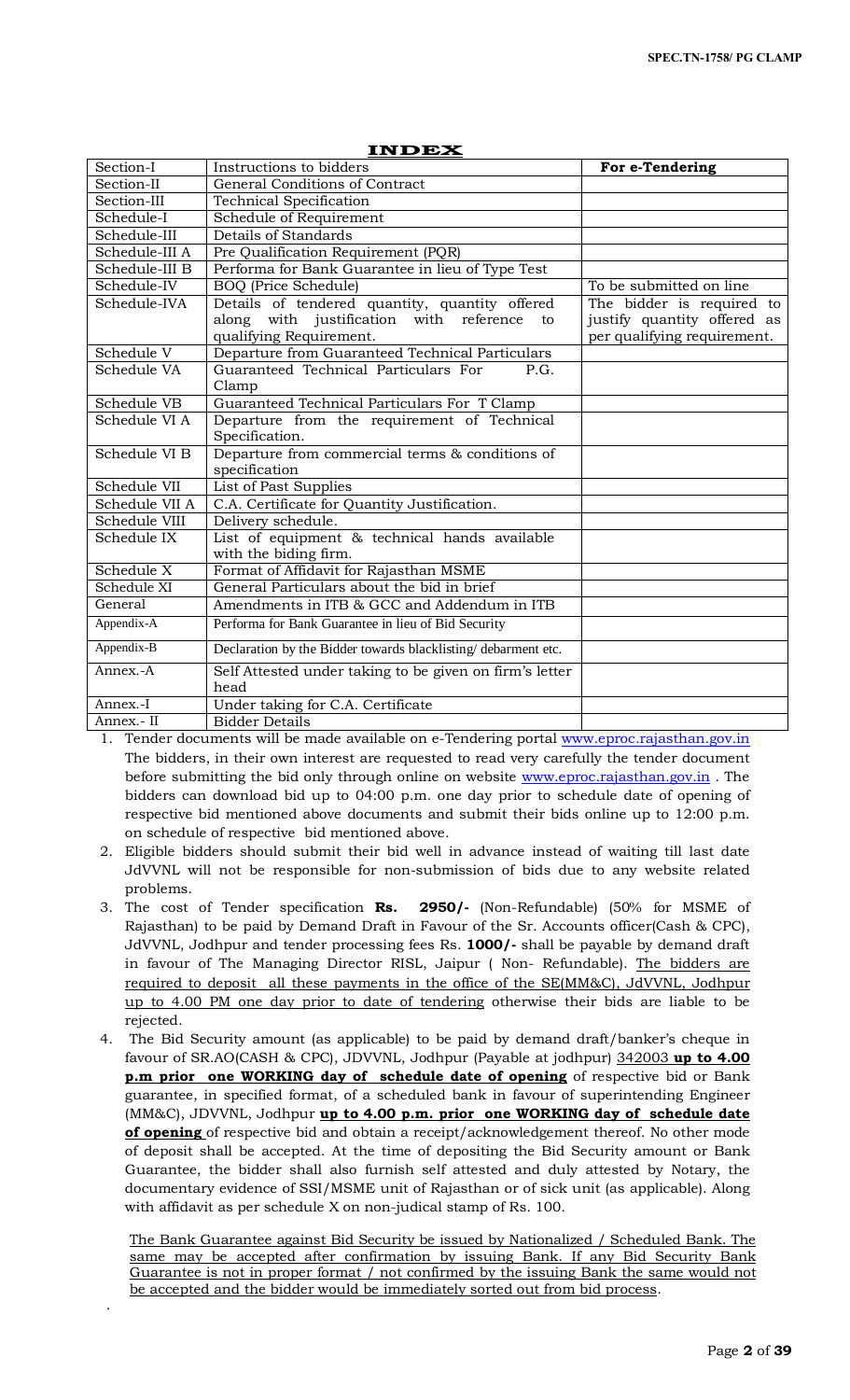#### **SECTION-III**

#### **--------------------**

# **TECHNICAL SPECIFICATION OF P.G. CLAMPS FOR DOG, PANTHER, WEASEL RABBIT CONDUCTOR AND T-CLAMP FOR PANTHER CONDUCTOR AGAINST TN-1758**

#### **3.01 SCOPE**

This specification covers the manufacture, testing before despatch and delivery at our Stores/ Site of P.G. Clamps for ACSR Panther, Dog, Rabbit, weasel Conductor and T-clamp for Panther Conductor as detailed hereunder:-

# **3.02 MATERIAL:-**

All material used shall conform to the relevant ISS. All aluminum and aluminum alloy used in the manufacture of the connector(s) shall conform to designation `A6' of IS:617 (1975) Latest amended and IS:1367 (latest amended). Non ferrous alloy bolts, nuts and spring washers shall conform to the relevant Standards.

The material used in the manufacture of clamps shall be Aluminum alloy 4600 of IS:617-1994 as amended and shall be gravity die casting process only.

Steel Bolts and Nuts shall conform to IS:1368-1992 & IS:1367/1979-80 (with latest amendment, if any)

All ferrous metal parts intended for outdoor use except those made of stainless steel shall be protected by hot dip galvanizing in accordance with IS:2633-1986.

The temperature rise of power connectors above a reference ambient temperature of 40 Deg. C when carrying rated current as above shall not exceed 45 Deg. C to fulfill the requirement of Cl.6 IS:5561(1970).

#### **3.03 GENERAL REQUIREMENTS:-**

.

The power connectors shall be smooth and free from cavities, blow-holes and other defects and such adverse effects like sharp radii of curvature, ridges & excrescence which might lead to localized pressure or damage to conductor in service. Power connectors shall be so designed and proportioned that they are capable of safely withstanding stresses to which they may be subjected (including these due to short circuit and climatic conditions) and that the effect of vibrations, both on the conductor and the connector itself are minimized. Sufficient contact pressure should be maintained at the joint by the provision of the required number of bolts or other fixing arrangements. But the contact pressure should be evenly distributed by the use of pressure plates, washers or suitable saddles of adequate area & thickness.

**3.04 LIMITS OF TEMPERATURE :** The limits of temperature rise specified are based on the following reference ambient temperatures:-

| Maximum ambient air temp              | $: 50$ Deg. C.            |
|---------------------------------------|---------------------------|
| b) Maximum daily average ambient temp | $\cdot$ 30 5 Dec $\Gamma$ |

<code>⁄nax</code>ımum daily average ambient temp

c) Maximum yearly average ambient temp : 32 Deg. C.

The temperature rise of power connectors above a reference ambient temperature of 40 Deg. C when carrying rated current as above shall not exceed 45 Deg. C to fulfill the requirement of Cl.6 IS:5561(1970).

| s.no    | PARTICUL           | ACSR               |                 | <b>PG CLAMPS FOR</b> |               |                          | T-CLAMP           |
|---------|--------------------|--------------------|-----------------|----------------------|---------------|--------------------------|-------------------|
|         | ARS                | <b>PANTHER</b>     | ACSR DOG TO DOG |                      | ACSR          | <b>ACSR</b>              | <b>FOR</b>        |
|         |                    | TO <sub>1</sub>    |                 |                      | RABBIT        | <b>WEASEL TO PANTHER</b> |                   |
|         |                    | <b>PANTHER</b>     |                 | TYPE `A'             | TO.           | WEASEL                   | <b>CONDUCTO</b>   |
|         |                    |                    |                 |                      | <b>RABBIT</b> |                          | ĸ                 |
| a.      |                    |                    |                 |                      |               |                          |                   |
|         | <b>CONDUCTOR:-</b> |                    |                 |                      |               |                          |                   |
| $1_{-}$ | No. of             | Al. $30/$          | Al. $6/$        |                      | Al. $6/$      | Al. $6/$                 | Al. $30/$         |
|         | strands in         | $3.00$ mm          | $4.72$ mm       |                      | $3.35$ mm     | $2.59$ mm                | $3.00$ mm         |
|         | Conductor          | Steel 7/           | Steel 7/        |                      | Steel $1/$    | Steel $1/$               | Steel 7/          |
|         |                    | $3.00$ mm          | $1.57$ mm       |                      | $3.35$ mm     | $2.59$ mm                | $3.00$ mm         |
| 2.      | Conductor          | 21.0 <sub>mm</sub> |                 |                      | 10.05mm       | $7.77$ mm                | $21.0 \text{ mm}$ |
|         | dia                |                    |                 | 14.15mm              |               |                          |                   |
|         | b.)CLAMPS          |                    |                 |                      |               |                          |                   |
|         | Length             |                    |                 |                      |               |                          |                   |
|         | (Min.)             | 135mm              |                 | 125mm                | 75mm          | 75mm                     | 80 mm             |
|         |                    |                    |                 |                      |               |                          |                   |

#### **3.05 DIMENSIONAL REQUIREMENT FOR P.G.CLAMPS & T-CLAMPS:-**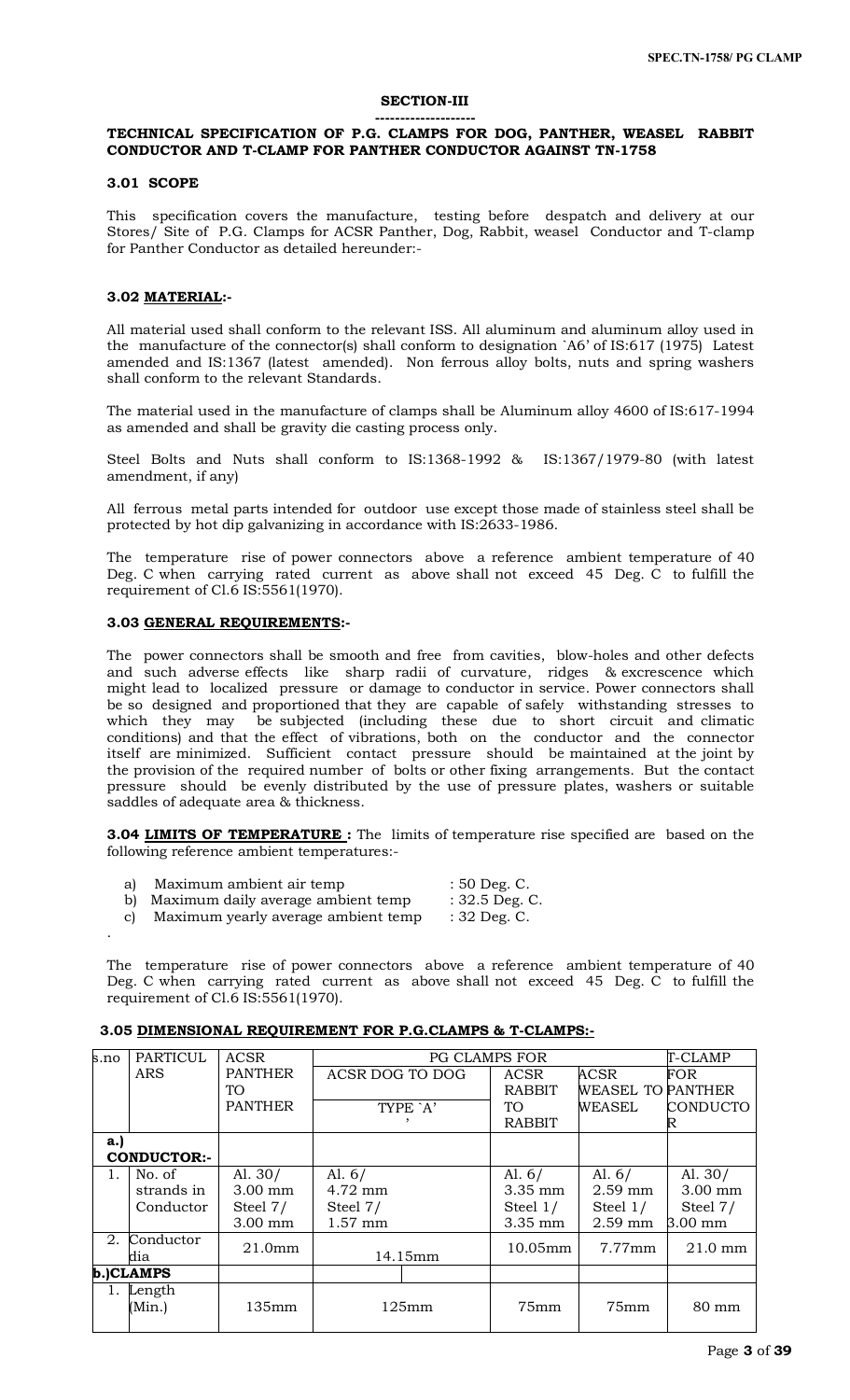| 2.               | Thickness of<br>Metallic<br>Parts (Min.)                                                      | $10 \text{ mm}$                               | 10mm                                         | 8mm                                                 | 8mm                                               | 10 <sub>mm</sub>                                    |
|------------------|-----------------------------------------------------------------------------------------------|-----------------------------------------------|----------------------------------------------|-----------------------------------------------------|---------------------------------------------------|-----------------------------------------------------|
| 3.               | No. of Bolts<br>along with<br>lock nuts<br>plain<br>washer and<br>spring<br>washers<br>(Min.) | 3                                             | 3                                            | $\overline{2}$                                      | $\overline{2}$                                    | 12                                                  |
| 4.               | Size of<br>Bolts Dia<br>X Length<br>(Min.)                                                    | 12mm x<br>60 <sub>mm</sub>                    | $12mm \times 50mm$                           | 8mm x<br>35mm                                       | $8mm \times$<br>35mm                              | 10mm x<br>65mm                                      |
| 5.               | Short<br>circuit level<br>for 1 Sec.                                                          | 25 kA                                         | 16 kA                                        | 12.5 kA                                             | 12.5 kA                                           | 31.5 kA                                             |
| 6.               | Rated<br>current<br>Amps.                                                                     | 630                                           | 400                                          | 200                                                 | 160                                               | 800                                                 |
| $\overline{7}$ . | Weight<br>(In Kg)<br>Tolerance<br>in weight :-<br>$(-2%)$                                     | Al:- $0.550$<br>Steel:-0.250<br>Total:- 0.800 | Al:- $0.425$<br>Steel:-0.210<br>Total:-0.635 | $Al:- 0.125$<br>Steel:-<br>0.045<br>Total<br>:0.170 | $Al:- 0.115$<br>$Steel: -0.05$<br>Total<br>:0.165 | Al:- $0.550$<br>Steel:-<br>0.600<br>Total<br>:1.150 |

# **3.06 TYPE TESTS:-**

**a)** The bidder shall furnish valid and authenticated type test certificate from a Govt. approved/ a Govt. recognized/ NABL accredited laboratory/ ILAC i.e. International Laboratory Accredited laboratory / ILAC i.e International Laboratory Accrediation Corporation ( In case of foreign laboratory) of similar rating and design of tendered material. Such type test certificates should not be older than Five years as on the date of bid opening. For this purpose date of conducting type tests will be considered.

**b**) The type test certificates by in house laboratory of biding firm even if it is a Govt approved/ Govt recognized/ NABL accredited Laboratory / ILAC accredited, shall not be accepted, in case of their own bid. This will not apply if biding firm is Govt. Company/ Public Sector Undertaking.

**c)** The bidder should furnish documentary evidence in support of the laboratory whose type test have been furnished, that the said laboratory is a Govt/ a Govt. approved/ a Govt. recognized/ NABL accredited laboratory/ ILAC accredited ( in case of foreign laboratory)

**d)** The type test certificates shall be furnished either in original or duly attested by notary.

**e)** The bids of only those bidders shall be considered to be meeting the type test criteria who furnishes complete type test certificates with the bid as per above provision.

**f)** However, in the following cases the Bidder is not in a position to furnish Type Test Certificate as mentioned above, the bid of the bidder may be considered meeting the type test criteria if the bidder furnishes an undertaking stating that valid type test certificate from a Govt. approved / Govt. recognized / NABL Accredited laboratory / ILAC Accredited laboratory shall be furnished from first lot received in Nigam store (without asking any delivery extension) along with bank guarantee with the technical bid from a Nationalized / Scheduled Bank in prescribed Performa at Schedule-III B or DD / Pay Order amounting to to value as detailed below . The initial validity of bank guarantee shall be nine months with claim period of three months in addition

i) Where a new Rajasthan based firm is participating & is technically competent.

ii) Where one or more type test(s) is/ are older than 5 years.

iii) Where Rajasthan/out side Rajasthan firm furnishes requisite type test reportof higher rating material.

| Amount of Bank Guarantee in lieu of type test |                                   |  |  |
|-----------------------------------------------|-----------------------------------|--|--|
| For Rajasthan based firms                     | For Outside Rajasthan based firms |  |  |
| $Rs. 12,500/-$                                | $Rs. 50,000/-$                    |  |  |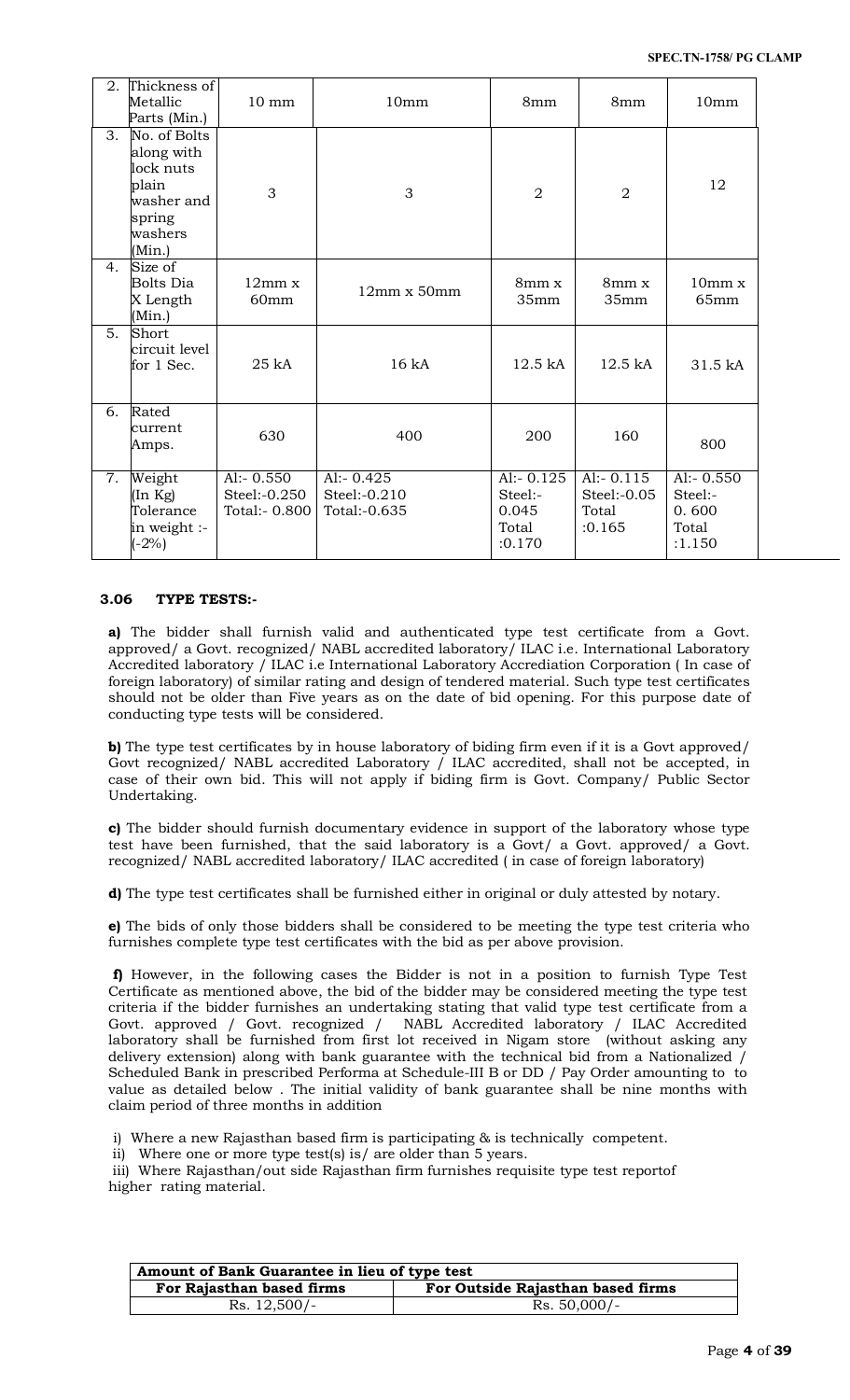e ) **Following type test shall be conducted on Clamps :-**

**a) Tensile test b) Temperature test. c) Resistance test. d) Dimensional test. e) Galvanizing test f) Short circuit test**

The short circuit test shall be accompanied with the detailed dimensional drawing duly signed by the testing agency.

# **3.07 INSPECTION AND TESTING**

i) The material shall be tested and inspected by an authorized inspecting officer of the Nigam before dispatch. Samples shall be drawn for inspection/ testing as per provisions of relevant ISS/Purchase Order. The purchaser reserves the right to get the material tested in any testing laboratory before dispatch.

**ii)The suppliers should satisfy themselves that the stores are in accordance with the terms of the contract and fully confirm to required specifications by carrying out a thorough pre-inspection of each quota before tending the same for inspecting to the inspecting officer nominated by the purchaser. Such pre-inspection on the part of the suppliers would minimize the chances of rejection in inspection. The following shall constitute Acceptance Tests:-**

- i) Tensile Test.
- ii) Resistance Test.
- iii) Dimensional Check.
- iv) Galvanizing Test, where applicable.

In the event of order temperature rise test shall be carried out once on one Clamp of each type from the first offered lot in the presence of Purchaser's representative without extra charges.

The following shall constitute Routine Tests:-

- i) Visual inspection.
- ii) Dimensional check.

# **3.8 TYPE TEST ON SAMPLES SELECTED FROM MATERIAL RECEIVED INSTORES FROM 1st OFFERED LOT (Applicable to Successful bidders, who have not furnished valid Type Test(s) with bid, but furnished B.G. in lieu of Type Test(s))**

The first lot offered shall not be less than 10 % of the ordered qty.

One sample of each type of Clamps from the 1st Lot received in purchaser's store shall be selected and sealed for getting it type tested at any Govt. approved/ Govt. recognized/ NABL accredited laboratory/ ILAC i.e. International Laboratory Accredited laboratory / ILAC i. e International Laboratory accreditation Cooperation ( In case of foreign laboratory). The transportation charges of sample(s) from store to test house shall be borne by NIGAM, whereas the charges incurred towards type test of the material at test house shall be borne by the Supplier. The testing charges should be remitted through D.D. in favourthe Test House by the supplier with the 1st inspection offer. The name of test house shall be intimated to successful bidder after issue of Purchase order.

At the option of the purchaser, the material received in the stores may be utilized in the field after receipt of successful test reports from CTL, JODHPUR for the mandatory test checking on the samples selected from the material received at stores against first lot and subsequent lot(s) in anticipation of successful type test report(s).

# **The bidder shall have to deposit type test charge(s) immediately with the supply of 1st lot . If the type test charge(s) are not deposited then acceptance of 2nd offered lot shall be at the discretion of purchaser.**

## **A) In case sample(s) from first lot fails in type tests then:**

i) Supplier shall have to replace the full quantity of the respective inspected lot supplied to various stores which is lying unused.

**ii) For the quantity already utilized against the order in field, a deduction of 30% (thirty percent) of F.O.R. destination price of the material supplied shall be made.**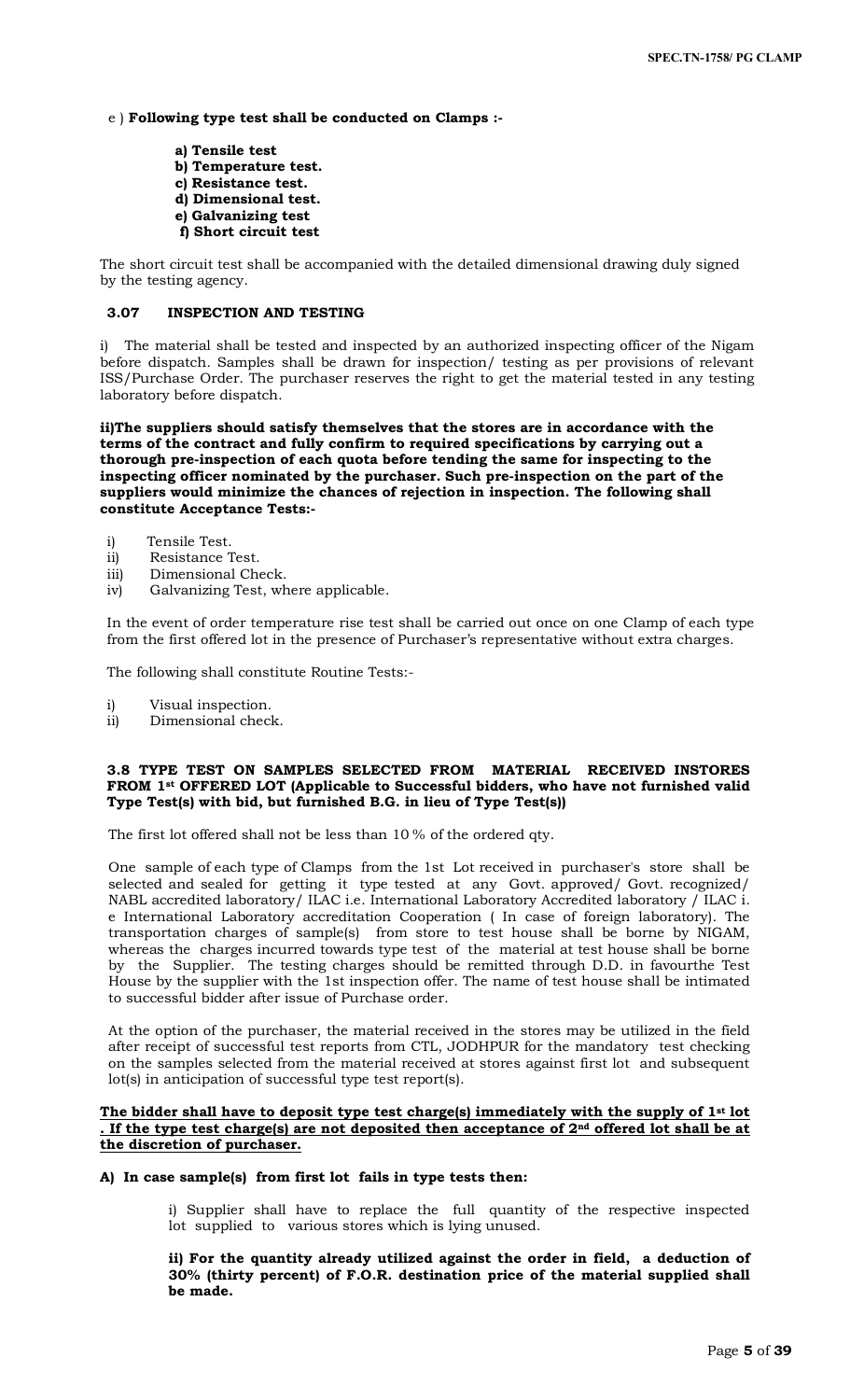iii) Sample(s) from next lot shall be selected again for type test . All test charges incurred towards type test of the material for second time shall be borne by the Supplier for which the testing charges should be remitted through D.D. in favour of the Test House by the supplier with the 2nd inspection offer.

#### **B) In case sample again fails in the type test then:**

i) The quantity supplied/received in stores and lying unused in stores shall stand rejected and shall be lifted back by the supplier.

# **ii) For the quantity already utilized against the order in field, a deduction of 30% (thirty percent) of F.O.R. destination price of the material supplied shall be made.**

iii) Further supplies shall not be accepted and order shall stand cancelled .

 The various type tests as per relevant standards shall be conducted on each type of PG Clamp & T Clamp.

### **3.9 TEST CHECKING OF MATERIAL AT STORES:-**

The material received in the Stores of the Nigam shall be subjected to the test checking at Stores before final acceptance of the material. The procedure for the same shall be as under:-

#### **A) Sampling:-**

One sample out of each sub lot/ lot of 1,000 Nos. or part thereof from each inspected lot of each type of clamp received at Stores shall be selected for test checking of material & shall be got tested. The selection of sample from the material received at stores shall be done as soon as material is received in stores without the presence of the representative of the supplier. However, testing of sample(s) at CTL shall be carried out in the presence of representative of the supplier after identification / confirmation by him that sample so selected belongs to them.

#### **B) Tests**:-

The following tests shall be carried out on the above items:-

a. Visual Examination, Verification of Dimension, weight and marking as per ISS/ Specification.

- b. Tensile Test
- c. Resistance Test
- d. Galvanizing test

Testing of the material shall be got done at the test laboratory of the NIGAM i.e. at CTL in the presence of the representative of the supplier.

For witnessing of testing, clear 7 days notice shall be given to the supplier by fax / speed post stating date, time & place where the test is to be conducted. In case the supplier do not attend for witnessing the testing, the testing shall be proceeded and completed and action be taken as per the contract.

The Officer Incharge of Central Testing Lab (CTL) JODHPUR shall send copies of test reports to the purchaser, consignees and the supplier.

#### **C) CRITERIA FOR ACCEPTANCE**

a) Visual Examination, Verification of Dimension, weight and marking: As per ISS/ Specification b)Tensile Test AND c) Resistance Test:-

In case of failure of sample in Tensile Test & Resistance test, the material contained in the lot/ sub-lot to which the sample belongs shall be rejected. The rejected material shall have to be replaced by the supplier free of cost.

d) Galvanizing Test:

i) The sample(s) shall be first tested for (n-2) number of dips where(n) is specified number of dips in the contract. If the sample(s) does not pass the uniformity of Galvanization Test for (n-2) dips, the material shall be rejected and the material relating to relevant lot/ sub-lot to which sample(s) pertains shall have to be replaced by the supplier free of cost.

ii) If the sample has passed the uniformity of Galvanization Test for (n-2) dips, then it shall be tested for (n-1) dips. If the sample has not passed the uniformity of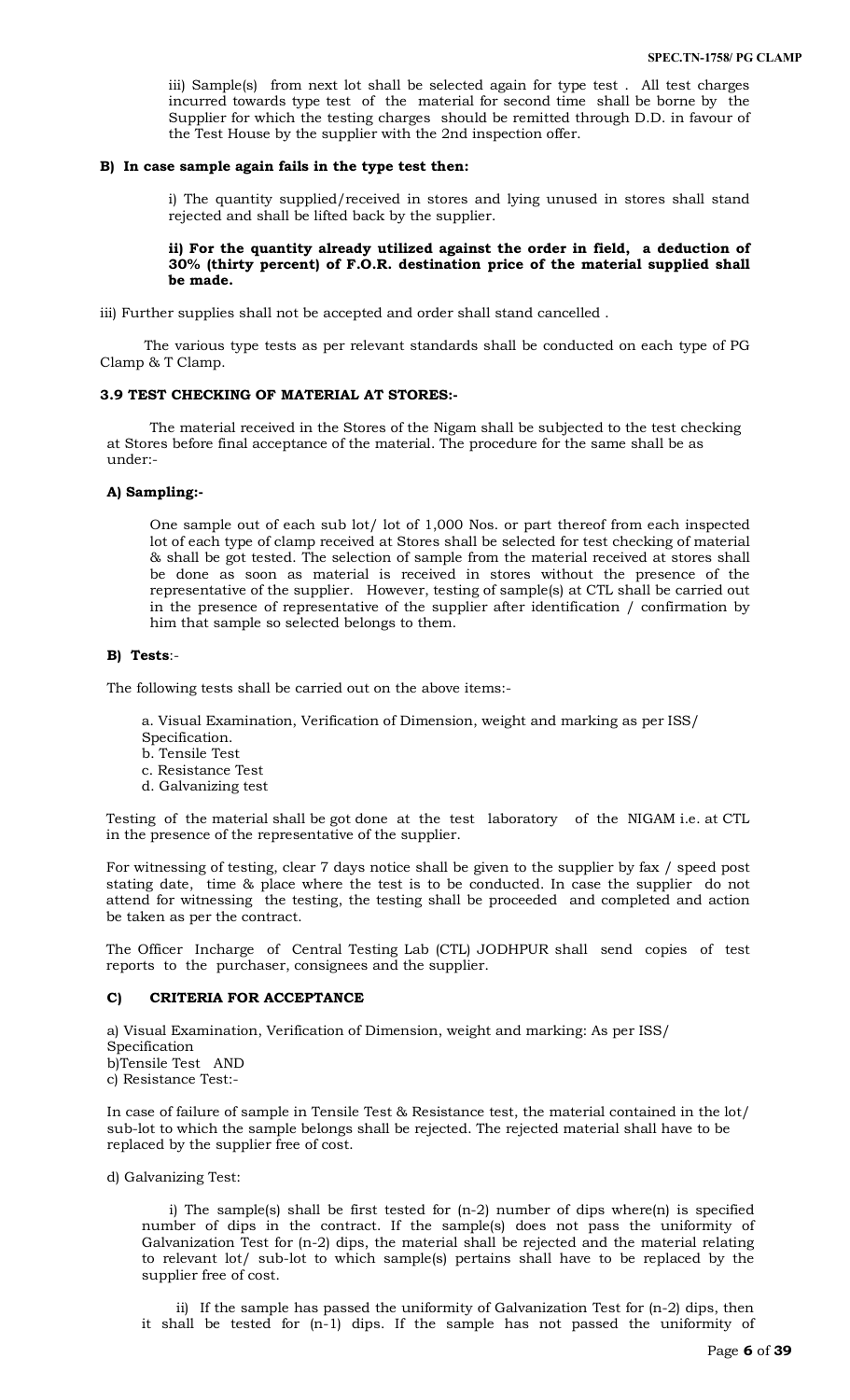Galvanization Test with (n-1) dips, then material pertaining to relevant lot/ sub-lot shall be accepted with a deduction  $\omega$  10% of cost of material.

iii)If the sample has passed the uniformity of Galvanization Test with (n-1) dips, then sample shall be tested for last one dip of one minute to complete the test for `n' dips. If the sample does not pass the uniformity of Galvanization Test with `n' dips, then the material pertaining to relevant lot/sub-lot shall be accepted with a deduction  $@$  5% of cost of material.

#### **D) TEST CHARGES :**

All test charges incurred towards test checking of the material received in our stores shall be borne by the NIGAM except that of personal expenses of the representative of the supplier for witnessing the tests.

#### **E ) PAYMENT :**

The Payment shall be governed in accordance with the clause No. 1.42 of GCC with the following modifications :-

# **A) If bidder have submitted valid type test reports with bid:**

The 100% payment shall be released after receipt of successful test reports from CTL for the mandatory test checking on the samples selected from the material received at stores against first lot and subsequent lot(s) in anticipation of successful type test reports.

#### **B) If bidder have not submitted valid type test reports with bid:**

i) The 70% payment shall be released after receipt of successful test reports from CTL for the mandatory test checking on the samples selected from the material received at stores against first lot and subsequent lot(s) in anticipation of successful type test reports.

ii) The balance 30% payment shall be released after receipt of successful type test reports on the samples selected from the material received in the stores.

**C)** The due dates for payment shall be considered from the date of submission of the bills along with receipted challans to Sr. Accounts Officer (CPC) of Jodhpur Discom.

#### **3.10 MARKING**

The items to be supplied shall be indelibly marked with suitable marks so as to identify the same. The Clamps shall be marked with `Rated Normal Current' and name of the `Conductor' for which the same is suitable viz. Panther to Panther, Dog to Dog, Rabbit to Rabbit and weasel to Weasel.

# **3.11 PACKING**

 You shall pack the material in the suitable double gunny bag or double HDPE bags so that the material may not be damaged in the transit

# **3.12 GUARANTEED TECHNICAL & OTHER PARTICULARS.**

The tenderer shall furnish complete guaranteed technical particulars and other particulars of material offered by him in schedule-V.(A) and V(B)

# **3. 13 DRAWING** :

The successful bidder will submit the full dimensional drawings on A-3 size paper in triplicate for our approval before commencement of supply. If the successful bidder manufacture the equipment without obtaining approval of drawing, the purchaser will not be responsible if any part is not as per required dimensions. Approval of drawings/work by Purchaser shall not relieve the Supplier of his responsibility and liability for ensuring correctness and correct interpretation of the latest revision of applicable standards, rules and codes of practices.

#### **3.14 DEPARTURE FROM SPECIFICATION**

Should the tenderer wish to depart from the specification in any respect, he should clearly state such departures indicating the reasons thereof. Unless this is done, the departmental specification will hold good and shall be binding on the supplier unless the departures have been approved in writing by the purchaser.

#### **3.15 TENDERS:**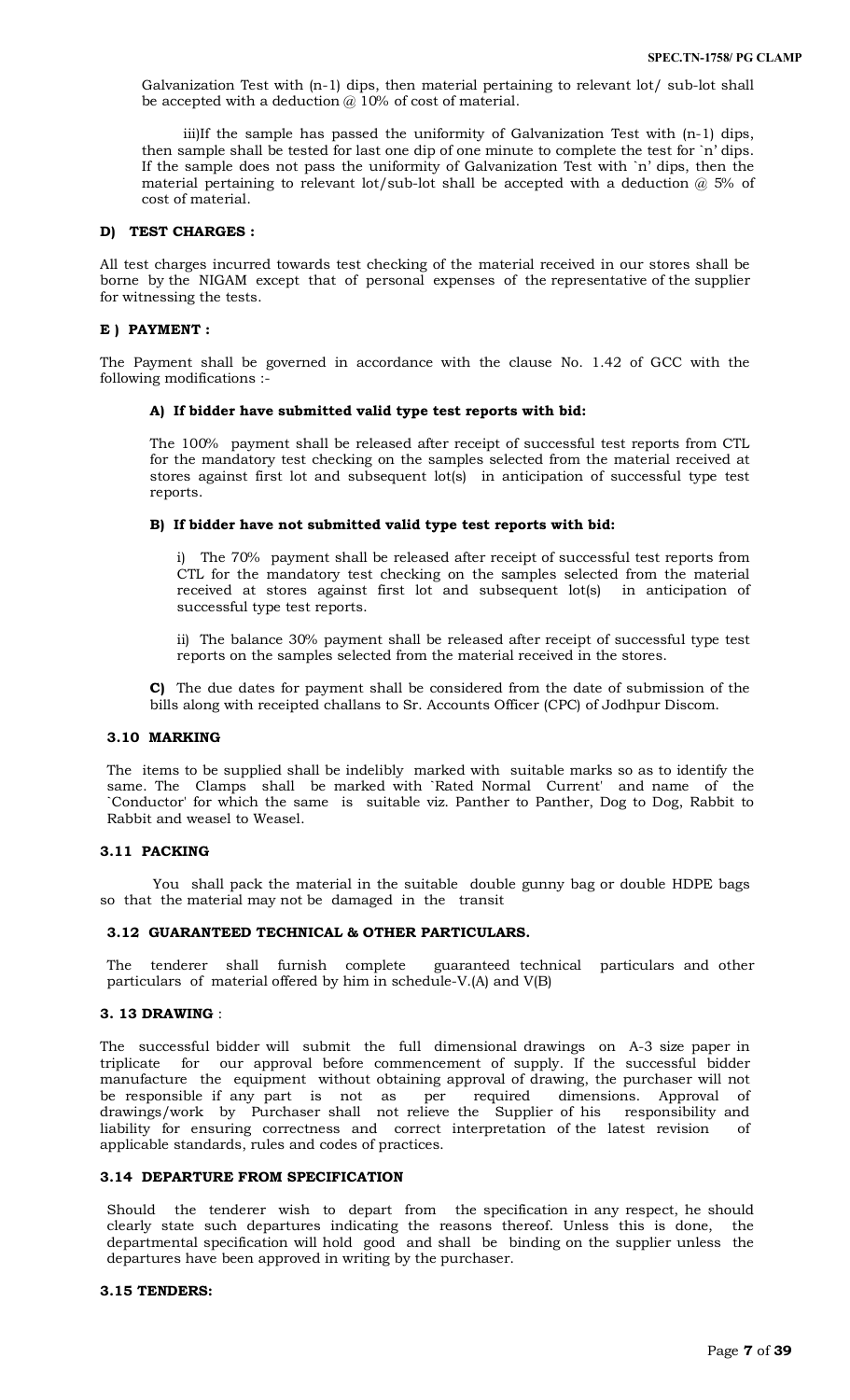Tenderer shall furnish complete particulars of the material offered by them in regard to the specification and submit the same with their tender. Failure to do so or any incomplete entry therein may prevent a tender from being considered.

The tenders received without complete details required as per enclosed forms/ schedules are liable to be rejected.

# **3.16 DELIVERY SCHEDULE**

 The bidder is required to quote monthly delivery for each type of PG Clamp & T Clamp . The delivery of quoted quantity of should be **commenced after 30 days from the date of receipt of purchase order and shall be completed in 09 (Nine) months thereafter at equal monthly**  installments. . In case ordered quantity is different than quoted quantity then monthly delivery shall be adjusted proportionately. Tenders in which monthly delivery schedule is not indicated shall be ignored.

 The tenderers are required to indicate the delivery schedule in the schedule attached with the Specification.

**3.17 PRICES:** Prices offered against the specification shall be **FIRM.**

**3.18 OUANTITY TOLERANCE:** Quantity tolerance of plus minus 2% of ordered quantity shall be allowed for completion of supply.

#### **3.19 MANUFACTURING TOLERANCE IN DIMENSION :**

**Upto 50 mm**  $+ 5\%$ **<br>From 51 mm to 100 mm**  $+ 4\%$ **From 51 mm to 100 mm From 101 mm to 300 mm ± 3% Above 300 mm ± 2%**

#### **4.0**. **GST:-**

GST registration number of Jodhpur Discom is **08AAACJ8578R1ZJ.**

 **As GST act has been implemented from 01.07.17, therefore, BOQ has been prepared accordingly with applicability of GST. Further, old tax structure wherever appearing in ITB, GCC, and specification may be replaced by GST as per notification.**

#### **5. 0 ADDITIONAL ORDER**

 Repeat order for additional quantities upto 50% of original ordered quantities , may be placed by the nigam on the same rates ,terms and conditions given in the contract.

# **6.0 Every Micro, Small & Medium enterprises of Rajasthan shall be required to submit an affidavit in schedule-X, along with duly filled bid document**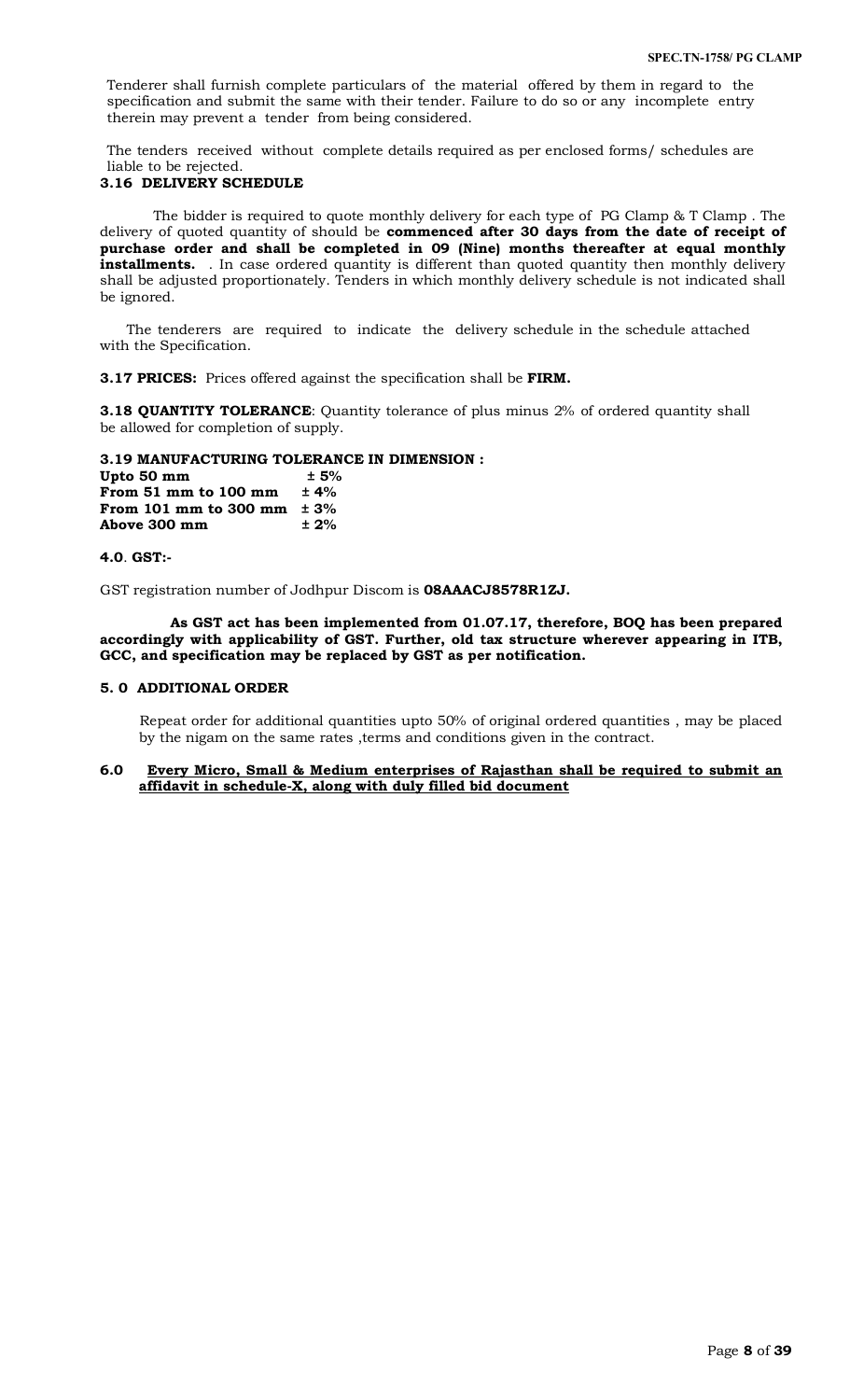# **SCHEDULE - 1**

# **SCHEDULE OF REQUIREMENT**

# **The quantity to be purchased is as under:**

| Sr.No. | Item Particular                     | Quantity   |
|--------|-------------------------------------|------------|
|        | PG Clamp for Panther Conductor      | 500 Nos.   |
| -2.    | PG Clamp for Dog Conductor (Type A) | 5000 Nos.  |
| -3.    | PG Clamp for Weasel Conductor       | 10000 Nos. |
|        | PG Clamp for Rabbit Conductor       | 20000 Nos. |
|        | T- Clamp for Panther Conductor      | 500 Nos.   |

The above mentioned quantity is approximate and may increase or decrease as per the requirement of the Nigam.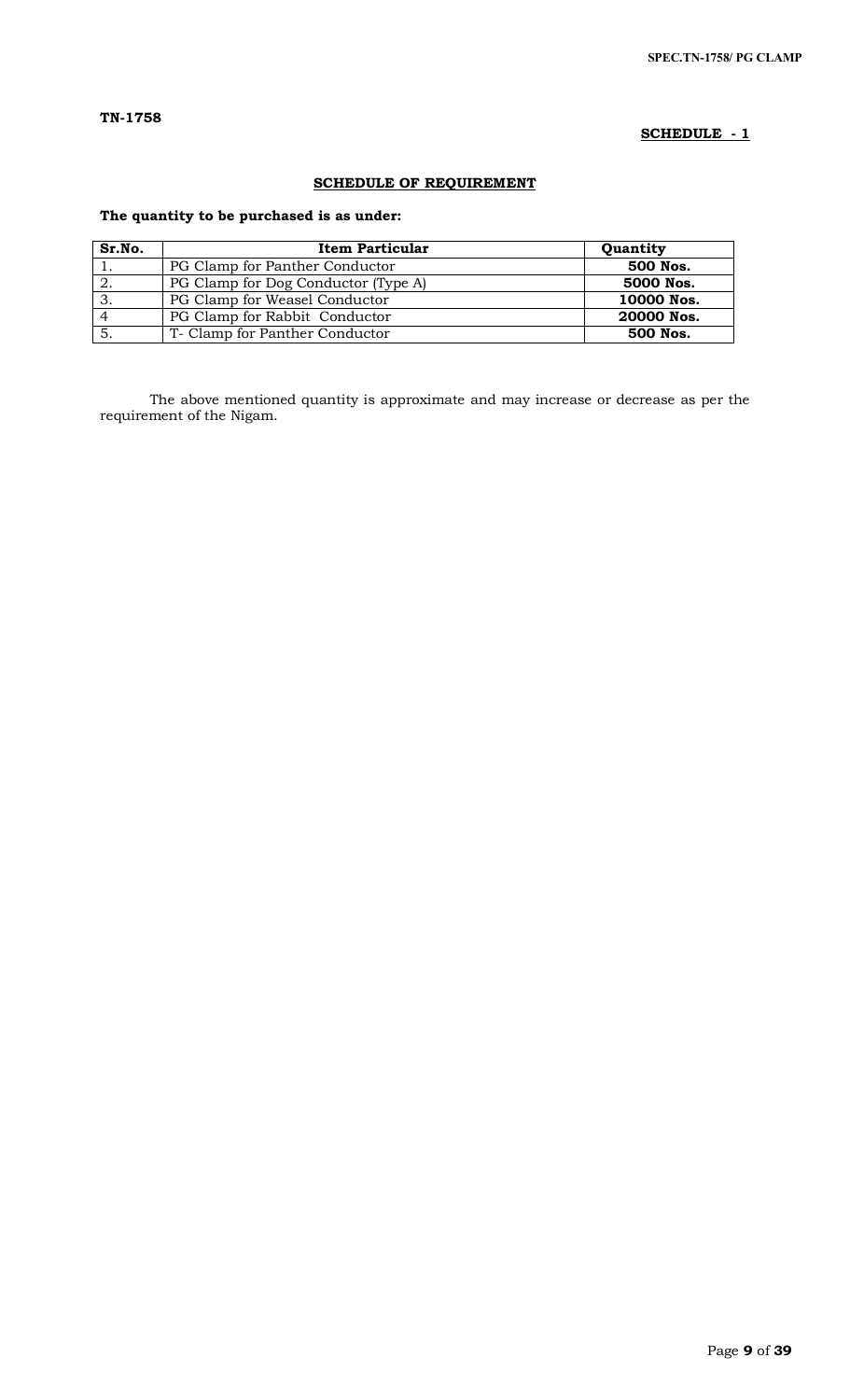### **Schedule – III**

# **JODHPUR VIDYUT VITRAN NIGAM LIMITED**

# **A Govt. of Rajasthan Undertaking Prescribed technical specification for supply of**

# (Name of Material/Equipment/Machinery/T&P etc.)

The design/ manufacture and testing of various isolator parts shall comply with the latest issue of the following standards, except the value(s) wherever specified herein shall be considered relevant:

|    | IS:617/1975      | For Aluminum alloy 4600                      |
|----|------------------|----------------------------------------------|
| 2. | IS: 1368-1992    | For Steel Bolts & Nuts                       |
| 3. | IS: 1367/1979-80 | For Steel Bolts & Nuts                       |
| 4. | IS: 2633/1966    | For hot dip galvanizing for ferrous<br>metal |
|    |                  | parts                                        |
|    | IS:5561/1970     | For power Connectors                         |

Equipment material conforming to other internationally accepted standards, which ensure equal or higher quality than the standard mentioned above, would be acceptable. In case the bidders wish to offer equipment conforming to other standards, they shall furnish an English translation of the relevant standards.

Certified that we agree to all the aforesaid technical specification except at S.No……. for which our technical specification shall be as under:-

| S.No. | Technical specification      | Name of IS/other         | Other particulars |
|-------|------------------------------|--------------------------|-------------------|
|       | to which material/equipment/ | standard specification   | if any.           |
|       | Machinery/T&P shall confirm  | to which material should |                   |
|       | confirm                      |                          |                   |

 **(Signature)** Name & Designation with seal of the bidder.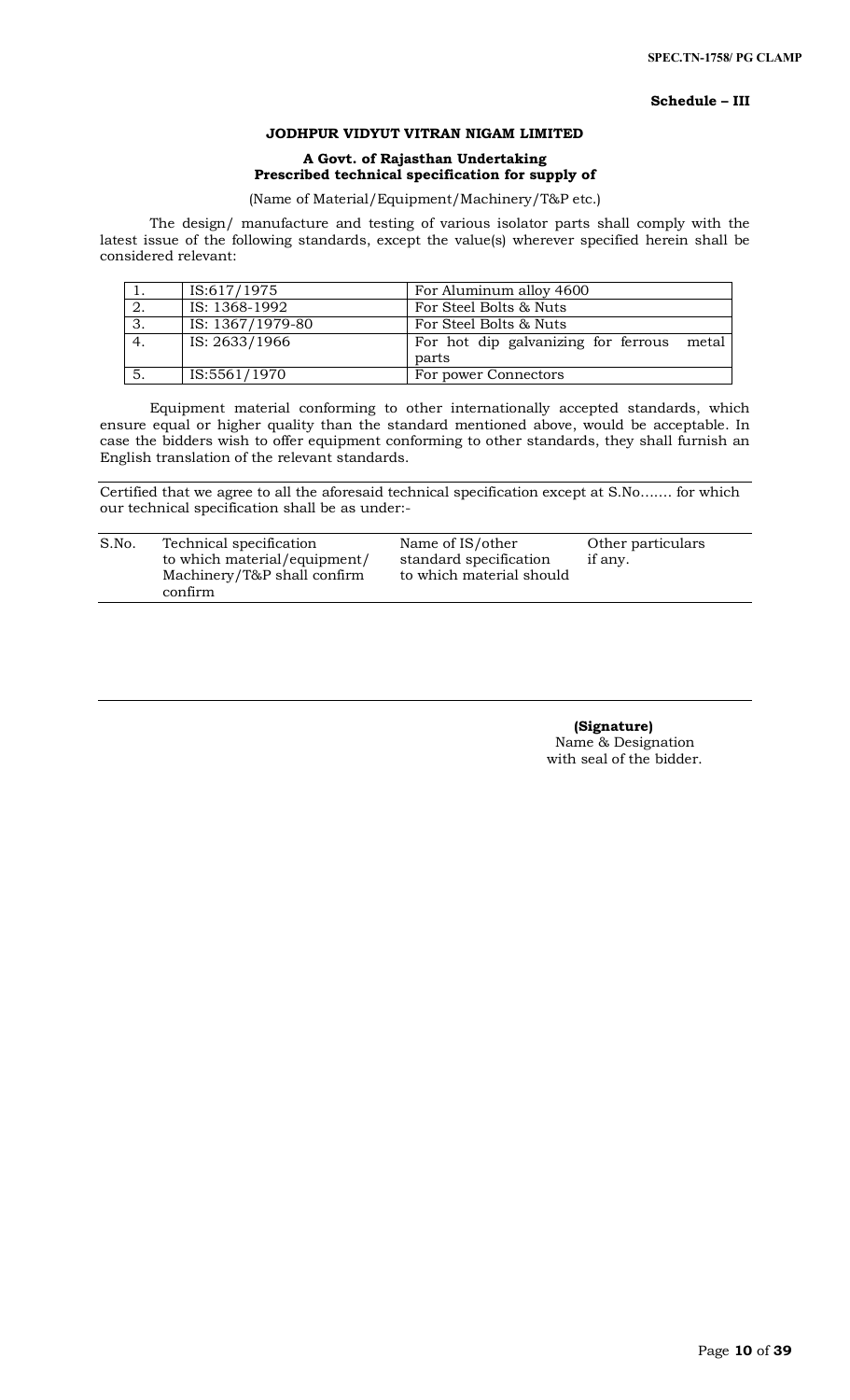**SCHEDULE-III (A)**

# **ITEM : PG Clamp for Panther , Weasel, Rabbit & Dog Conductor and T-Clamp for Panther Conductor** .

# **PRE-QUALIFICATION REQUIREMENT**

The bidder should fulfill following qualification requirements for successful participating in the bid along with relevant documentary evidence supporting each qualifying requirement without which the offer shall be considered non responsive & rejected.

# **1.0 Status of bidder:**

a) The bidder should be manufacturer of offered item. The offers from authorized dealer/ sole selling agent/sole distributor shall not be entertained.

b) Old / new Suppliers:- Any bidder located within or outside the state of Rajasthan has participated for the first time in a particular Discom& meeting minimum qualification requirement and has supplied the tendered material/or of higher rating in other utility shall be treated as an old supplier. Rajasthan's firms although supplied in past but not meeting minimum quantity supplied criterion including altogether new units which have not supplied any quantity but having adequate & required manufacturing and testing facility and technical know-how of the tendered material shall be considered as new firms and would be eligible for trial order only. In case of supply made to the licensed power utility outside India, the C.A. certificate furnished by firm shall be considered.

c) The bidders should be qualified, not be insolvent, not be in receivership, not be bankrupt or being wound up, should not have affairs administered by a court or a judicial officers, should not have business activities suspended, should not be blacklisted or debarred by any utility/ government agency, should not have a conflict of interest. For this bidder is required to furnish a Declaration as per Appendix-B, on Rajasthan Non-Judicial Stamp Paper of Rs. 100/ (excluding surcharge on Stamp Paper, as per rules)."

### 2.0 **PAST SUPPLY & PERFORMANCE CRITERIA**:-

Past supply and performance criteria:The bidder shall meet both past supply and performance criteria as detailed below for opening of bids. **2.01) PAST SUPPLY**

2.01.1 The bidder is required to quote for minimum 10% of tendered quantity failing which their offer may be considered Non-Responsive.

The bidder should have designed, manufactured / fabricated, tested and supplied to utility / Discoms / Govt. Departments at least 2 X QQ (QQ being the quoted quantity) of similar item / higher rating of tendered material / equipment in last 3 financial years from the date of opening of technical-commercial bid.

Note: Requirement of quantity manufactured, minimum quantity to be offered and amount of Bank Guarantee to be furnished in absence of test certificate shall be reduced to 25% for Rajasthan based units.

2.01.3 In support of fulfillment of the past supply criteria, the bidder shall furnish documentary evidence in the form of certificate from Chartered Accountant in the enclosed prescribed proforma only. This prescribed proforma should be furnished either in original or copy duly attested by Notary. The bidder shall also sign and affix seal on the C.A. Certificate. The certificate should have membership number with the name & address of the chartered accountant. Certificate should clearly indicate the quantity supplied, period of supply, voltage Class, Rating of the Transformer etc. in the format prescribed, any deviation to format or information diverted format, will not be considered and rejected.

Note:-The material supplied and accepted for same/higher rating for Turnkey projects to a licensed power utility/Govt. shall be considered for the purpose of evaluating criteria. The certificate given by C.A. shall indicate above quantity separately.

# **3. PERFORMANCE CRITERIA**

(i) If a bidder could supply upto 50% of ordered quantity in previous bid upto date of opening of subsequent bid and scheduled delivery period expired, the bid of such bidder will not be opened in the Discom for that item.

(ii) However, if the supplies have been completed for a quantity more than 50% but not completed upto date of opening of subsequent bid and scheduled delivery period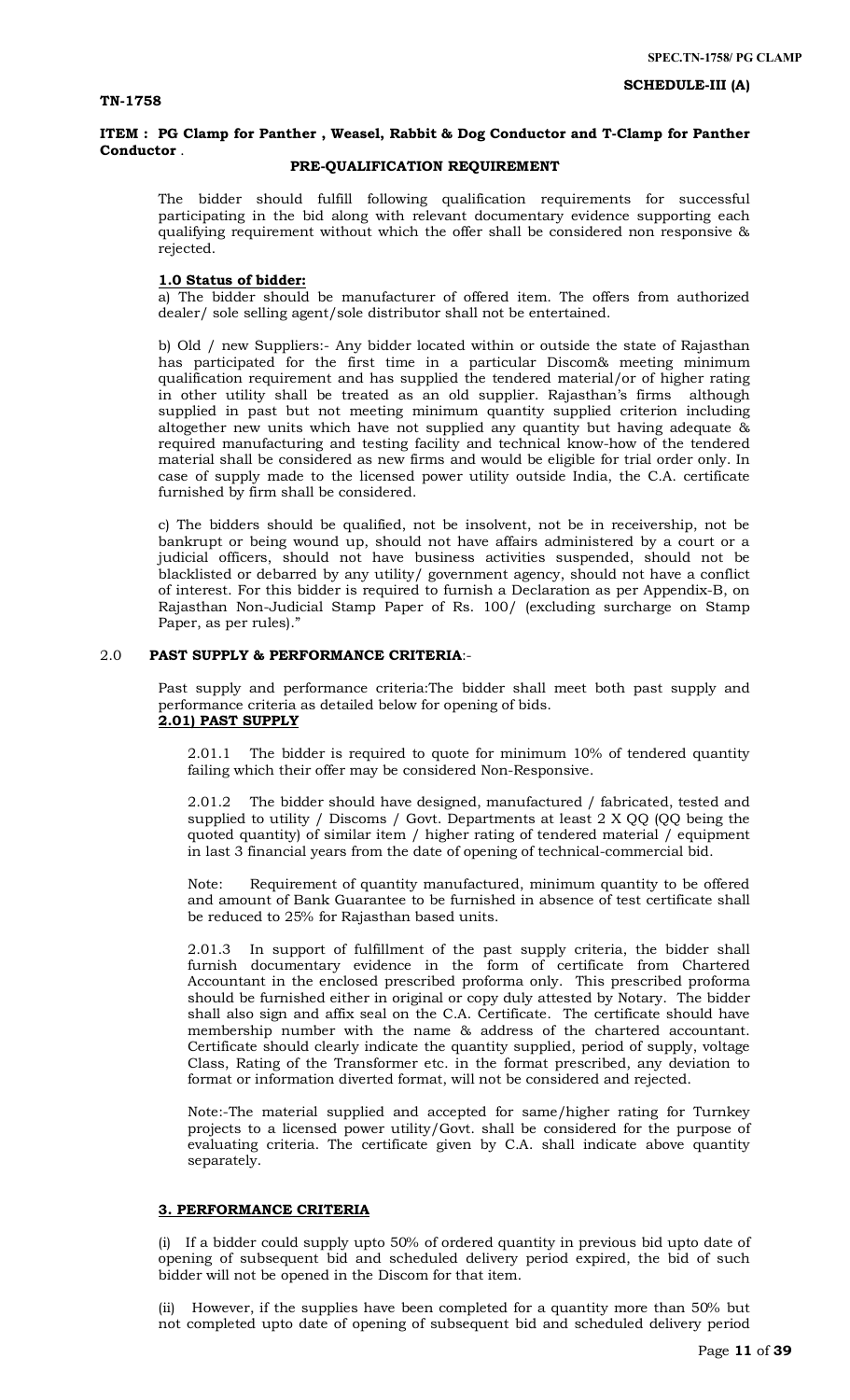expired, then quantity equal to the quantity pending in previous bid for that item shall be reduced from the subsequent bid quantity to be allocated to the bidder.

# **4. TYPE TEST CRITERIA**

a) The bidder shall furnish valid and authenticated type test certificates from a Govt.approved / Govt. recognized / NABL Accredited laboratory / ILAC i.e. InternationalLaboratory Accredited Laboratory (in case of foreign laboratory) of similar rating anddesign of tendered material/ equipment. Such type test certificates should not beolder than 5 years as on the date of bid opening.For this purpose date of conductingtype test will be considered. The type test certificate by in house laboratory of tenderingfirm even if it is a Govt. approved / Govt. recognized / NABL accredited / ILAC accredited, shall not be accepted, in case of their own tender. This will not apply if tendering firm is Govt. company / public Sector undertaking. The type test certificates by in house laboratory of biding firm even if it is a Govt approved/ Govt recognized/ NABL accredited Laboratory / ILAC accredited, shall not be accepted, in case of their own bid.

b) The bidder should furnish documentary evidence in support of the laboratory whosetype test have been furnished, that the said laboratory is a Govt. / a Govt. approved/ a Govt. recognized / NABL accredited laboratory / ILAC accredited (in case offoreign laboratory).

c) The type test certificates shall be furnished either in original or duly attested by notary.

d) The bids of only those bidders shall be considered to be meeting the type test criteria who furnishes complete type test certificates with the bid as per above provision.

e) However, in following cases the Bidder is not in a position to furnish Type Test Certificate as mentioned above, the bid of the bidder may be considered meeting the type test criteria if the bidder furnishes an undertaking stating that valid type test certificate from a Govt. approved / Govt. recognized / NABL Accredited laboratory / ILAC Accredited laboratory shall be furnished from first lot received in Nigam store (without asking any delivery extension) along with bank guarantee *with the technical bid* from a Nationalized / Scheduled Bank in prescribed proforma at Schedule-III B or DD / Pay Order amounting to value as detailed below . The initial validity of bank guarantee shall be nine months with claim period of three months in addition

- i) Where a new Rajasthan based firm is participating & is technically competent.
- ii) Where one or more type test(s) is/ are older than 5 years.
- iii) Where Rajasthan/out side Rajasthan firm furnishes requisite type test report of higher rating material.

| Amount of Bank Guarantee in lieu of type test |                                   |  |  |
|-----------------------------------------------|-----------------------------------|--|--|
| For Rajasthan based firms                     | For Outside Rajasthan based firms |  |  |
| $Rs. 12,500/-$                                | $Rs. 50,000/-$                    |  |  |

**The date of conducting type test shall be before the date of opening of Technical Bid. The date of issuing of type Test Bank Guarantee in lieu of non-furnishing of Type Test reports shall be before the date of opening of technical bid & the Type Test BG issued on or after opening of technical bid shall not be accepted**

# **5. POOR RECORD OF PERFORMANCE AND DELIVERY**

The bidders who have been black listed in any of state discom or with whom business relations have been severed by Jodhpur Discom shall not be considered. Severement of business relations will be done in case of following circumstances for the period and with the recovery mentioned against each.

| i) When vendor does not accept order awarded Forfeiture of EMD/cancellation of |                                       |
|--------------------------------------------------------------------------------|---------------------------------------|
| on its accepted price and terms and vendor registration to recover             |                                       |
| conditions or does not comply with                                             | amount of EMD along<br>with           |
| contractual formalities.                                                       | severment of business relations for   |
|                                                                                | three years from the date of issue of |
|                                                                                | order.                                |
| ii) When vendor complies with contractual                                      | Levy of maximum recovery on           |
| formalities but does not commence supplies.                                    | account of delay in delivery along    |
|                                                                                | with severment of relations for a     |
|                                                                                | period of 2 years from the date of    |
|                                                                                | issue of order or in next two bids    |
|                                                                                | whichever is later                    |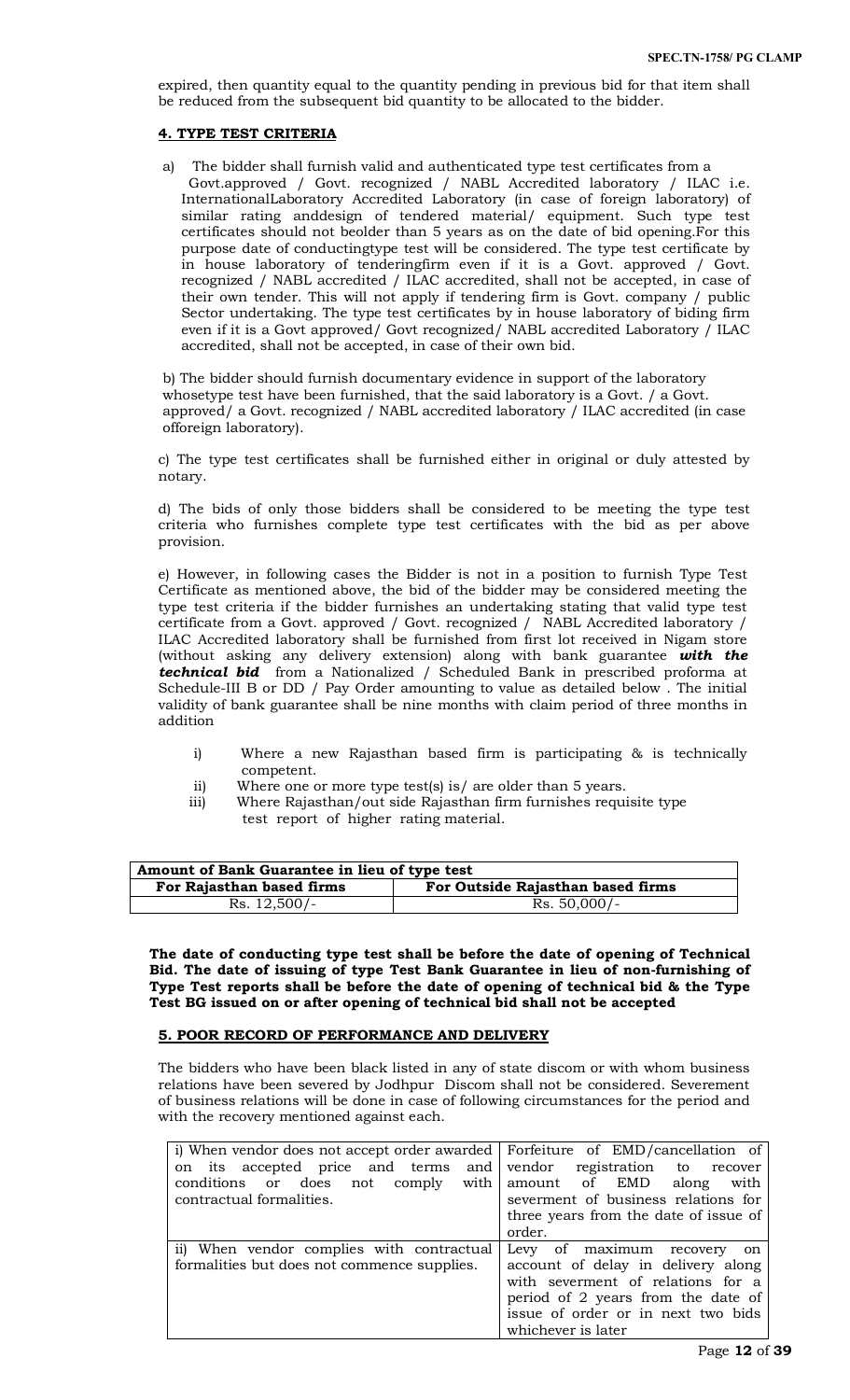2. A Bidder debarred under section 46 of the RTPP Act 2012 shall not be eligible to participate in any procurement process undertaken by‐ (a) any Procuring Entity, if debarred by the State Government; and (b) a Procuring Entity if debarred by such procuring Entity

#### **6. BLACK LISTING**

After having given Show Cause Notice of 30 days, and having established & cogent reasons for blacklisting of the firm as given below, the firm should immediately be blacklisted for a period of 5 years indicating reasons of doing so, in the letter itself, and a copy of such blacklisting should be given to the firm, with the approval of CLPC:-

(i) There are sufficient and strong reasons to believe that the supplier or his employee has been guilty of malpractices such as manhandling/misbehavior with Government official by supplier or his partner/employee, bribery, corruption or abatement of such a offence in a position where he could corrupt Nigam's official, fraud, vitiating fair tender process including substitution of or interpolation in tender, mis-representation, pilferaging or unauthorized use or disposal of Nigam's material issued for specific work etc.

(ii) Where a supplier or his partner or his representative has been convicted by a court of Law for offences involving moral turpitude in relation to the business dealing or where security considerations including suspected disloyalty to the Nigam/state so warrant the blacklisting.

(iii) If the State Bureau of Investigation or any other authorized investigating agency recommends for blacklisting after completing the investigation.

Note: - 1 If a supplier after having tendered for a supply or after negotiations gives application voluntarily vitiating the fair tendering process, it shall also tantamount to malpractice.

Note:- 2 A register containing the reasons for blacklisting the supplier as also the names of all the partner of the suppliers and the allied concerns coming within the effective influence of the blacklisted supplier will be maintained.

Note: - 3 A register of black listed supplier will be maintained which will not only include suppliers enlisted with the Enlisting Authority but also black listed suppliers in Nigam.

Note :-4 A Black listed supplier (i) shall not be entitled for registration in any of the Discom (ii) shall not be awarded any supply order in future in any Discom during the notified period.(iii) his registration if any shall stand cancelled immediately and his registration security /EMD/S.D. shall stand forfeited. (iv) In case of blacklisting of the firm by any one of Discom for the cogent prescribed reason(s) as stipulated above, the same shall be applicable to all the three Discoms and as a consequence of blacklisting, all the pending orders to that firm, will be cancelled in all three (3) Discoms with immediate effect. However in respect of completed/executed contract G.P. obligations as well as other liabilities shall be fulfilled by the supplier.

# **(B) Severement of Business relation:**

(a) After having given Show Cause Notice of 30 days, and having established & cogent reasons for Severment of business relation as given below, the firm should immediately be severed the business relations for a period of 2 to 3 years indicating reasons of doing so, in the letter itself, and a copy of such severment should be given to the firm, with the approval of CLPC:-

(i) The supplier continuously refuses to pay Nigam dues without showing adequate reasons and where the purchasing authority is satisfied that no reasonable dispute attracting reference to Settlement Committee or Court of Law exists for the supplier's action of non-supply.

(ii) When vendor does not accept LOI/detailed purchase order awarded on its accepted prices and terms & conditions or does not comply with the contractual formalities.

(iii) When vendor/supplier who otherwise completed contractual formalities but does not commence supplies on the date of opening of technical bid of the fresh tender/completion of schedule delivery period whichever is later.

Note-1-In case supplier does not deposit outstanding dues towards Nigam, even after completion of severement period, the period of severement will continue.

2. Severement done purely/ mainly on account of non-deposition of dues against the supplier/vendor/contractor could be lifted by CLPC, if the dues are deposited prior to the expiry of such severement period.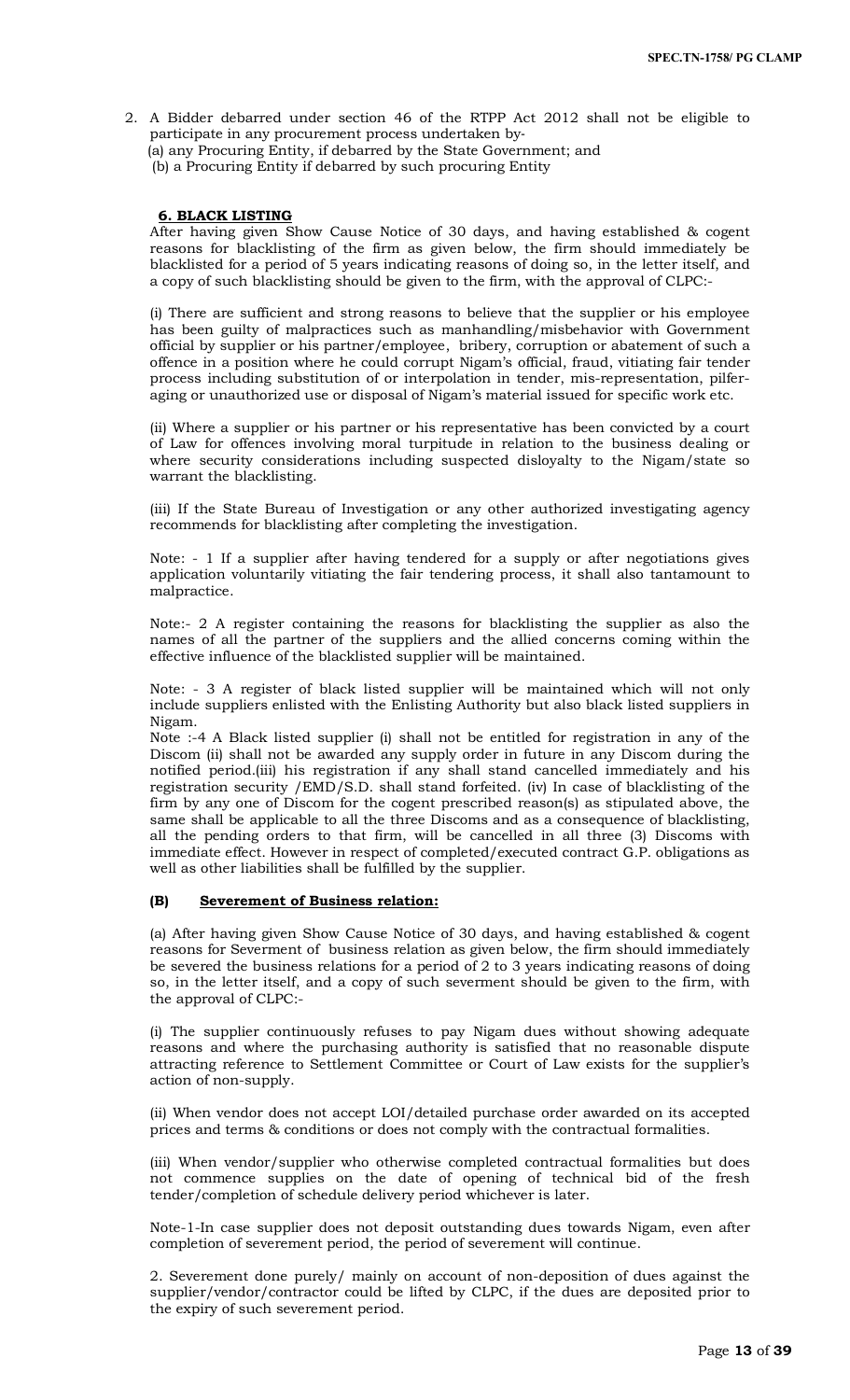3. Severement done by one Discom for non-supply of material and /or corresponding non-recovery of dues will not be effective in other Discoms except in respect of common purchase cases of three Discom.

4.On severement of business, the EMD/SD/vendor registration security will be forfeited.

5. The orders in execution satisfactorily will not be cancelled other than the order on which severement have been done.

#### **(C) DEBARMENT**

Reasons on which Debarment can be made:-

(i) The competent authority may debar the supplier on account of his performance or other disabilities, if it is no longer considered fit to remain under vendor registration as per his obligation under vendor registration.

(ii) If at any subsequent stage of inspection of firms after award of contract, it is found that firm does not have sufficient tech. staff or required/necessary technical equipments, the purchasing authority can debar the firm for one year or next tenders whichever is later. The debarment will be lifted only on re-inspection of firm's works; the defects noticed earlier are fully rectified to the satisfaction of Nigam.

(iii) When contract agreement executed and supplies commenced but could supply only up to 50% of ordered quantity and scheduled delivery period expired, then the firm can be debarred for one year or next tender whichever is later in that Discom only for that particular item/rating/ capacity/size etc.

(iv) The suppliers who have been awarded contract for supply of material is not adhering to the periodic delivery schedule, the contract awarding authority reserve the right to terminate the contract and may debar the firm in participating in tender for a period of 2 to 3 years.

Note:-1. On debarment, the EMD/ SD/Vendor Registration security shall be forfeited.

Note:-. 2. If the firm is debarred in one Discom for any reasons then the same should not be applicable in other Discom subject to exception that in case of common Discoms purchases such debarment of a firm would be applicable to all three Discoms for that particular item and rating/capacity/size etc.

#### **XII) Panel Provisions against defaulter bidder:-**

 **As per RTPP Act 2012 clause 42 (2) A bidder who-**

**(a) withdraws from the procurement process after opening of financial bids;** 

**(b) withdraws from the procurement process after being declared the successful bidder;**

**(c) fails to enter into procurement contract after being declared the successful bidder;** 

**(d) fails to provide performance security or any other document or security required in terms of the bidding documents after being declared the successful bidder, without valid grounds, shall, in addition to the recourse available in the bidding documents or the contract, be punished with fine which may extend to fifty lakh rupees or ten per cent of the assessed value of procurement, whichever is less**

#### 6.0 **APPEALS AND APPLICATIONS:-**

Appeal against the order of blacklisting, severement and debarment can be filed before BOD within a period of 3 months from the date of intimation. The letter of appeal will be addressed to the order placing authority. Who will process the case for placing the matter in B.O.D. with in a period 60 days. The BOD may reduce or waive the penalty, if sufficient reasons/supporting documents are furnished by the supplier.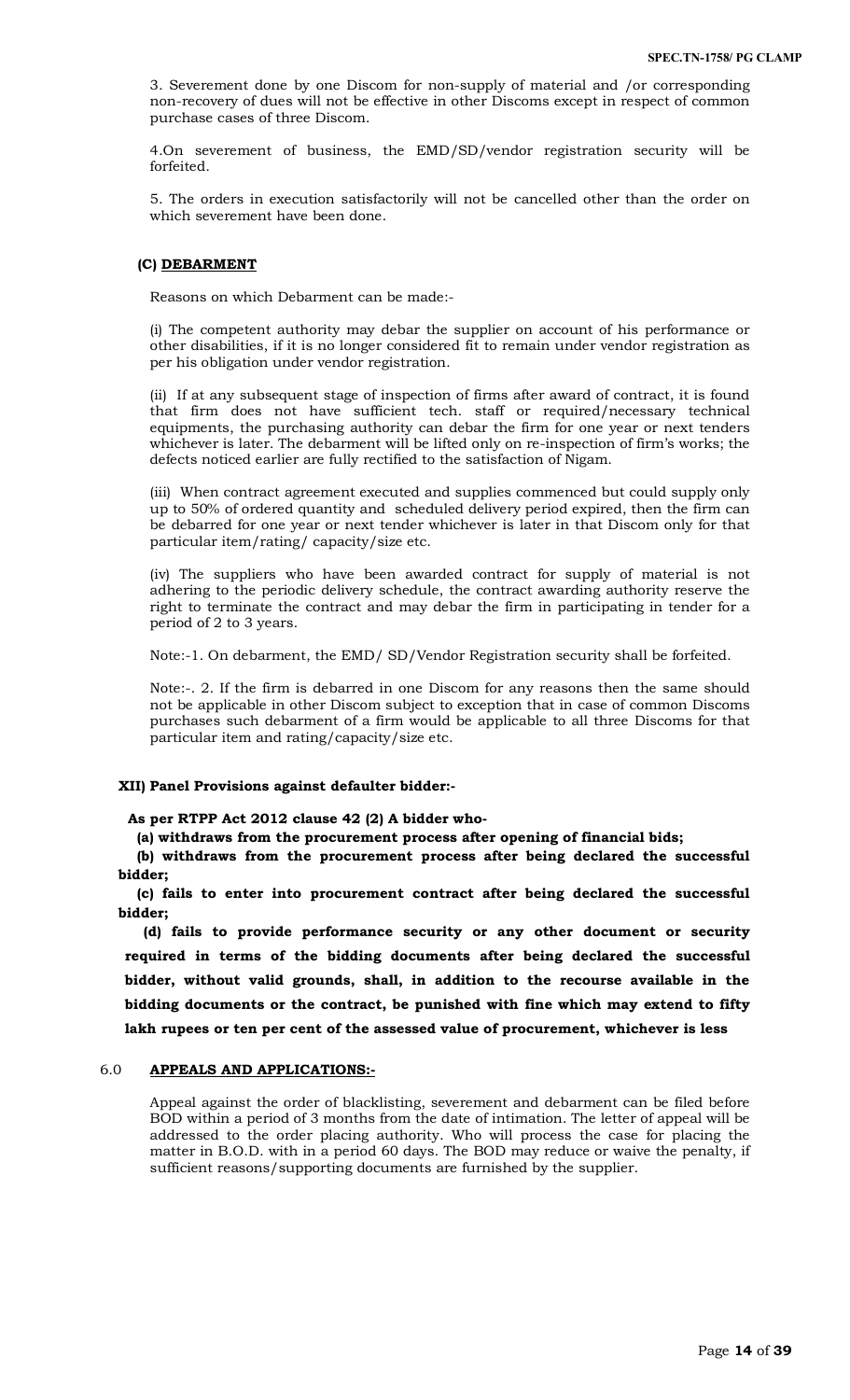# **GENERAL CONDITIONS : - (ALL CONDITIONS BE DULY SIGNED & SEALED)**

- I) The bidder shall clearly indicate the deviations such as `Technical Deviation & Commercial Deviations' in the prescribed proforma only. The deviations indicated elsewhere in the bid shall not be accepted.
- II) The bidder must clearly fill up each and every particular of guaranteed technical particulars annexed with Technical Specifications otherwise he will be responsible for Technical Non-responsiveness.
- III) All documents required in the prescribed format are to be furnished along with the bid itself only except an attested copy of BIS license (wherever it is required), failing which the bid will be summarily rejected.
- IV) However, "a copy of valid BIS License irrespective to date of issue of BIS License may be submitted by the bidder up to the official working hours of one working day prior to the schedule / notified date of opening of price bid" along with undertaking that BIS License so furnished is valid till date and same has not been withdrawn/cancelled by Bureau of Indian Standard. Similar undertaking of validity of BIS l License be also furnished by the bidder who furnishes BIS License along with Technical Bid.
- V) The date of conducting type test shall be before the date of opening of Technical Bid. The date of issuing of type Test Bank Guarantee in lieu of non-furnishing of Type Test reports shall be before the date of opening of technical bid & the Type Test BG issued on or after opening of technical bid shall not be accepted.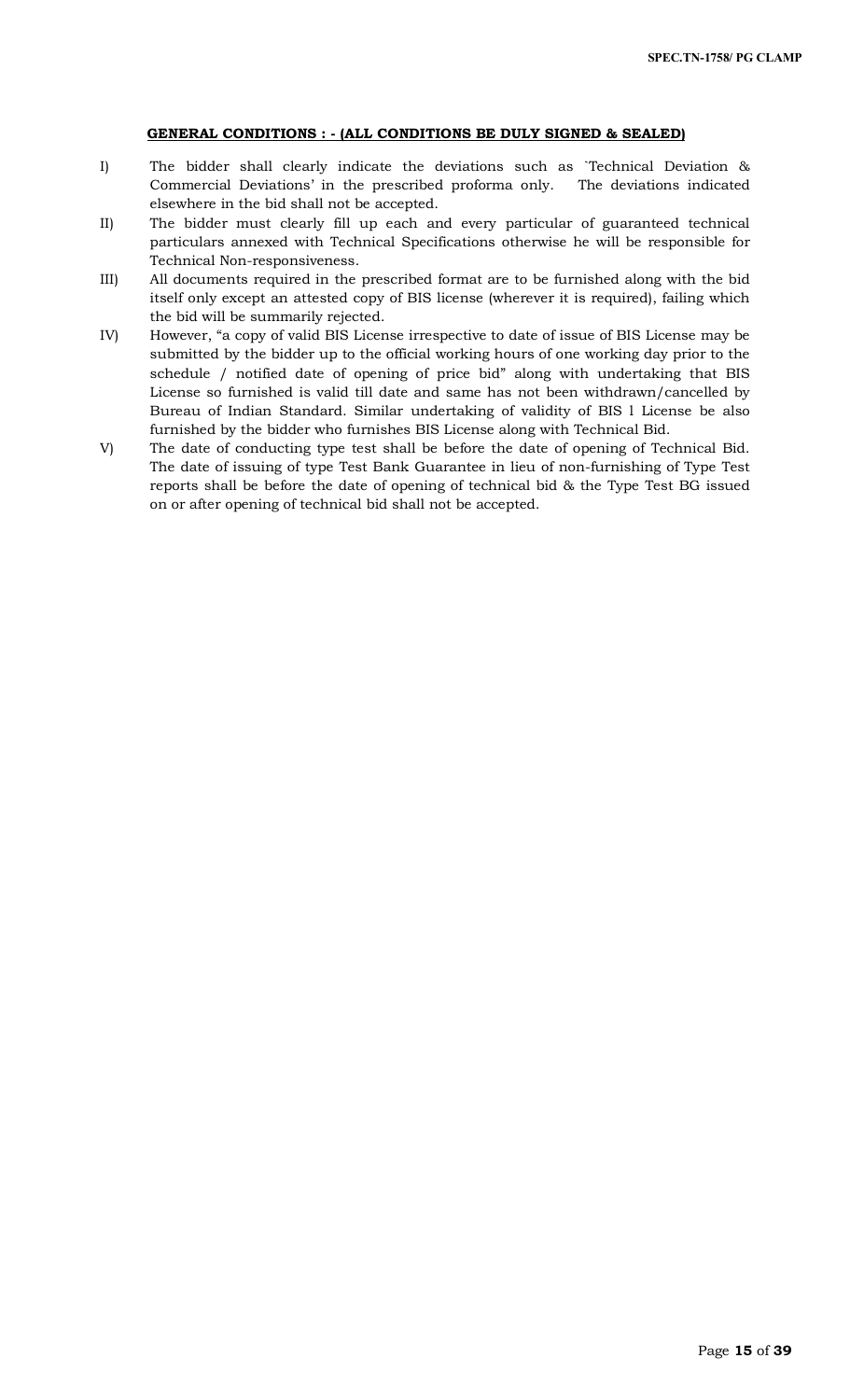#### **SCHEDULE – III B**

# **BANK GUARANTEE IN LIEU OF FURNISHING OF TYPE TEST CERTIFICATE**

( On Rajasthan Non-Judicial Stamp Paper worth Rs. @ 0.25% of BG amount or Rs. 25,000/-, whichever is less.)

To,

The Superintending Engineer (MM&C), Jodhpur Vidyut Vitran Nigam Limited, New Power House Premises, Industrial Area, Jodhpur -342003.

Dear Sir,

 Whereas Jodhpur Vidyut Vitran Nigam Limited , Jodhpur ( hereinafter called the purchaser) has issued a bid enquiry under TN……. for procurement of ……………………………………………. ( Name of material) .

 Whereas M/s …………………………………………….. (hereinafter called the bidder ) has furnish a bid for supply of ………….. to The Superintending Engineer (MM&C), Jodhpur Vidyut Vitran Nigam Limited, Jodhpur or his Nominated officer (s) .

 Whereas in accordance with the provision of the specification of the afore said TN…….. , the bidder can deposit a bank guarantee in lieu of the requirement of furnishing the type test certificates.

Whereas M/s .............. (the bidder) have requested us (Name of the Bank) to furnish the bank guarantee in lieu of the type test certificate for an amount equivalent to Rs……………… ( in words also) only.

 Under this Bank Guarantee , we (Name of the Bank) hereby undertake unconditionally and irrevocably to guarantee as primary obligator and not as Surety merely, the payment to the purchaser on his first demand without whatsoever right of objection on our part and without his first claim to the bidder in the amount not exceeding ( amount of guarantee in figures and words).

 Payment pursuant to this undertaking will be demanded by the purchaser from the Bank and will be met by the Bank without question in the case in which the bidder , on receipt of the order and  $\overline{I}$  or after the acceptace of this bid, makes default in furnishing the required type test certificates. Also whether the occasion or ground has arisen for such demand the decision of The Superintending Engineer (MM&C), Jodhpur Vidyut Vitran Nigam Limited, shall be final.

 The liability of the Bank shall not at any time exceed Rs………………. ( Rupees……………).

 The undertaking will be determined on but will not withstanding such determination, continue to be in force till the expiry of 3 months from that date.

 No indulgence or grant of time by the purchaser to the bidder without the acknowledgement of the Bank will discharge the liabilities of the Bank under this guarantee.

 The guarantee herein contained shall not be affected by any change in the constitution of the bidder.

 All disputes arising under the said guarantee between the Bank and the bidder or between the bidder and the purchaser pertaining to the guarantee shall be subject to the jurisdiction of Courts only at JODHPUR in Rajasthan.

 The bank further undertake not to revoke this guarantee during its currency except with the previous consent of the The Superintending Engineer (MM&C), Jodhpur Vidyut Vitran Nigam Limited, Jodhpur.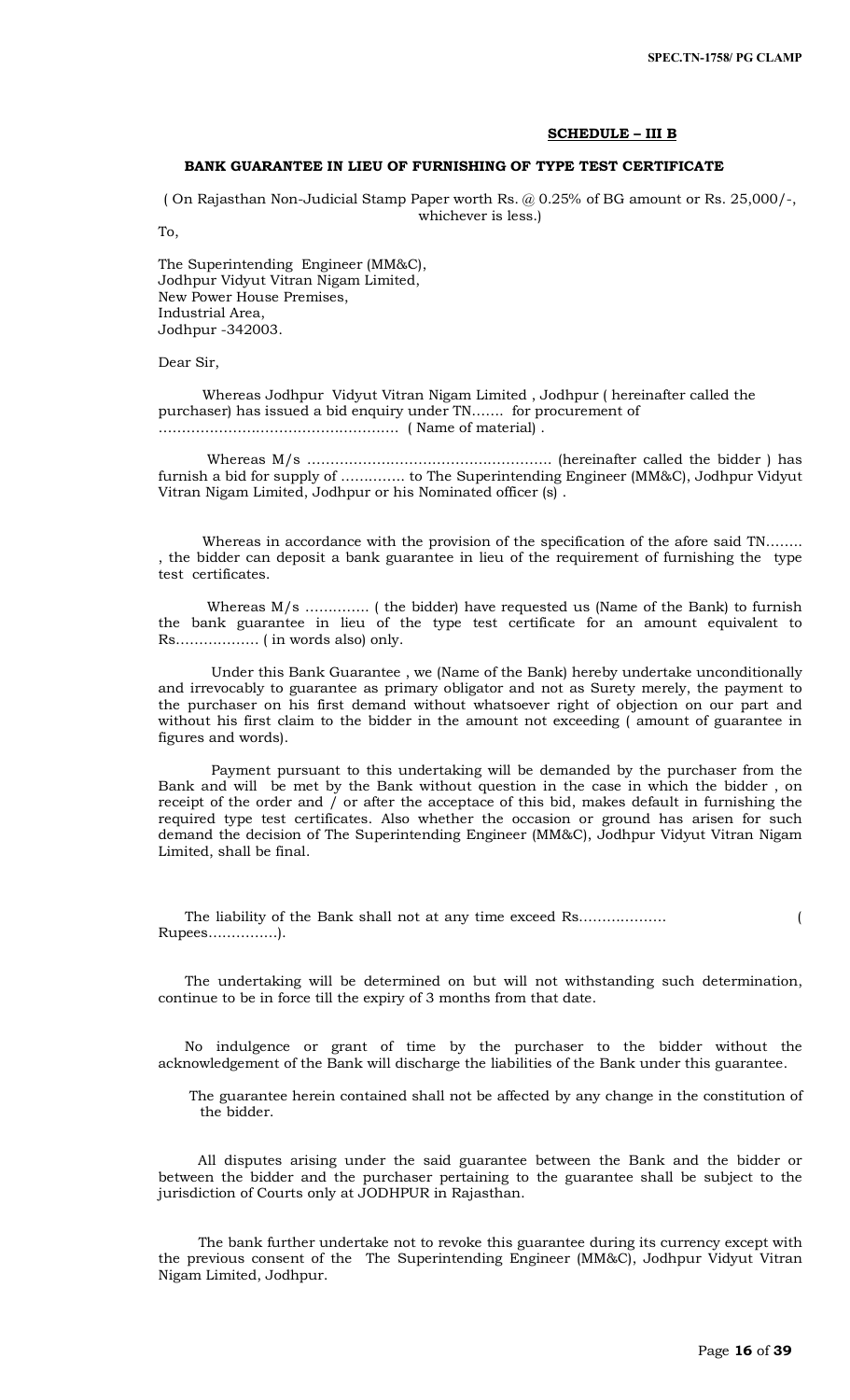Notwithstanding anything contained herein before, the Bank's liability under this guarantee i.e restricted to Rs………………… (Rupees …………..) and the guarantee shall remain in force upto …………………. Unless demand or claim in writing is presented on the Bank within three months from that date, the bank shall be released and discharged from all liabilities thereunder. However, the validity of the bank guarantee shall be extended as and when required by the purchaser.

 IN WITNESS WHEREOF the bank has executed these presents the day …………. month……………. and year…………….

Yours faithfully,

 ( Bankers) Executant

Witness:

1. 2.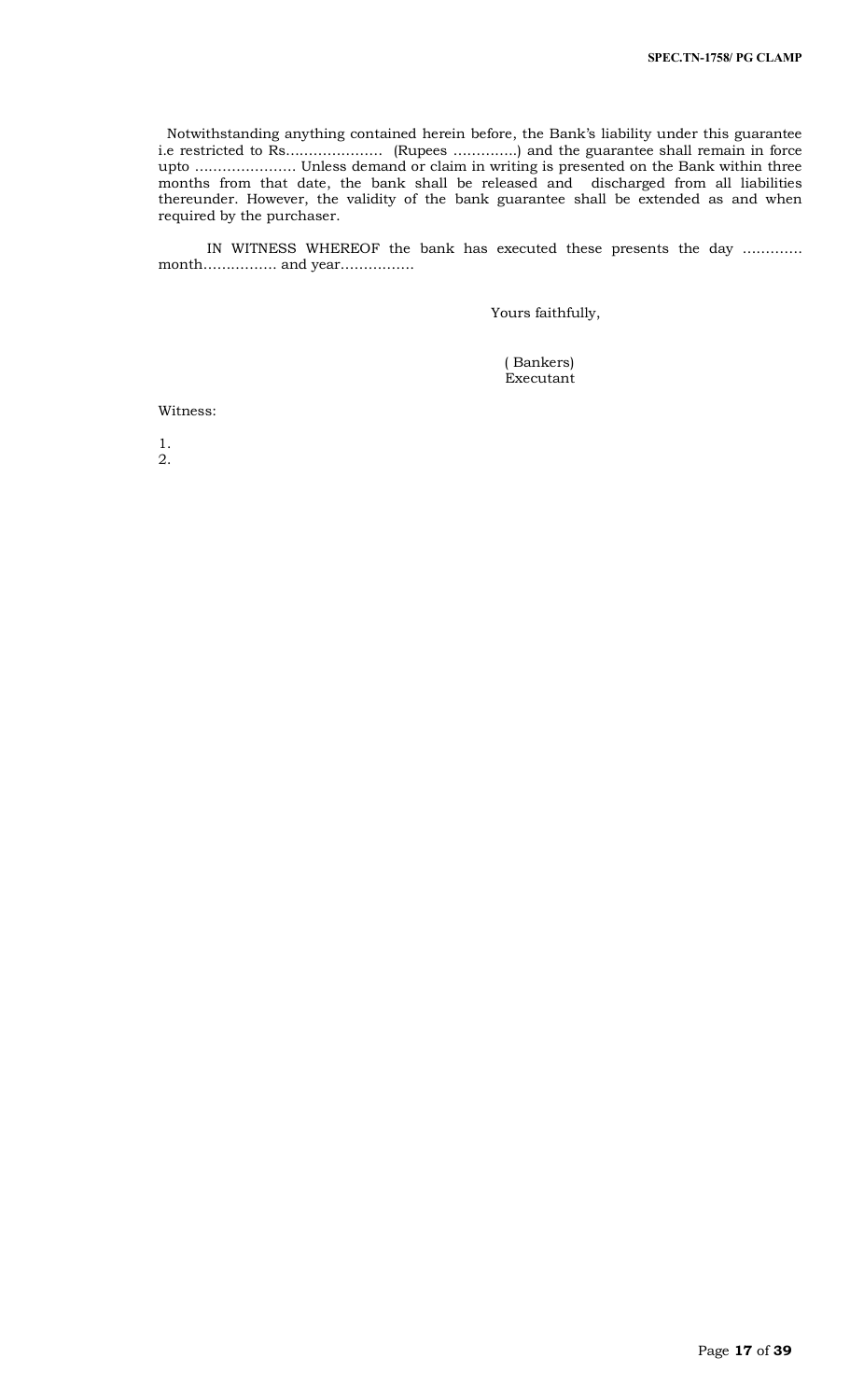# **SCHEDULE-IV A**

# **TN-1758**

# **ITEM -**

# **Must be filled in by the bidder and attached with Technical Bid**

To,

The Superintending Engineer (MM&C), Jodhpur Vidyut Vitran Nigam Limited, Jodhpur.

# Dear Sir,

With reference to your invitation to bid against specification No. **JdVVNL/SE (MM&C) /EIIAII/TN-1758**, we agree to supply the following quantity:

| S.<br>No.      |                            | <b>Particulars of Items</b> |     |         | <b>Bid</b><br>Quantity<br>(Nos.) | Qty.<br><b>Offered</b><br>$($ Nos. $)$ | Justification of<br>quantity offered as<br>per<br><b>Qualifying Requirement</b> |
|----------------|----------------------------|-----------------------------|-----|---------|----------------------------------|----------------------------------------|---------------------------------------------------------------------------------|
| 1.             |                            | 2.                          |     |         | З.                               | 4.                                     | 5.                                                                              |
|                | <b>PG</b>                  | Clamp                       | for | Panther | 500 Nos.                         |                                        |                                                                                 |
|                |                            | Conductor                   |     |         |                                  |                                        |                                                                                 |
| $\overline{2}$ | PG Clamp for Dog Conductor |                             |     |         | 5000 Nos.                        |                                        |                                                                                 |
|                | (Type A)                   |                             |     |         |                                  |                                        |                                                                                 |
| 3              | PG.                        | Clamp                       | for | Weasel  | 10000 Nos.                       |                                        |                                                                                 |
|                |                            | Conductor                   |     |         |                                  |                                        |                                                                                 |
| $\overline{4}$ | PG.                        | Clamp                       | for | Rabbit  | 20000 Nos.                       |                                        |                                                                                 |
|                | Conductor                  |                             |     |         |                                  |                                        |                                                                                 |
| 5              | $T-$                       | Clamp                       | for | Panther | 500 Nos.                         |                                        |                                                                                 |
|                |                            | Conductor                   |     |         |                                  |                                        |                                                                                 |

1. The offer is valid for a period of 120 days from the next date of opening of Techno-Commercial Bid.

2. The prices are **Firm.**

- 3. It is noted that the quantity as mentioned in the specification are approximate and we agree to supply any quantity as per your requirement.
- 4. The delivery shall strictly be in accordance with our delivery schedule as given in Schedule VIII of this specification. In case we fail to deliver the materials as indicated in the clause No.1.23 of GCC (Schedule-II), we are liable to pay recovery for delay in delivery as per clause No.1.24 of this Schedule-II of this specification. The material shall conform to your specification No. **JdVVNL/SE(MM&C)/EIIAII/TN-1758** and as per relevant ISS in all respect.
- 5. We confirm that we agree to all the terms & conditions as well as the technical stipulation of your specification No. **JdVVNL/SE(MM&C)/EIIAII/TN-1758** and there are no deviations other than as specified in the Schedule-III, V & VI (A & B).

 **Yours faithfully,** 

 **Signature of bidder with stamp**  *Dated* **Dated**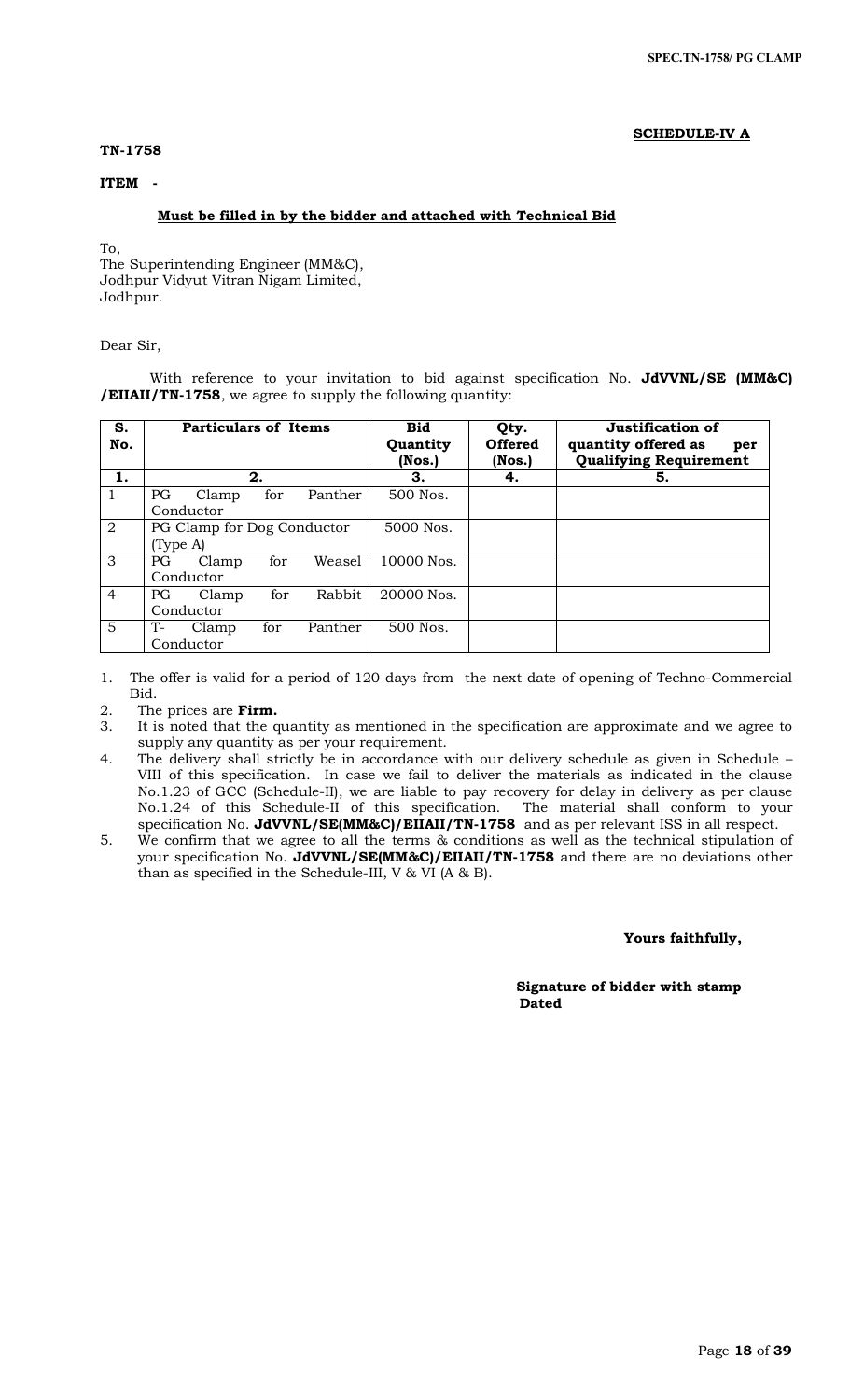# **SCHEDULE – V TN-1758**



# **JODHPUR VIDYUT VITRAN NIGAM LIMITED A Govt. of Rajasthan Undertaking**

Statement of guaranteed technical particulars and other performance data for supply of ……………………………………….. (Name of material) against specification no..………………………..

S.No. Particulars of technical & other performance data guaranteed.

Certified that we agree to all the aforesaid technical particulars and other performance data except following :-

| S.No | Particulars of technical & other | Reasons for           |
|------|----------------------------------|-----------------------|
|      | Performance data                 | deviations/departure. |

# **(Signature)**

Name & Designation with seal of the bidder.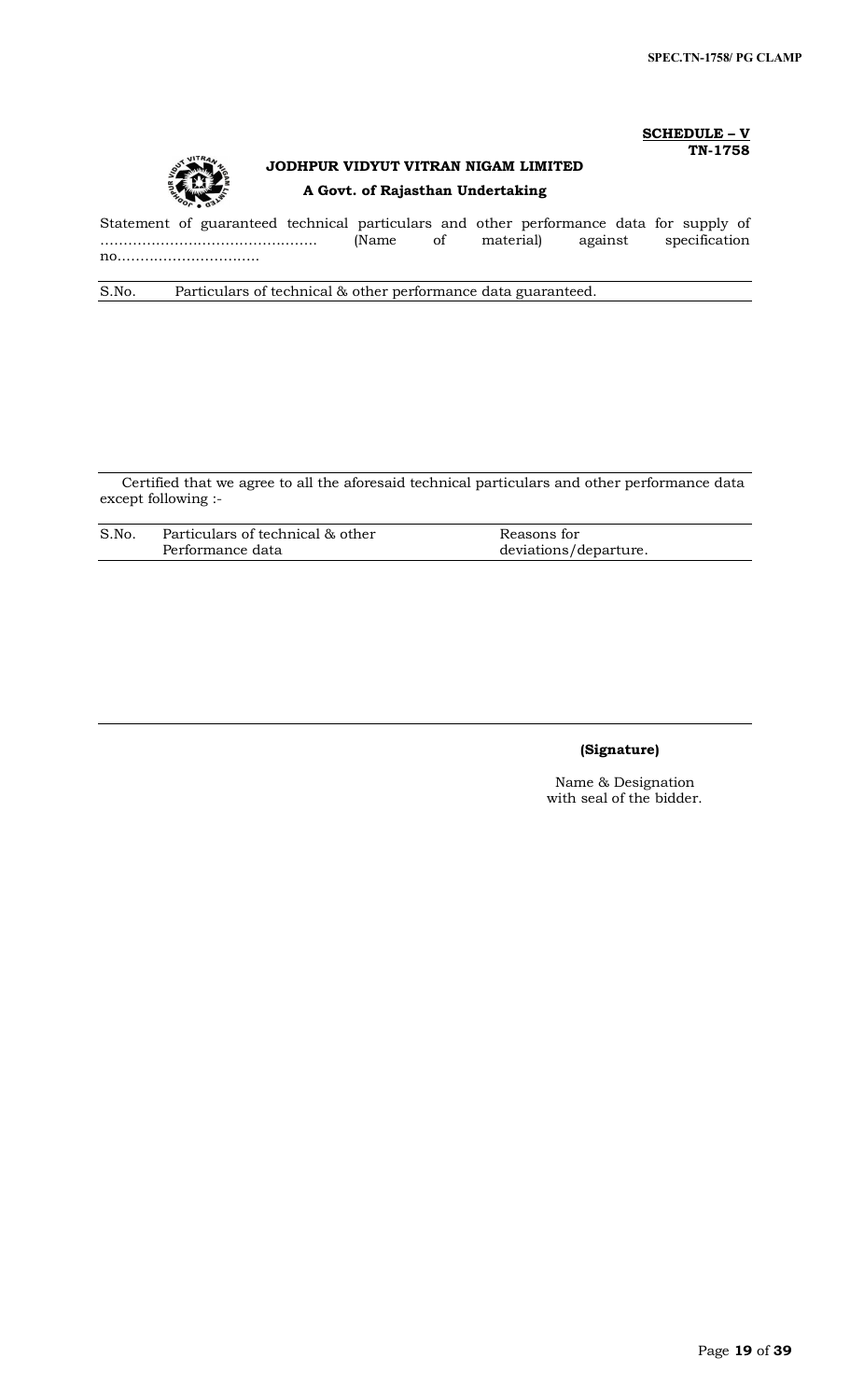# **TN-1758 SCHEDULE-V-A**

 **GUARANTEED TECHNICAL PARTICULARS FOR P.G. CLAMPS FOR ACSR DOG, PANTHER, WEASEL & RABBIT CONDUCRTOR AGAINST TN-1758.**

| S.<br><b>NO</b>   | <b>DESCRIPTION</b>                                                                                              | <b>DOG</b><br><b>FOR</b><br><b>CONDUCTOR</b> | <b>FOR</b><br><b>PANTHER</b><br><b>CONDUCTOR</b> | <b>FOR WEASEL</b><br><b>CONDUCTOR</b> | <b>FOR RABBIT</b><br><b>CONDUCTOR</b> |
|-------------------|-----------------------------------------------------------------------------------------------------------------|----------------------------------------------|--------------------------------------------------|---------------------------------------|---------------------------------------|
|                   |                                                                                                                 | (Type A)                                     |                                                  |                                       |                                       |
| $\mathbf{1}$      | Maker's name<br>and Address                                                                                     |                                              |                                                  |                                       |                                       |
| 2<br>(A)          | <b>Works Address</b>                                                                                            |                                              |                                                  |                                       |                                       |
| (B)               | <b>GST No.</b>                                                                                                  |                                              |                                                  |                                       |                                       |
| 3                 | Reference of ISS<br>to which the<br>material shall<br>confirm.                                                  |                                              |                                                  |                                       |                                       |
| $\overline{4}$    | Drawing<br>Number of<br>material.                                                                               |                                              |                                                  |                                       |                                       |
| $\sqrt{5}$        | Breaking load<br>in Kg.                                                                                         |                                              |                                                  |                                       |                                       |
| 6                 | Electrical<br>resistance in<br>Ohms                                                                             |                                              |                                                  |                                       |                                       |
| 7.                | Short<br>time<br>current.                                                                                       |                                              |                                                  |                                       |                                       |
| 8.                | Particulars<br>of<br>material of PG<br>Clamp                                                                    |                                              |                                                  |                                       |                                       |
| 9.                | Temperature<br>rise<br>above<br>ambient<br>temperature of<br>40 degree<br>C,<br>when carrying<br>normal current |                                              |                                                  |                                       |                                       |
| 10.               | Rated<br>normal<br>current.                                                                                     |                                              |                                                  |                                       |                                       |
| 11.               | Complete<br>weight of one<br>PG clamp. (With<br>nut ,bolt and<br>washers) in Kg                                 | $0.635$ kg                                   | 0.800                                            | 0.165                                 | 0.170                                 |
|                   | Wt.<br>of<br>a)<br>aluminium<br>portion (in kg)                                                                 | 0.425                                        | 0.550                                            | 0.115                                 | 0.125                                 |
|                   | b) Wt of steel<br>nut, Bolt and<br>washers.                                                                     | 0.210                                        | 0.250                                            | 0.050                                 | 0.045                                 |
|                   | Complete<br>$\mathbf{c}$<br>weight of PG<br>clamp<br>assembly.                                                  | $0.635$ kg                                   | 0.800                                            | 0.165                                 | 0.170                                 |
| 12                | Dimensions<br>of<br>PG clamps.                                                                                  |                                              |                                                  |                                       |                                       |
| 13.               | $\overline{\text{of}}$<br>Details<br>Packing:                                                                   |                                              |                                                  |                                       |                                       |
| 14.               | Details<br>of<br>marking.                                                                                       |                                              |                                                  |                                       |                                       |
| 15.               | Galvanizing<br>of<br>Nuts and Bolts.                                                                            |                                              |                                                  |                                       |                                       |
| $\overline{16}$ . | Any<br>other<br>information.                                                                                    |                                              |                                                  |                                       |                                       |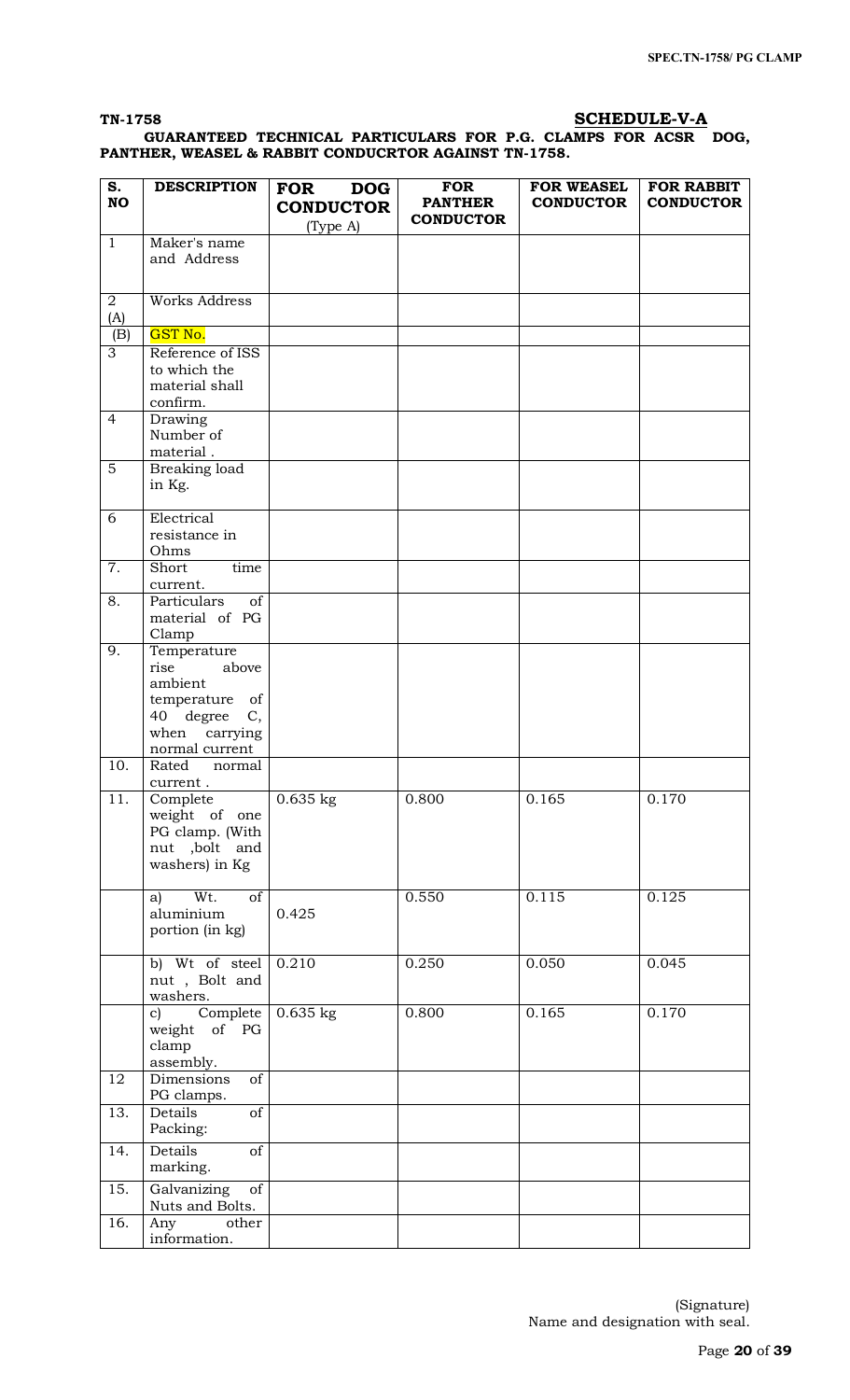# **SCHEDULE-VB**

# **GUARANTEED TECHNICAL PARTICULARS FORT- T CLAMPS FOR PANTHER CONDUCRTOR AGAINST TN-1758**

| S.<br><b>NO</b>   | <b>DESCRIPTION</b>                                                                         | <b>FOR T-CLAMP</b><br><b>FOR PANTHER</b><br><b>CONDUCTOR</b> |
|-------------------|--------------------------------------------------------------------------------------------|--------------------------------------------------------------|
| $\mathbf{1}$      | Maker's name and Address                                                                   |                                                              |
| 2(A)              | Works Address                                                                              |                                                              |
| (B)               | GST No.                                                                                    |                                                              |
| 3                 | Standard to which the material shall confirm.                                              |                                                              |
| $\overline{4}$    | Material used in manufacture and reference of ISS to<br>which the material shall conform   |                                                              |
| 5                 | Method of Casting                                                                          |                                                              |
| 6                 | Rated normal current of the connector / clamps                                             |                                                              |
| $\overline{7}$ .  | Rated short time current of connectors/ clamps (KA)                                        |                                                              |
| 8.                | Temperature rise above ambient temperature of 40 degree<br>C, when carrying normal current |                                                              |
| 9.                | Limit of Electrical resistance between the conductor &<br>clamp                            |                                                              |
| $\overline{10}$ . | Tensile Load Capacity                                                                      |                                                              |
| 11                | Wt. of one clamp                                                                           |                                                              |
|                   | a) $Al(Kgs.)$                                                                              | 0.550                                                        |
|                   | b) Steel (Kgs.)                                                                            | 0.600                                                        |
|                   | c) Total ( $Kgs.$ )                                                                        | 1.150                                                        |
| $\overline{12}$   | i)Minimum thickness of metallic parts (mm)                                                 |                                                              |
|                   | ii) Minimum length of keeper (mm)                                                          |                                                              |
|                   | iii) No. of bolts along with plain washer & spring washer<br>/Lock nuts (Nos.)             |                                                              |
|                   | iv) Size of bolts(mm)                                                                      |                                                              |
| $\overline{13}$   | Particulars of Galvanization                                                               |                                                              |
| $\overline{14}$ . | Details of marking.                                                                        |                                                              |
| 15.               | Drawing No. to which the clamp/connector shall confirm                                     |                                                              |
| 16.               | Packing details                                                                            |                                                              |

 (Signature) Name and designation with seal.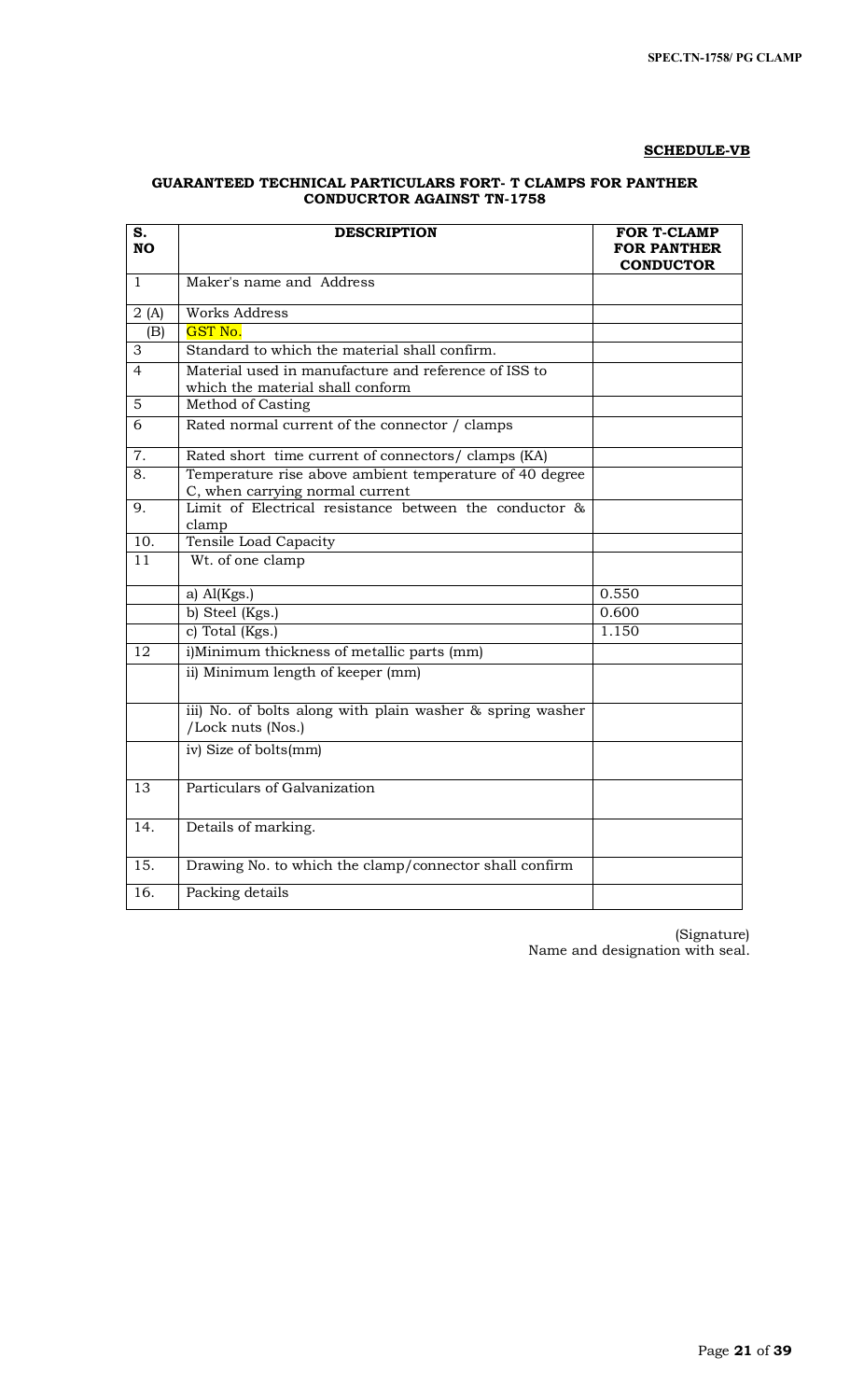**SCHEDULE – VI (A) TN-1758**



The bidder shall state under this schedule the departure from the Purchaser's specification in respect of technical is as under:-

S.No. Main Deviations from Technical Specification.

Certified that we agree to all the technical specification of the NIT except for the deviation to the extent indicated above.

> **(Signature)** Name & Designation with seal of the bidder.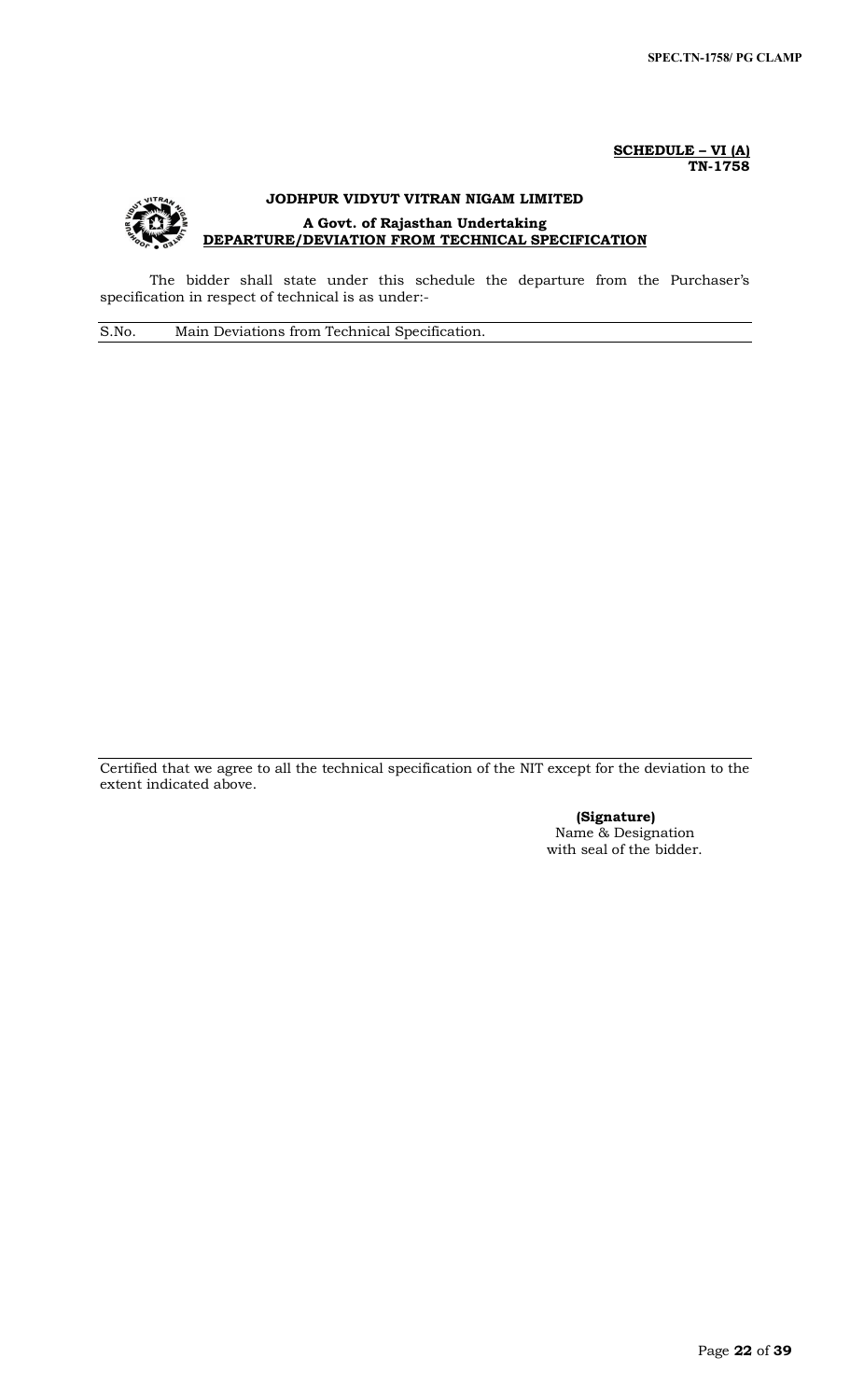#### **SCHEDULE – VI (B) TN-1758**

# **JODHPUR VIDYUT VITRAN NIGAM LIMITED A Govt. of Rajasthan Undertaking DEPARTURE FROM COMMERCIAL TERMS & CONDITIONS OF THE SPECIFICATION**

The bidder shall state under this schedule the departure from the Purchaser's specification in respect of Commercial terms & conditions:-

S.No. Main Deviations from Specification.

Certified that we agree to all the commercial terms & conditions as laid down in General Conditions of Contract to the specification except for the deviation to the extent indicated above.

> **(Signature)** Name & Designation with seal of the bidder.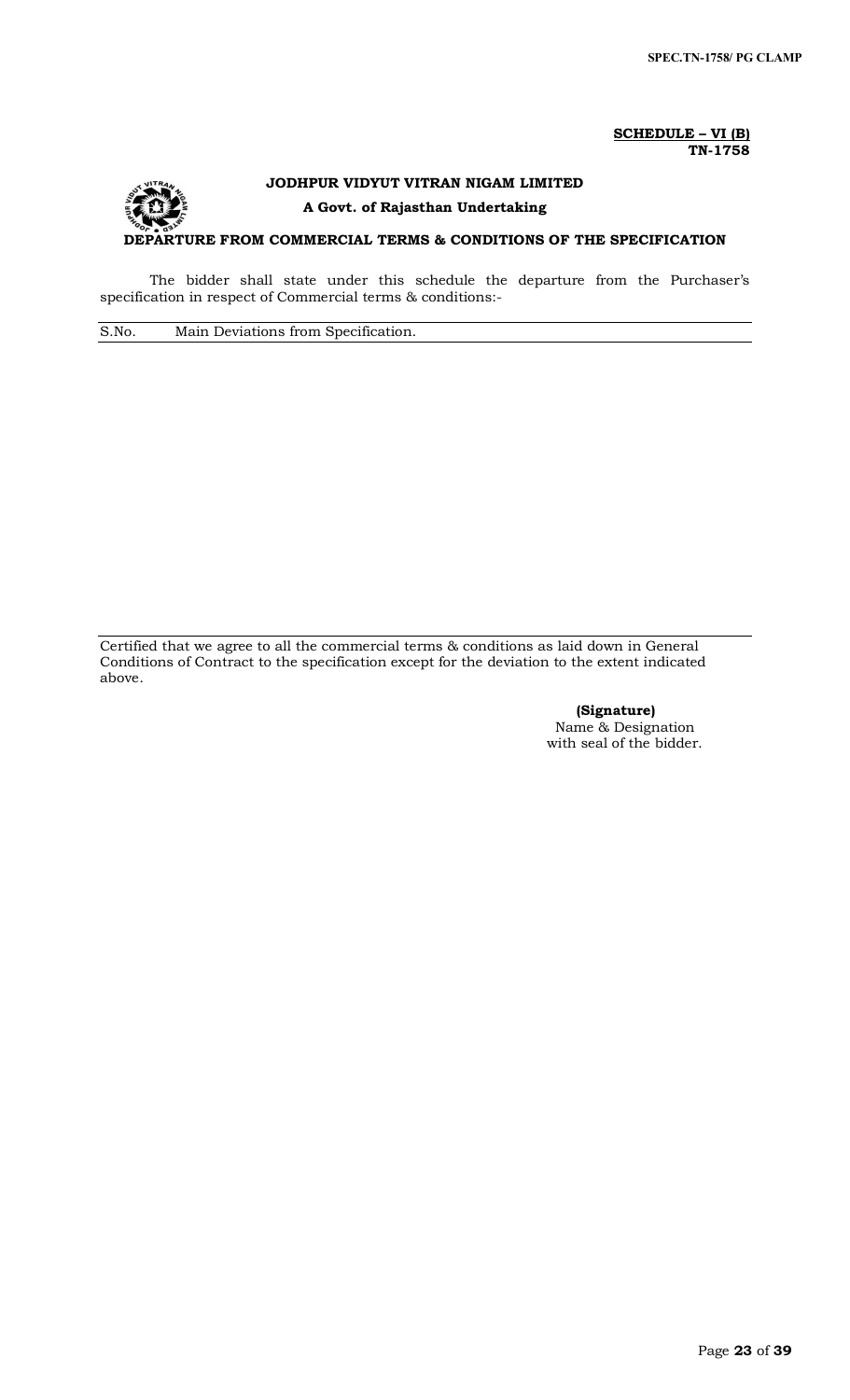# **SCHEDULE – VII TN-1758**

# **JODHPUR VIDYUT VITRAN NIGAM LIMITED**

# **A Govt. of Rajasthan Undertaking**

# **LIST OF PAST SUPPLIES**

The bidder shall state under this schedule whether material and equipments, similar to those offered in the tender have been previously supplied by him. A list shall be given of such orders executed by him together with information regarding the names of purchasing organizations, quantities supplied and when the supplies were effected. This list should be in form given below:-

| S.No. Detailed particulars Qty in<br>of items supplied | Nos. | Order No.<br>& Date | Name & details<br>of purchasing authority Completion | Date of |
|--------------------------------------------------------|------|---------------------|------------------------------------------------------|---------|
|                                                        |      |                     |                                                      |         |

| If executed partially<br>mentioned<br>in Nos.) | whether still<br>to be executed | Delivery<br>stipulated in<br>order | Remarks to be<br>(Qty. |
|------------------------------------------------|---------------------------------|------------------------------------|------------------------|
|                                                |                                 |                                    |                        |

**Note:** Separate schedules are to be furnished by the bidder for past supply to the JdVVNL, Jodhpur other State Electricity Boards and other Departments /Organizations.

# **(Signature)**

Name & Designation with seal of the bidder.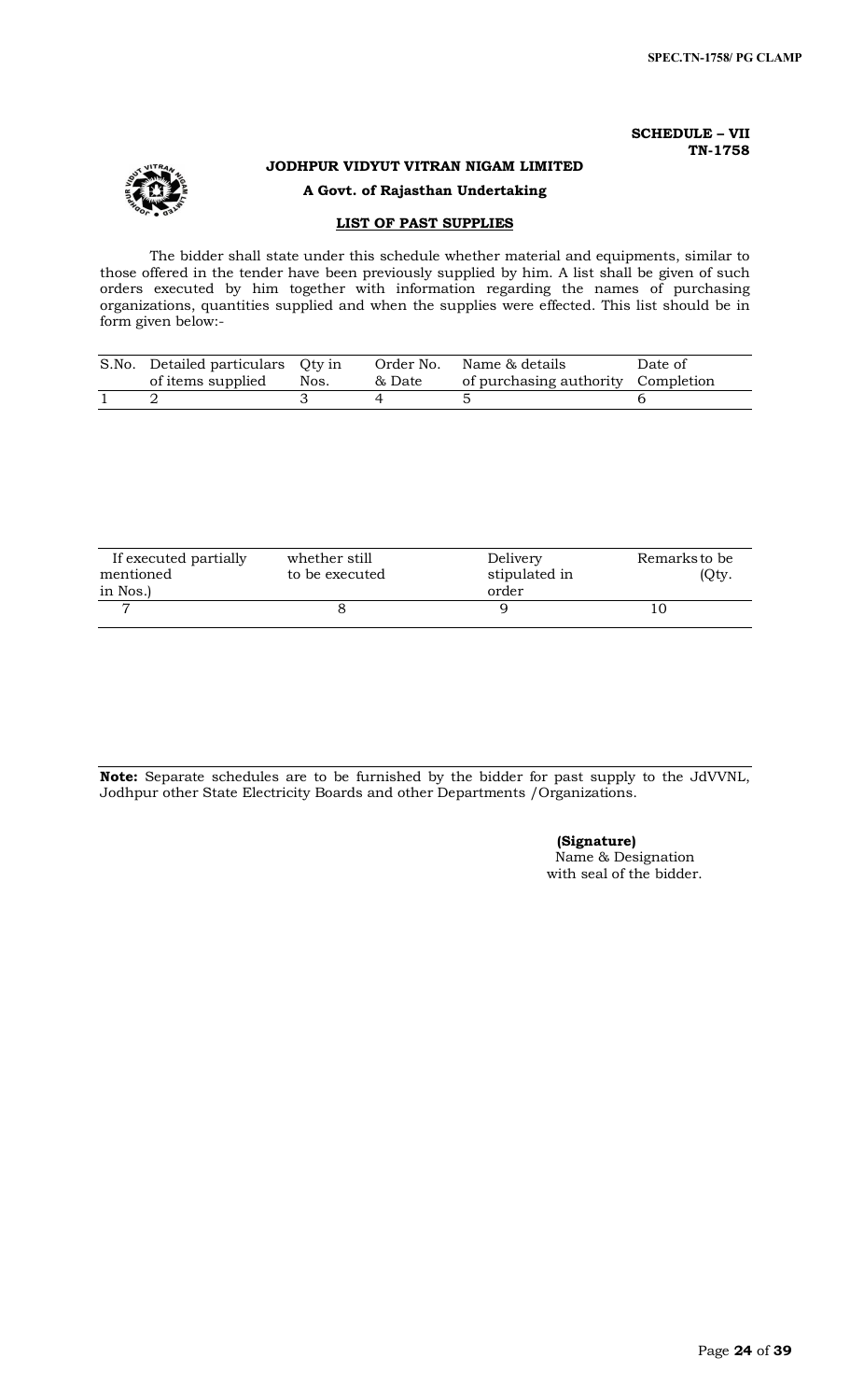# **SCHEDULE-VIIA TN-1758**

# **TO WHOMSOEVER IT MAY CONCERN**

|      | This is to certify that M/s. |                    |                                                                                           |           |      |       |              | (Complete with address) |              |     |
|------|------------------------------|--------------------|-------------------------------------------------------------------------------------------|-----------|------|-------|--------------|-------------------------|--------------|-----|
|      |                              |                    | have manufactured and supplied the goods / equipments / material during the following     |           |      |       |              |                         |              |     |
|      |                              |                    | financial year(s) to the Electrical Utilities / Government Departments / Discoms/ SEBs as |           |      |       |              |                         |              |     |
|      | detailed out below:          |                    |                                                                                           |           |      |       |              |                         |              |     |
| S.No | Financial                    | <b>Detailed</b>    | Name and                                                                                  | Order No. | Unit |       | Ordered      | <b>Actual Supplied</b>  |              | Rem |
|      | year in                      | <b>Particulars</b> | particulars                                                                               | & date    |      | up to |              | arks                    |              |     |
|      | which                        | of item(s)         | of.                                                                                       | against   |      | Quan  | <b>Value</b> | Quantit                 | <b>Value</b> |     |
|      | material                     | supplied           | purchasing                                                                                | which     |      | tity  | (Rs)         | у                       | (Rs)         |     |
|      | supplied                     |                    | authority                                                                                 | item(s)   |      |       |              |                         |              |     |
|      |                              |                    |                                                                                           | supplied  |      |       |              |                         |              |     |
|      | $\mathbf{2}$                 | 3                  | 4                                                                                         | 5         | 6    | 7     | 8            | 9                       | 10           | 11  |
|      |                              |                    |                                                                                           |           |      |       |              |                         |              |     |
|      |                              |                    |                                                                                           |           |      |       |              |                         |              |     |
|      |                              |                    |                                                                                           |           |      |       |              |                         |              |     |

Signature With Seal of the Bidder

 Signature of C.A Name & Designation Name : Address:

Date\_\_\_\_\_\_\_\_\_\_\_\_\_ Place

# **Membership No: UDIN NO:**

The above particulars are true and correct based on explanations, records and books of accounts produced before us. Further the above certificate issued on the request of the company.

CA Firm (

# **NOTE- AN UNDERTAKING FOR THE SAME BE FURNISHED AS DETAILED IN ANNEXURE-I**

**Note:- The CA Certificate should be furnished on the letter head of CA and must be signed by the bidder and C.A. firm. The details i.e. address of C.A. & membership No. shall clearly be mentioned on C.A. certificate. In case C.A. certificate is not signed by the bidder/furnished without membership No. & address of C.A. then same may not be considered for which responsibility rests with the bidder**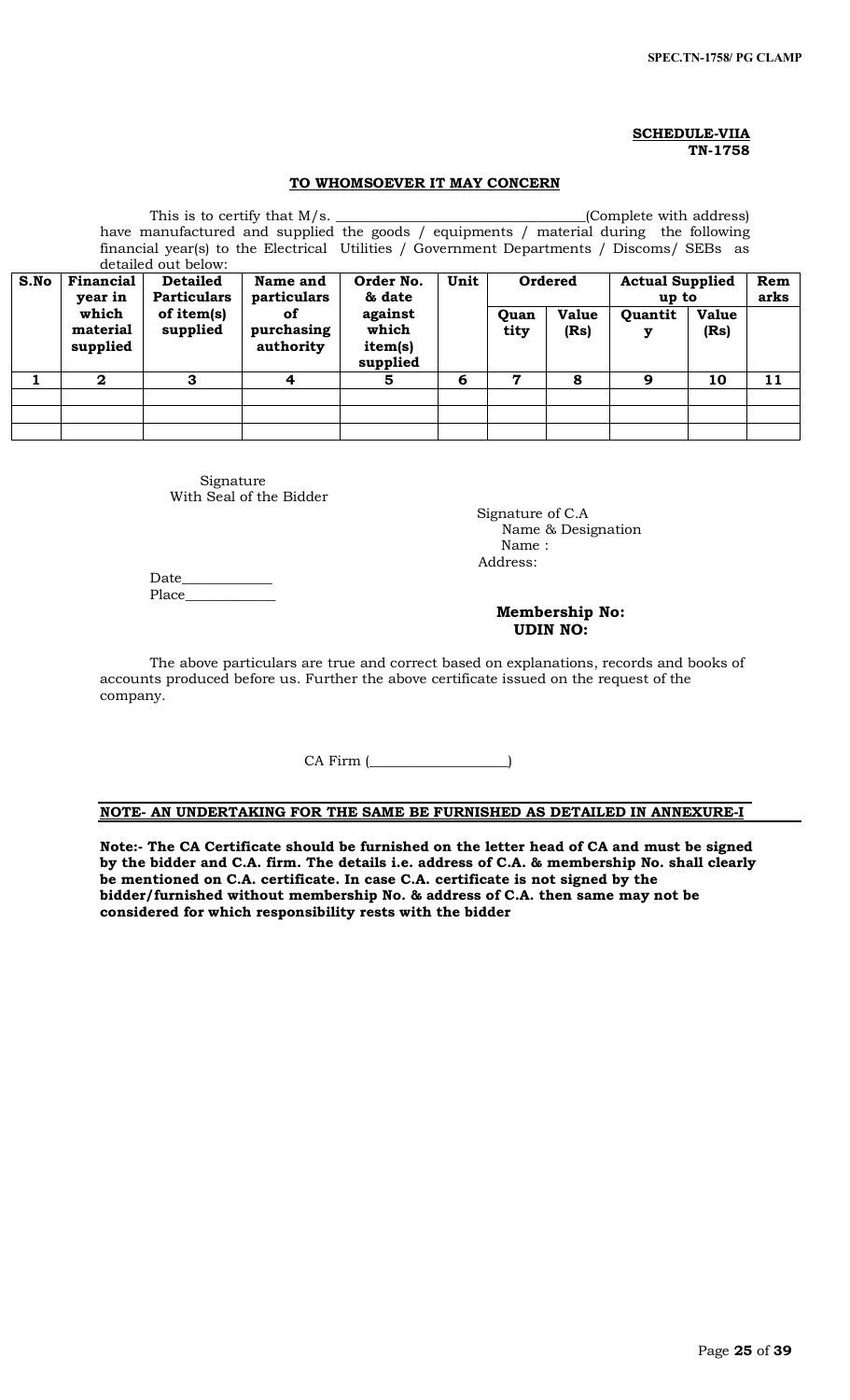**SCHEDUE-VIII TN-1758**

# **JODHPUR VIDYUT VITRAN NIGAM LIMITED**

# **DELIVERY SCHEDULE**

#### **PART – A**

# The delivery Schedule of the material by the Purchaser Officer is as mentioned hereunder:-

| S.N<br>$\mathbf{o}$ | <b>Particular Of Material</b>                                                                                           | Commencement<br>Period                                | <b>Rate of Supply</b><br>per Month | Period for<br>Completion of<br>delivery of Entire<br>material |
|---------------------|-------------------------------------------------------------------------------------------------------------------------|-------------------------------------------------------|------------------------------------|---------------------------------------------------------------|
| 1.                  | PG CLAMP FOR Panther<br>conductor<br>per<br>as<br>Specification against TN-<br>1758                                     | After 30 Days from<br>the date of receipt<br>of P.O   | In equal monthly<br>installment    | 09(Nine) Months<br>thereafter                                 |
| $\overline{2}$      | <b>FOR</b><br>PG.<br><b>CLAMP</b><br><b>Dog</b><br>Conductor<br>per<br>as<br>Specification against TN-<br>1758 (Type-A) | After 30 Days from<br>the date of receipt<br>of $P.O$ | In equal monthly<br>installment    | 09(Nine) Months<br>thereafter                                 |
| 3                   | PG CLAMP FOR Weasel<br>conductor<br>per<br>as<br>Specification against TN-<br>1758                                      | After 30 Days from<br>the date of receipt<br>of P.O   | In equal monthly<br>installment    | 09(Nine) Months<br>thereafter                                 |
| $\overline{4}$      | PG CLAMP FOR Rabbit<br>conductor<br>as<br>per<br>Specification against TN-<br>1758                                      | After 30 Days from<br>the date of receipt<br>of P.O   | In equal monthly<br>installment    | 09(Nine) Months<br>thereafter                                 |
| 5                   | Panther<br>T CLAMP FOR<br>conductor<br>as<br>per<br>Specification against TN-<br>1758                                   | After 30 Days from<br>the date of receipt<br>of P.O   | In equal monthly<br>installment    | 09(Nine) Months<br>thereafter                                 |

**Note –** In case ordered quantity is different than quoted quantity, then monthly delivery shall be adjusted proportionately. **Tenders in which monthly delivery schedule as above is not indicated, shall be considered as NON-RESPONSIVE.**

# **PART - B**

In case bidder deviates from the delivery schedule mentioned by the purchaser in Part-A, then the delivery Schedule of the material by the bidder shall be indicated / mentioned as under:-

| S.N | <b>Particular Of Material</b> | Commencement<br>Period | Rate Of<br>Supply per<br>Month | <b>Period for Completion of</b><br>delivery of Entire<br>material |
|-----|-------------------------------|------------------------|--------------------------------|-------------------------------------------------------------------|
|     |                               |                        |                                |                                                                   |

**Note**: (i) During the commencement period, the process of model assembly and submission of B.O.M. for approval shall be got completed.

ii) During the commencement period the contractual formalities shall be got completed.

 **Signature Name & Designation With Seal of the Bidder**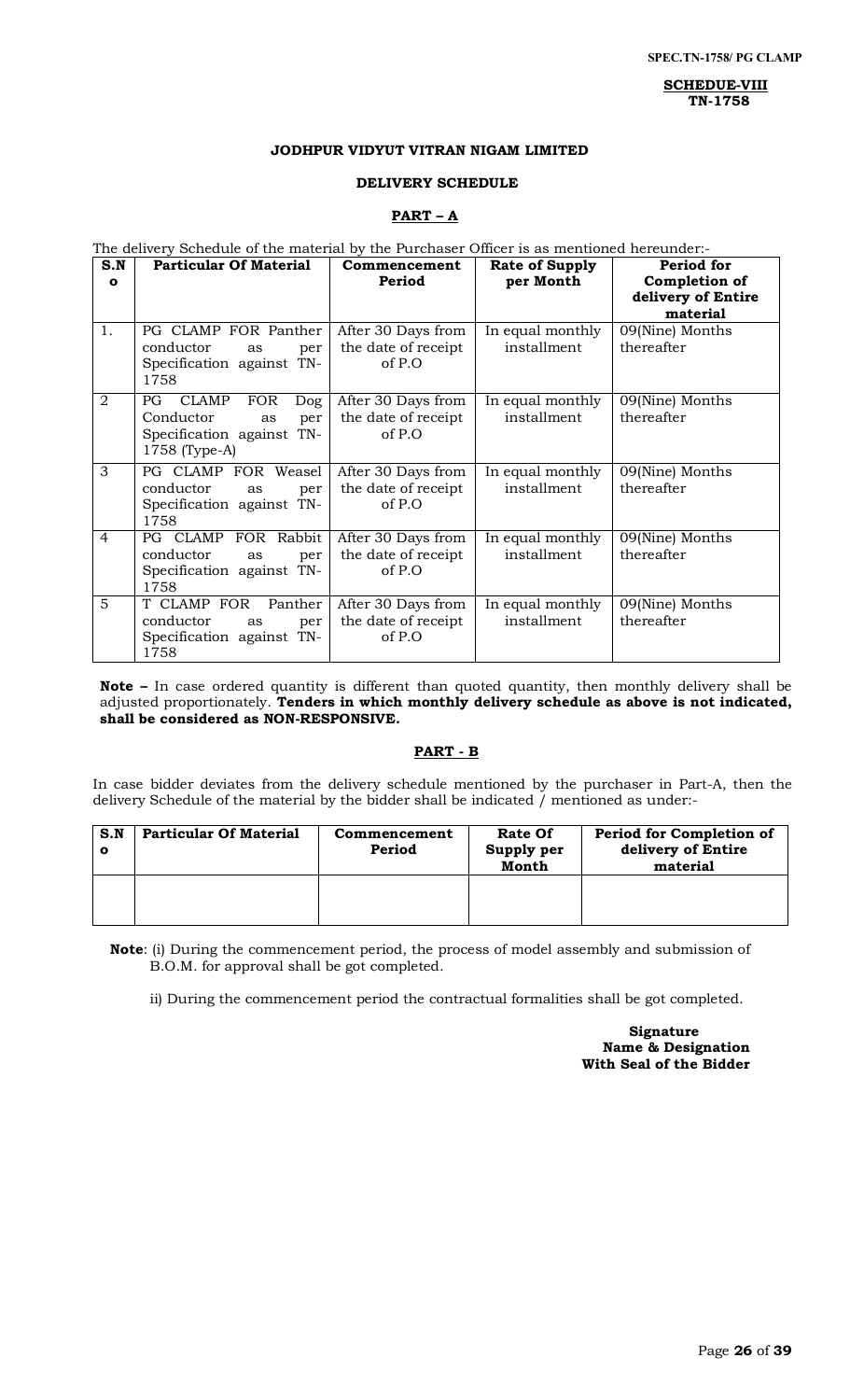**SCHEDULE – IX TN-1758**



# **JODHPUR VIDYUT VITRAN NIGAM LIMITED**

# **A Govt. of Rajasthan Undertaking**

List of Equipments and Technical Hands Available with the Firm (To be filled in by the bidders & enclosed with the bid)

Manufacturers who are quoting against this bid are requested to furnish the following information along-with the bid. The Purchaser will have the discretion to ignore the bid without the under noted particulars and/or ignore the bid particulars.

- 1. Name and Address of Manufacturer.
- 2. Place where works exist.
- 3. Details of machinery particularly with B.H.P. of each item installed.
- 4. Details of staff employed in the works.
- 5. Date when started the manufacturing of item under reference.
- 6. List of items manufactured.
- 7. Literature and drawings of items manufactured showing their description, size, design and other important technical particulars.
- 8. Details of order so far, executed along with the names of organization to whom supplied.
- 9. Manufacturing capacity.
- 10. Is the workshop open for inspection by the representative of the board, if required?
- 11. Statement of financial resources and Banking Reference along with Balance-Sheet for previous two years.
- 12. Testing facilities available for the manufactured articles in the testing laboratory of works.
- 13. Whether the Firm is a small/medium/large scale industry.
- 14. Registration No. with :
	- i. Small Scale, National/State.
		- ii. DGTD
	- iii. State Industries Department.

 **(Signature)** Name & Designation with seal of the bidder.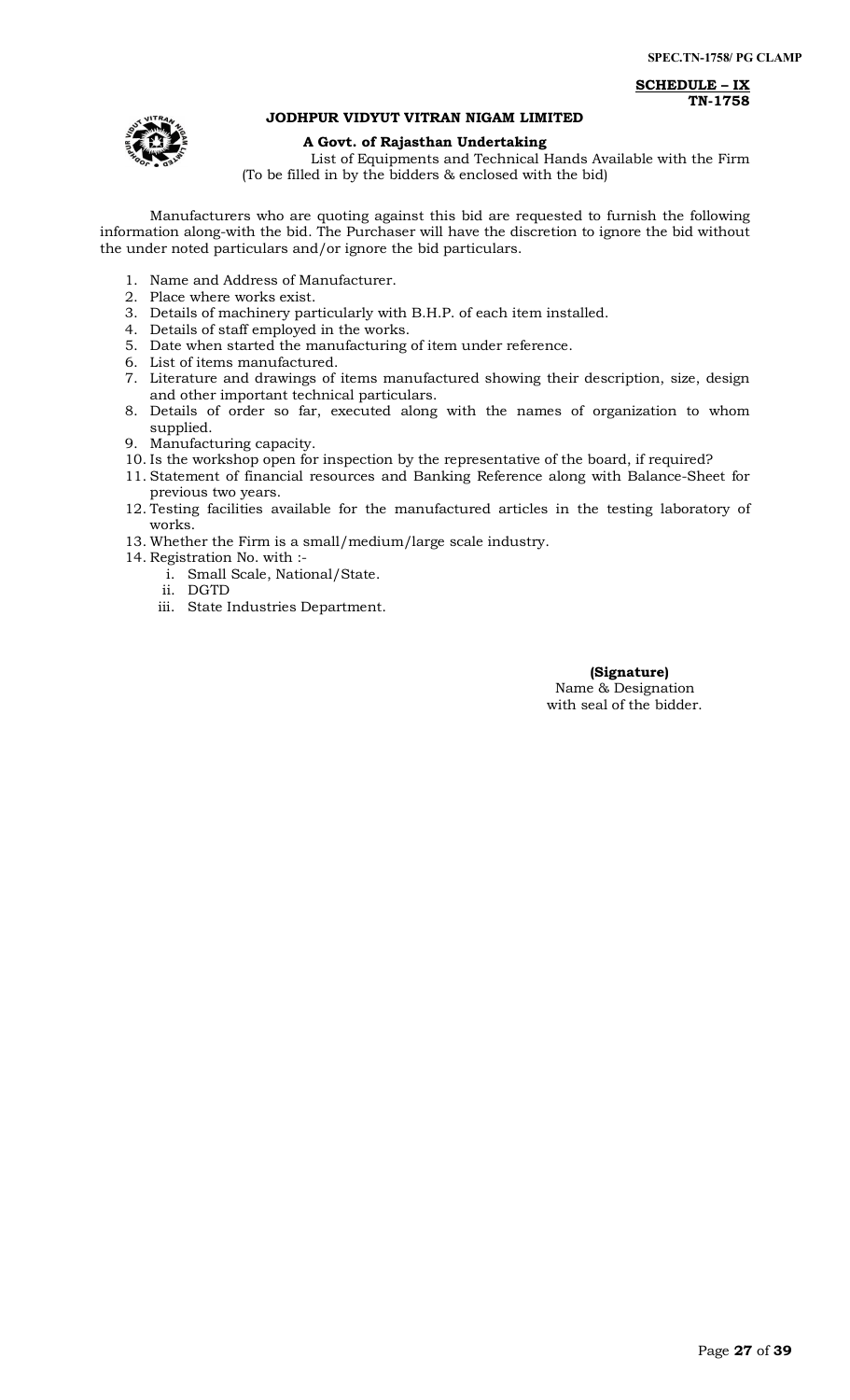# **SCHEDULE – X**

# **(TO BE FURNISHED ON NON-JUDICIAL STAMP WORTH Rs.100/- & DULY NOTARIZED)**

# **FORMAT OF AFFIDAVIT**

I\_\_\_\_\_\_\_\_\_\_\_\_\_\_\_\_\_\_\_S/o\_\_\_\_\_\_\_\_\_\_\_\_\_\_\_\_\_\_\_\_\_\_\_Aged\_\_\_\_\_\_\_\_\_Yrs.\_\_\_\_\_\_\_ Residing at \_\_\_\_\_\_\_\_\_\_\_\_\_\_\_\_\_\_\_\_\_\_\_\_\_\_\_\_\_\_\_\_\_\_\_\_\_\_\_\_\_\_Proprietor/Partner/Director of M/s\_\_\_\_\_\_\_\_\_\_\_\_\_\_\_\_\_\_\_\_\_\_\_\_\_\_\_\_\_\_\_ do hereby solemnly affirm and declare that: (a) My/Our above noted enterprise M/s \_\_\_\_\_\_\_\_\_\_\_\_\_\_\_\_\_\_\_\_\_\_\_\_\_\_\_\_\_has been issued acknowledgement of Entrepreneurial Memorandum Part II by the District Industries Centre\_\_\_\_\_\_\_\_\_\_\_\_\_\_\_\_\_\_\_\_\_\_\_\_\_\_. The acknowledgement No. is \_\_\_\_\_\_\_\_\_\_\_\_\_\_\_dated \_\_\_\_\_\_\_\_\_\_\_\_\_\_\_ and has been issued manufacture of following items:

Name of Items Production Capacity (Yearly)

(i)

(ii)

(iii) (iv)

(v)

(b) My/Our above noted acknowledgement of Entrepreneurial Memorandum Part-II has not been cancelled or withdrawn by the Industries Department and that the enterprise is regularly manufacturing the above items.

(c) My/Our enterprise is having all the requisite plant and machinery and is fully equipped to manufacture the above noted items.

Place\_\_\_\_\_\_\_\_\_\_\_\_\_\_\_\_\_\_

Signature of Proprietor/Director Authorized Signatory With Rubber Stamp and date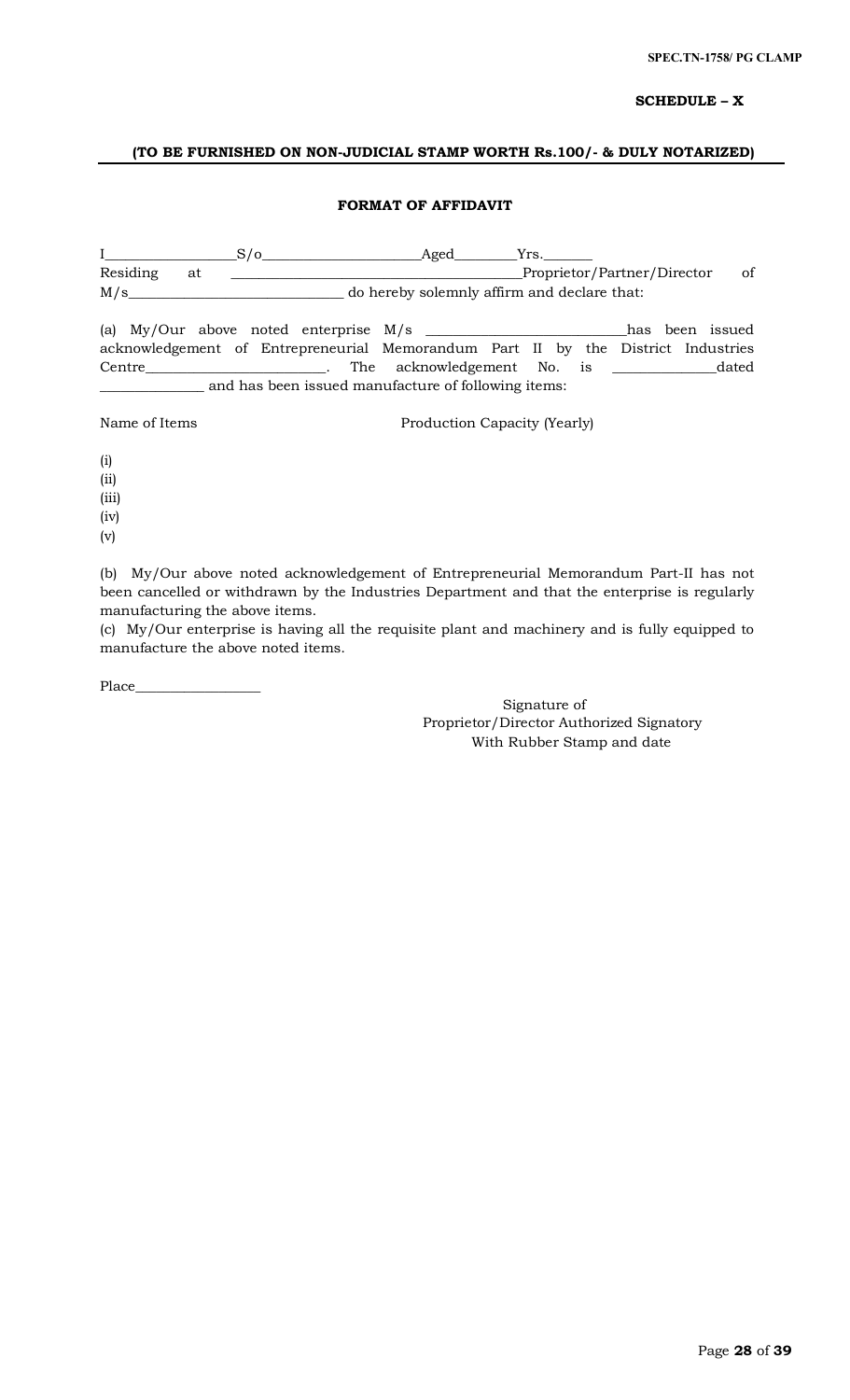**SCHEDULE-XI**



 **JODHPUR VIDYUT VITARAN NIGAM LIMITED (MATERIAL MANAGEMENT & CONTRACT)**

**NEW POWER HOUSE, INDUSTRIAL AREA, JODHPUR -342003 TELEPHONE: 0291-2742223/ FAX: 0291-2746539/E-mail-[semmcjdvvnl@gmail.com](mailto:semmcjdvvnl@gmail.com)**

**Corporate Identity Number (CIN)-U40109RJ2000SGC016483 GST No. 08AAACJ8578R1ZJ**

# **SPECIFICATION FOR SUPPLY OF P.G.CLAMP FOR PANTHER, DOG, WEASEL , RABBIT AND T-CLAMP FOR PANTHER CONDUCTOR UNDER TN-1758**

| $\mathbf{A}$                 | Last Date &                        | 6.04.2022 upto 4.00 PM         |                                                   |               |                          |                |  |
|------------------------------|------------------------------------|--------------------------------|---------------------------------------------------|---------------|--------------------------|----------------|--|
|                              | time for down<br>loading of        |                                |                                                   |               |                          |                |  |
|                              | tenders                            |                                |                                                   |               |                          |                |  |
|                              |                                    |                                |                                                   |               |                          |                |  |
|                              | Last Date &                        | 7.04.2022 upto 12.00 PM        |                                                   |               |                          |                |  |
|                              | time for                           |                                |                                                   |               |                          |                |  |
|                              | submitting of                      |                                |                                                   |               |                          |                |  |
|                              | tenders                            |                                |                                                   |               |                          |                |  |
|                              | Date of opening                    | 7.04.2022 at 3.00 PM           |                                                   |               |                          |                |  |
|                              | of tenders                         |                                |                                                   |               |                          |                |  |
|                              |                                    |                                |                                                   |               |                          |                |  |
| $\mathbf{B}$                 | Cost of tender<br>specifications   | Rs.2950.00                     | (Two Thousand Nine Hundred Fifty Only)            |               |                          |                |  |
|                              |                                    |                                | For MSME of Rajasthan Rs. 1475.00                 |               |                          |                |  |
|                              |                                    |                                | (One Thousand Four Hundred Seventy Five           |               |                          |                |  |
| $\mathbf{C}$                 | Processing                         | Rs.1000.00 (One Thousand Only) |                                                   |               |                          |                |  |
|                              | fee of RISL                        |                                |                                                   |               |                          |                |  |
|                              | Bid security to be                 | <b>PANTHER</b>                 | <b>DOG</b>                                        | <b>WEASEL</b> | <b>RABBIT</b>            | <b>T-CLAMP</b> |  |
|                              | deposited for                      |                                |                                                   |               |                          | for Panther    |  |
|                              | P.G.CLAMP<br><b>General Bidder</b> | Rs.2150.00                     | Rs.16600.00                                       | Rs.8438.00    | Rs.19200.00              | Rs.2350.00     |  |
|                              |                                    |                                |                                                   |               |                          |                |  |
|                              | Sick Unit of                       | Rs. 1075.00                    | Rs.8300.00                                        | Rs.4219.00    | Rs. 9600.00              | Rs.1175.00     |  |
|                              | Rajasthan:                         |                                |                                                   |               |                          |                |  |
|                              | SSI unit of                        | Rs. 537.50                     | Rs.4150.00                                        | Rs.2109.50    | Rs. 4800.00              | Rs. 587.50     |  |
|                              | Rajasthan:                         |                                |                                                   |               |                          |                |  |
| E                            | Validity                           |                                | 120 days from the next date of opening of techno- |               |                          |                |  |
|                              |                                    | commercial bid.                |                                                   |               |                          |                |  |
| $\mathbf{F}$                 | Base date for                      | FIRM.                          |                                                   |               |                          |                |  |
|                              | price variation                    |                                |                                                   |               |                          |                |  |
|                              | Estimated unit FOR price           |                                |                                                   |               |                          |                |  |
| S.No.                        | Name of Item                       | PG CLAMP FOR PANTHER CONDUCTOR |                                                   |               | Price (In Rs.)           |                |  |
| $\mathbf{1}$<br>$\mathbf{2}$ |                                    | PG CLAMP FOR DOG CONDUCTOR     |                                                   |               | Rs. 215.00<br>Rs. 166.00 |                |  |
|                              | (Type A)                           |                                |                                                   |               |                          |                |  |
| 3                            |                                    | PG CLAMP FOR WEASEL CONDUCTOR  |                                                   |               | Rs. 42.19                |                |  |
| $\overline{4}$               |                                    | PG CLAMP FOR RABBIT CONDUCTOR  |                                                   | Rs. 48.00     |                          |                |  |

---------------------------------------------------------------------------------------------------------------- 1. The bids not accompanied with qualification requirement , technical requirement indicated in the specification and other requirement given here under will be considered as incomplete offer and sufficient grounds for offer to be passed over:

i) Capacity, capability and competency proofing documents.

**5 T CLAMP FOR PANTHER CONDUCTOR Rs .235.00**

a) Capacity /orders of similar and higher rating of tendered equipment booked as on date of biding with type and rating and construction details of equipment for which order received be indicated.

b) Copy of purchase orders of Erstwhile RSEB /SEB`S / Electric Utilities / Govt.

Departments / Discoms for similar or higher rating equipment latest executed. ii) Year wise past experience for last 5 years of similar or higher rating of tendered equipment.

iii) The details of testing facilities available at the works and copies of latest type test certificates, carried out on similar ITEM.

iv) Quality assurance plan.

v) Complete guaranteed technical particulars, out lines and general arrangement drawings along with Bill of Material.

- 2. Bids without Section-I, II, III & Schedules (I to XI) shall be rejected.
- 3. Bids shall be furnished in single copy.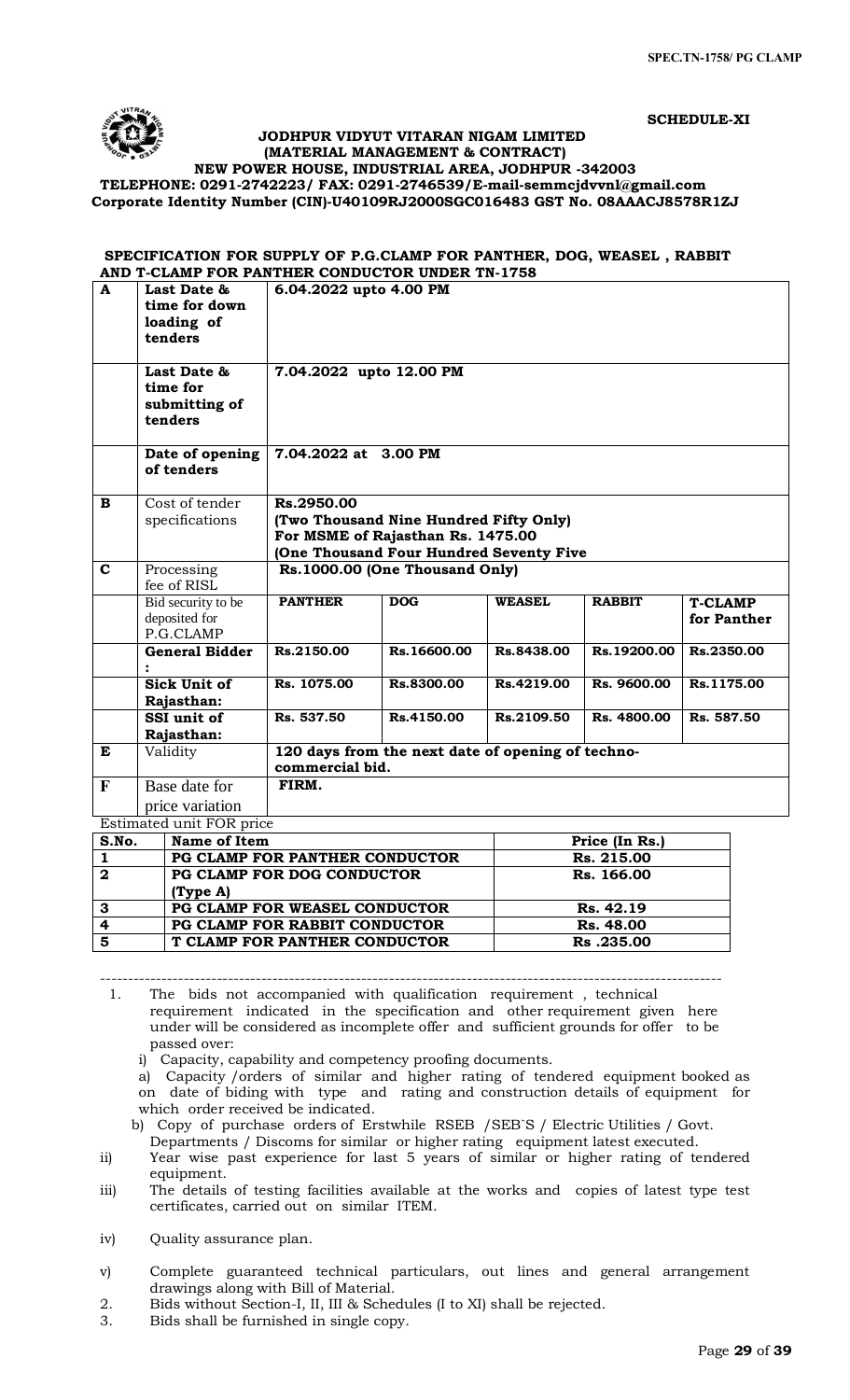- 4. JdVVNL has the right to reject any offer on the basis of track record of poor performance in execution of previous order / equipment supplied /after sales service while evaluating the Techno-Commercial bid.
- 5. JdVVNL reserves the right to accept minor deviations in standard terms and conditions and also in technical and constructional features as specified in the technical specification (Section-III).
- 6. Deviation of any kind shall not be quoted in BOQ (Bill of quantity) , if found quoted, the same shall be ignored.

7. The following facilities are to be provided by the supplier at his own cost to the inspecting officer of Nigam (JdVVNL).

i) Suitable accommodation.

ii) Local conveyance between arrival point, place of stay, works and departure point.

iii) The supplier shall assist in arranging return ticket and reservation on the request of the inspecting officer for which the payment shall be made by the inspecting officer. In case of joint inspection, single or shared double room accommodation shall be provided.

> **(Signature)** Name & Designation with seal of the bidder.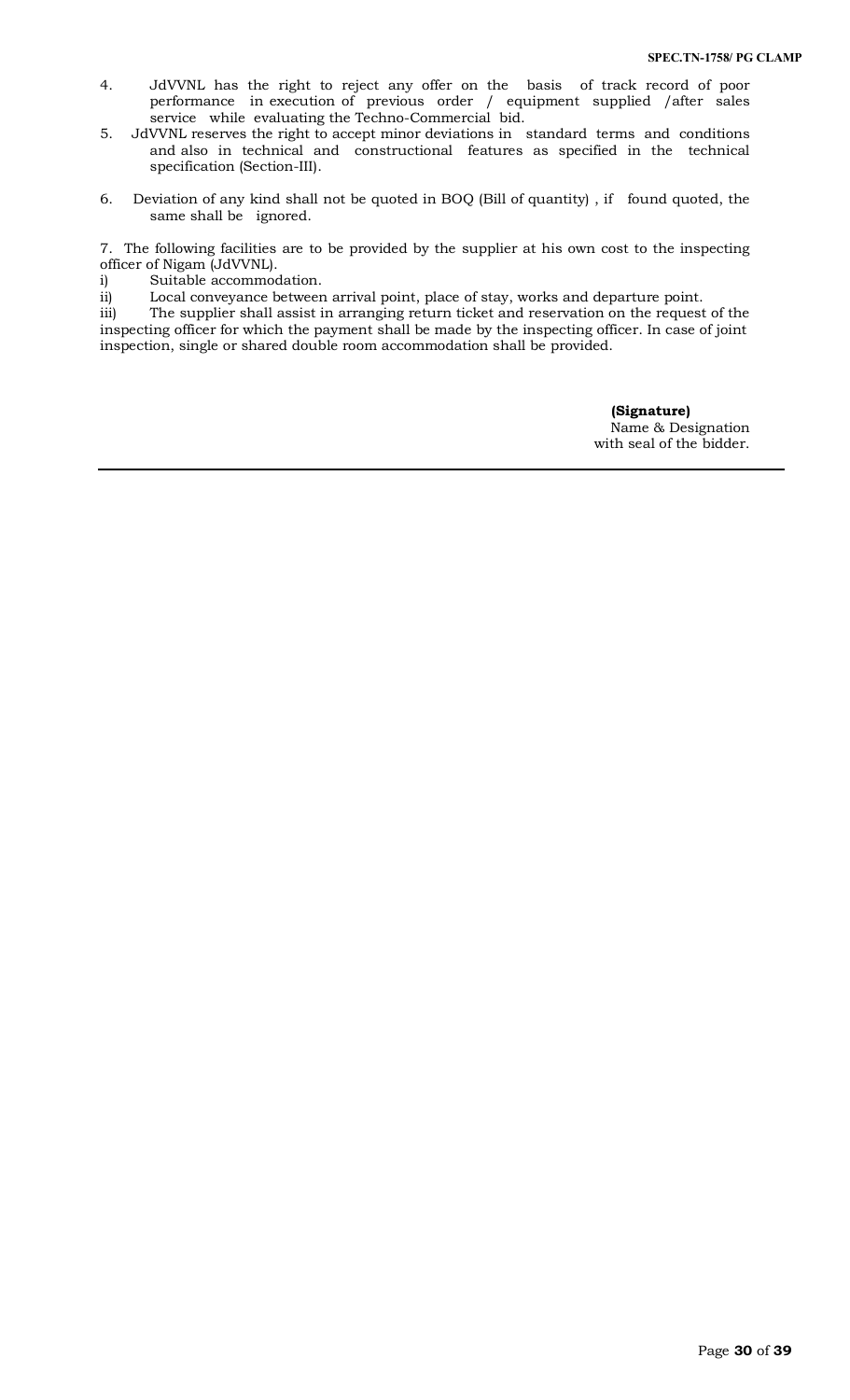### GENERAL **AMENDMENT IN ITB AND GCC**

**The various clauses wherever appearing in the Instructions to Bidders (ITB), General Conditions of Contract (GCC), Technical Specifications, Qualification Requirements, various Schedules etc., are hereby amended to the extent as under:-**

**1. Wherever EMD and Security Bank Guarantee (SBG), are appearing in the ITB, GCC & other Bidding Documents, same is hereby replaced by BID SECURITY as under:-**

# **BID SECURITY**

Bid security shall be 2% **of the estimated value of subject matter of procurement put to bid.** In case of Small Scale Industries of Rajasthan it shall be 0.5% of the **quantity offered** for supply and in case of sick industries, other than Small Scale Industries, whose cases are pending with Board of Industrial and Financial Reconstruction, it shall be 1% of the value of bid. Every bidder, if not exempted, participating in the procurement process shall be required to furnish the bid security as specified in the notice inviting bids.

#### **In case SSI unit of Rajasthan quotes the less than the tendered quantity, then they are required to furnish Bid Security @ 0.5% of the value of the quantity offered by them, failing which bid shall be considered non-responsive.**

The Bid Security amount (as applicable) to be paid by Demand Draft/Banker's Cheque in favour of SR. AO (CASH & CPC), JDVVNL, Jodhpur (payable at Jodhpur) 342003 **upto 4.00 p.m. upto one WORKING day prior to schedule date of opening** of respective bid or Bank Guarantee, in specified format, of a scheduled bank in favor of Superintending Engineer (MM&C), JDVVNL, Jodhpur, **upto 4.00 p.m. upto one WORKING day prior to schedule date of opening** of respective bid and obtain a receipt/acknowledgement thereof. No other mode of deposit shall be accepted. At the time of depositing the Bid Security amount or Bank Guarantee, the bidder shall also furnish self attested and duly attested by Notary, the documentary evidence of SSI unit of Rajasthan or of sick unit (as applicable). along with affidavit as per schedule X on non-Judical stamp of Rs. 100/-

The Bank Guarantee against Bid Security be issued by Nationalized / Scheduled Bank. The same may be accepted after confirmation by issuing Bank. If any Bid Security Bank Guarantee is not in proper format / not confirmed by the issuing Bank the same would not be accepted and the bidder would be immediately shorted out from bid process.

The Micro, Small & Medium Scale Industries of Rajasthan and sick industries, other than Small Scale Industries, whose cases are pending before the Board of Industrial and Financial Reconstruction (BIFR) shall furnish self-attested documentary evidence duly attested by Notary to claim the above.

#### **2) Wherever Performance Bank Guarantee (PBG) and Composite Bank Guarantee (CBG) are appearing in the ITB, GCC & other Bidding Documents, same are hereby replaced by PERFORMANCE SECURITY as under:-**

# **PERFORMANCE SECURITY**

The Performance security wherever appearing in the tender document may be read as under-:

(a) 5%, or as may be specified in the bidding documents, of the amount of supply order in case of procurement of goods and services and 10% of the amount of work order, in case of procurement of works;

(b) 1% of the amount of quantity ordered for supply of goods, in case of Small Scale Industries or MSME units of Rajasthan; and

(c) 2% of the amount of supply order, in case of sick industries, other than Small Scale Industries, whose cases are pending before the Board of Industrial and Financial Reconstruction (BIFR); and

In case of successful bidder, the amount of bid security may be adjusted in arriving at the amount of the performance security, or refunded if the successful bidder furnishes the full amount of performance security.

 Performance security shall be solicited from all successful bidders except the department's of the State Government and undertakings, corporations, autonomous bodies, registered societies, co-operative societies which are owned or controlled or managed by the State Government and undertakings of the Central Government. However, a performance security declaration shall be taken from them. The State Government may relax the provision of performance security in particular procurement or any class of procurement.

# **3) VENDOR REGISTRATION**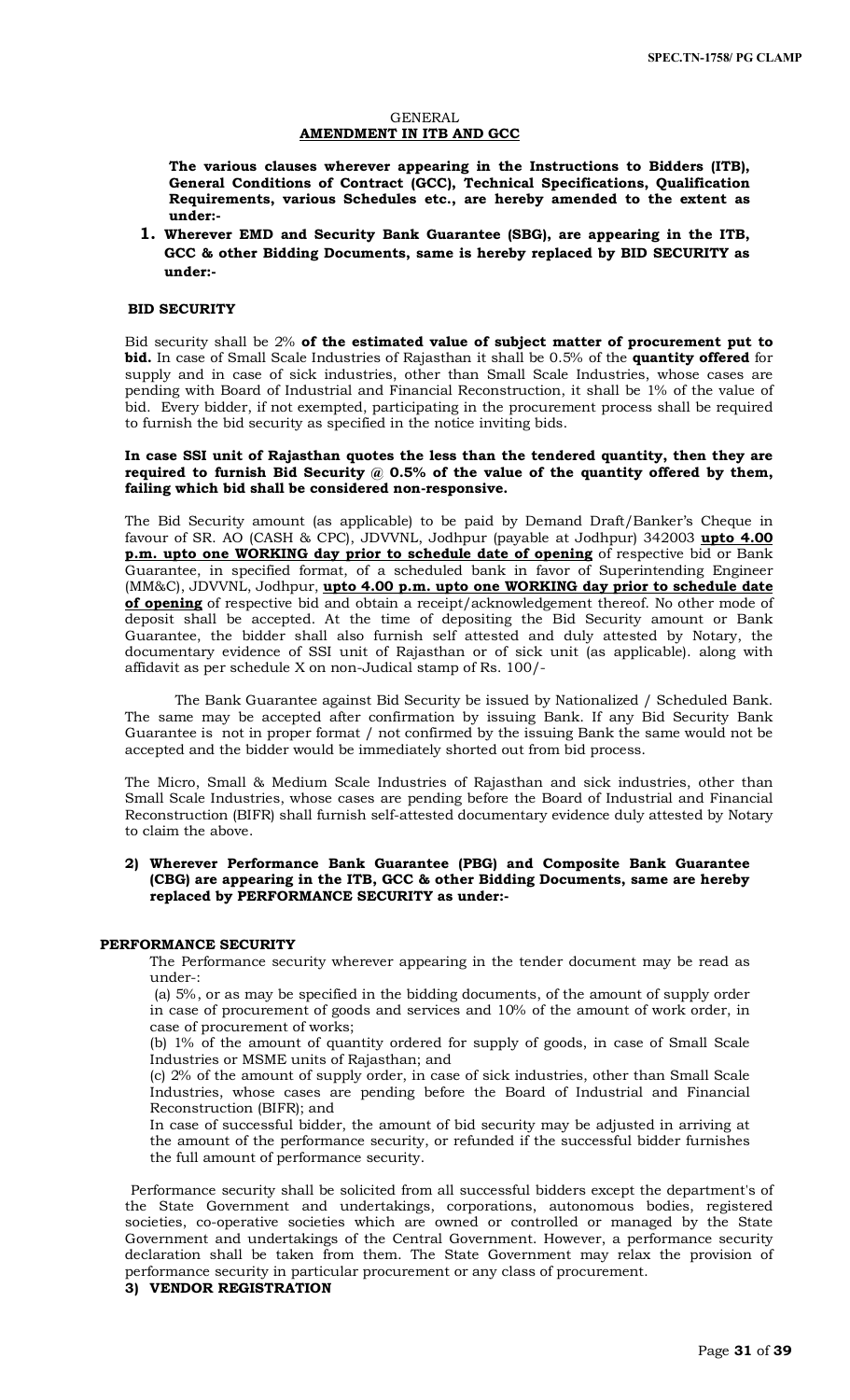**The relaxation/exemption given to the registered vendors of the Nigam in respect of EMD/SBG, wherever appearing in the ITB, GCC & other Bidding documents, are hereby WITHDRAWN.** 

**4) The indirect taxes i.e. Excise Duty, Service Tax, VAT/CST, Entry Tax etc. mentioned in G.C.C., may now be read as G.S.T.** 

### **5) The following amendment is hereby made in GCC Clause No. 1.43 (Due Date of Payment):**

Payment shall be due and payable by the purchaser in accordance with the provision of the contract within a reasonable period from the date of receipt of each invoice by the contractor / supplier duly supported by a certificate of the Engineer. The purchaser will take all possible effort to make payment to the contractor supplier generally on **45th day** after receipt of duly verified challans / receipts / bill in the office of paying authority {Sr. Accounts Officer (Cash & CPC) Jodhpur Discom, Jodhpur / Concerned Circle Accounts Officer} and completion of contractual formalities. But in case of delay in payment the purchaser shall not be liable to pay any interest on the outstanding amount to the contractor / supplier.

6) The GST will be charge extra at the prevailing rate on all the settlement fees as applicable and amended time to time.

# **7) APPEAL**:

i. If any Bidder or prospective bidder is aggrieved that any decision, action or omission of the procuring entity is in contravention to the provisions of this Act or the rules or guidelines issued there under, he may file 1st & 2nd appeal under section 38 of RTPP Act-2012 to the following appeal authorities **within a period of ten days from the date of such decision or action, omission, as the case may be, clearly giving the specific ground or grounds on which he feels aggrieved:** 

| Sr.No | Type of Appeal | Name & Designation of appellate authority  |
|-------|----------------|--------------------------------------------|
|       | First appeal   | Chairman, Discoms                          |
|       |                |                                            |
|       | Second appeal  | Energy Department, Government of Rajasthan |

ii) The form of appeal shall be as per Rule 83 of RTPP Rules, 2013 and memorandum of appeal shall be filled as per form-1 as prescribed under RTPP Rules, 2013.

Fee for appeal: - Subject to rule 84 of the RTTP Rule 2013 the fee shall be as under: a. For First Appeal:- Rs. 2,500/- (Rupees Two Thousand Five Hundred Only)+GST. b. For Second Appeal:- Rs. 10,000/- (Rupees Ten Thousand Only)+GST.

iii) It is further intimated that the fee shall be paid in the form of Demand Draft of Bankers Cheque of a Scheduled Bank payable in the name of Sr. Accounts Officer (Cash & CPC), JdVVNL, Jodhpur.

iv) Provided that after the declaration of a Bidder as successful the appeal may be filed only by a Bidder who has participated in procurement proceedings:

v) Provided further that in case a Procuring Entity evaluates the Technical Bids before the opening of the Financial Bids, an appeal related to the matter of Financial Bids may be filed only by a Bidder whose Technical Bid is found to be acceptable.

vi) The officer to whom an appeal is filed under para (1) shall deal with the appeal as expeditiously as possible and shall endeavour to dispose it of within thirty days from the date of the appeal.

vii) If the officer designated under para (1) fails to dispose of the appeal filed within the period specified in para (2), or if the Bidder or prospective bidder or the Procuring Entity is aggrieved by the order passed by the First Appellate Authority, the Bidder or prospective bidder or the Procuring Entity, as the case may be, may file a second appeal to Second Appellate Authority specified in the Bidding Document in this behalf within fifteen days from the expiry of the period specified in para (2) or of the date of receipt of the order passed by the First Appellate Authority, as the case may be.

8) The bidders should be qualified, not be insolvent, not be in receivership, not be bankrupt or being wound up, should not have affairs administered by a court or a judicial officers, should not have business activities suspended, should not be blacklisted or debarred by any utility/ government agency, should not have a conflict of interest. For this bidder is required to furnish a Declaration as per Appendix-B, on Rajasthan Non-Judicial Stamp Paper of Rs. 100/ (excluding surcharge on Stamp Paper, as per rules)."

**9)** In case the terms & conditions mentioned in PO, ITB & GCC are modified/differ from RTPP Act, then RTPP Act shall supersede.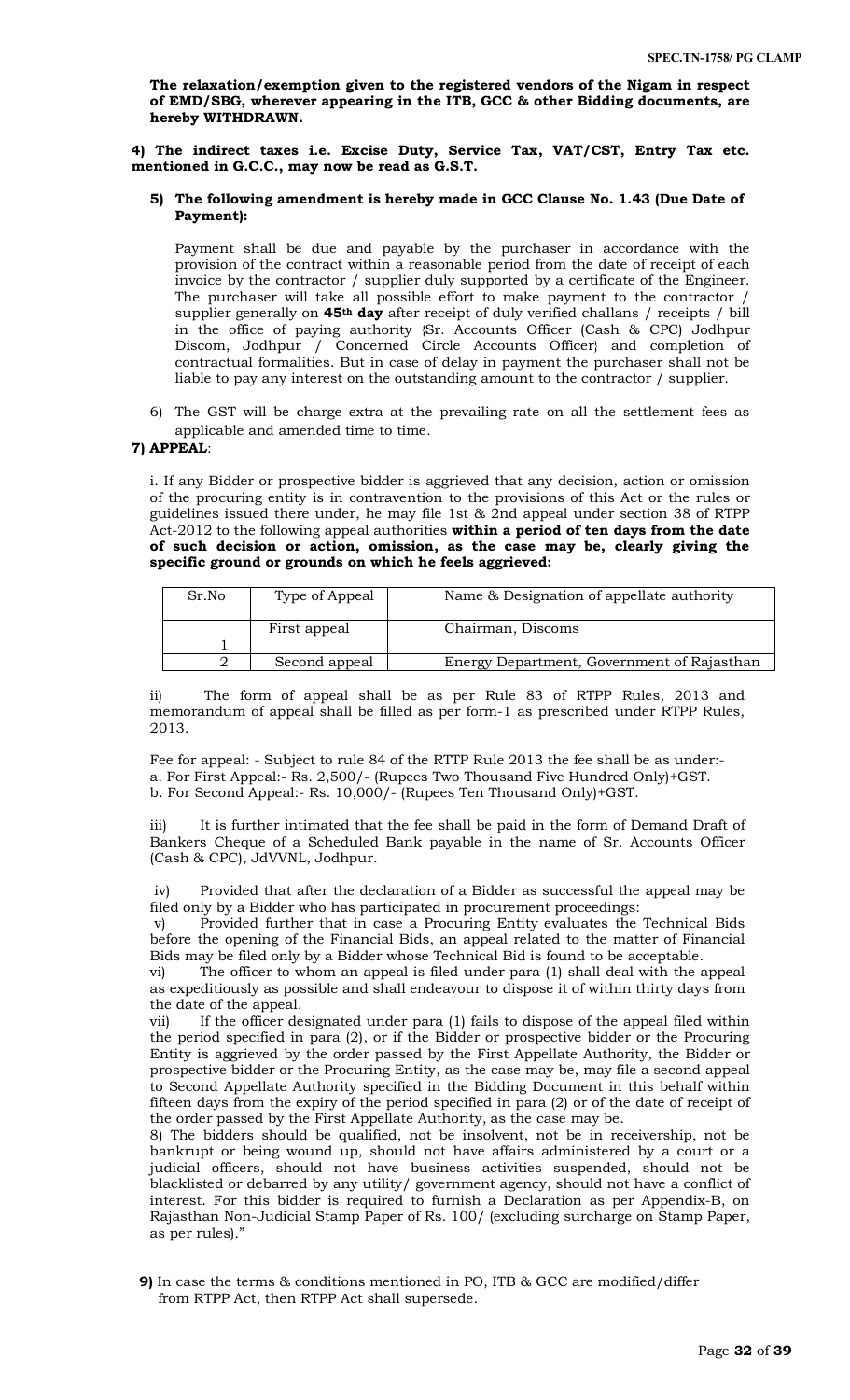# **Addendum in the provision of Instruction to bidder (ITB) in the clause No. 1.12.2 for quantity allocation as per award criteria of purchase manual in accordance to the clause no. 74 of RTPP rules:**

# **1.12.2(A) for quantity allocation**

# **(i) Trial order under Para No. 22.17 (a) & (b) of purchase manual**

(a) Any bidder located within or outside the state of Rajasthan has participated for the first time in a particular Discom & meeting minimum qualification requirement and has supplied the tendered material/or of higher rating in other utility shall be treated as an old supplier. Rajasthan's firms although supplied in past but not meeting minimum quantity supplied criterion including altogether new units which have not supplied any quantity but having adequate & required manufacturing and testing facility and technical know-how of the tendered material shall be considered as new firms and would be eligible for trial order only. In case of supply made to the licensed power utility out side India, the C.A. certificate furnished by firm shall be considered.

**Note: -** The material supplied and accepted for same/higher rating for turnkey project(s) to a licensed power utility/Govt. shall be considered for the purpose of evaluating criteria. The certificate given by C.A. shall indicate above quantity separately.

(b) (i) The trial order for a particular item shall not generally exceed 10 % of the total quantity considered for placement of order. This ceiling may, however, be relaxed by the corporate level purchase committee up to the extent of 30 %, to take the advantage of lower price where situation of differential prices offering is arising.

(ii) The capacity & capability assessment of a bidder located outside state of Rajasthan who otherwise qualifies but is participating for the first time shall not be carried out. Similarly, For the tendered item(s) where the valid BIS license is an essential qualification requirement and the bidder possesses the valid BIS but new to the utility. The capacity/capability assessment of such a bidder shall also not be carried out.

# **(iii)Award criteria under Para No. 10.2 (iii) of purchase manual**

(a) In case of distribution transformers of rating 40 KVA and below, LT cables & conductors and fabricated steel items, order quantity may be distributed in the following manner: -

 **20% to L1 15% to L2 10% to L3 05% to L4**

50% to be distributed equally among other firms subject to the condition that not more than 5% of the quantity to be purchased will be allotted to any one of such firms. The balance, if any will be distributed in the same proportion as indicated above among the first four firms. (b) In case of other items except poles, order quantity may be distributed in the following manner:

**40% to L1**

**20% to L2 10% to L3 06% to L4**

The balance quantity may be equally distributed among other firms subject to the condition that not more than 4% of the quantity to be purchased will be allotted to any such firm. The balance, if any, will be distributed in the same proportion as indicted above the first four firms.

(c) In case of poles, the order may be awarded on the basis of landed cost (material and transportation taken together). The allocation of quantity location/destination wise may be made among the eligible firms in equal proportion as far as possible.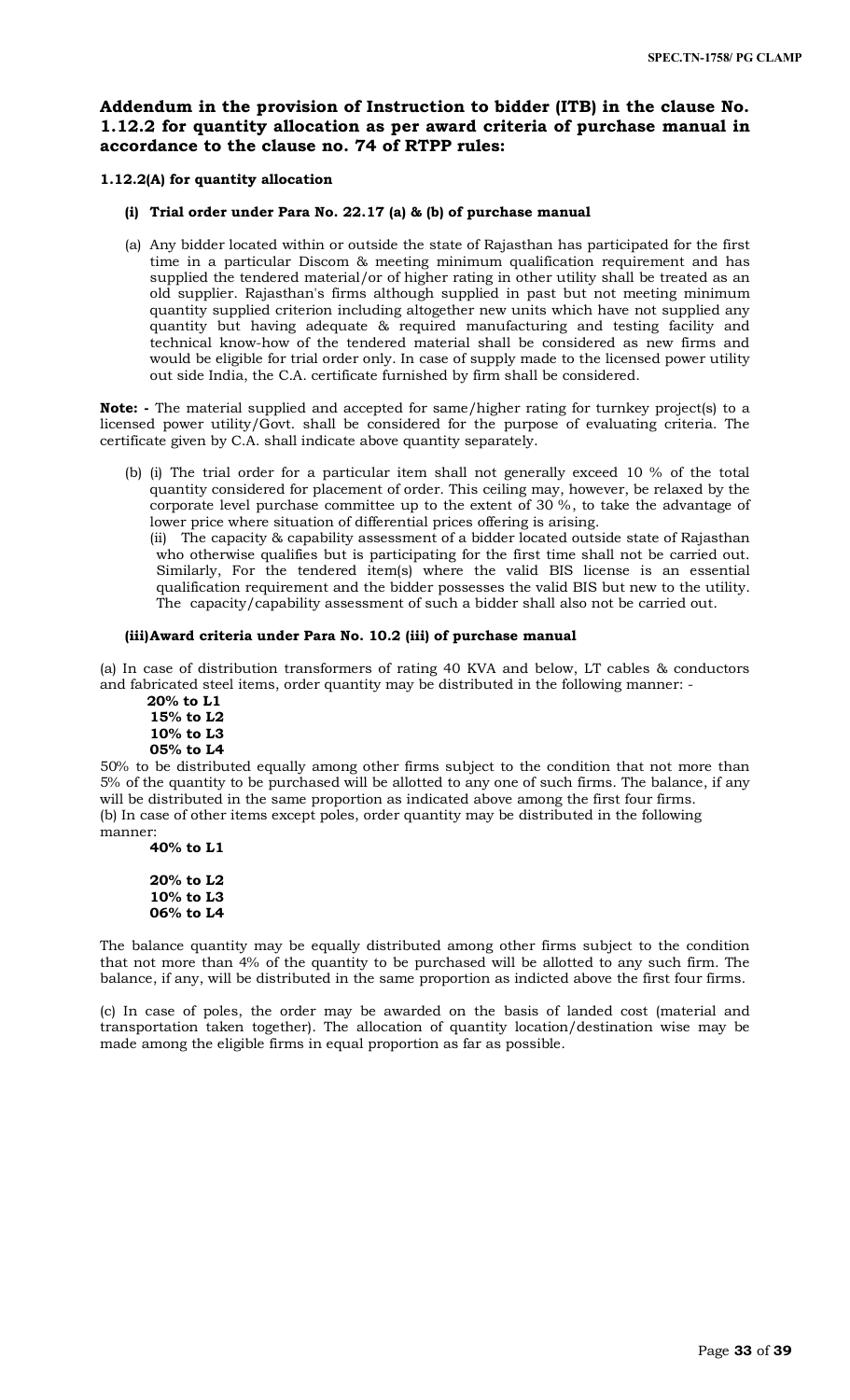# **APPENDIX-A**

Bank Guarantee No. \_\_\_\_\_\_\_. Security Amount : \_\_\_\_\_\_\_\_. Issued on dated : \_\_\_\_\_\_\_\_. Valid upto : \_\_\_\_\_\_\_\_. Claim upto / Grace period: \_\_\_\_\_\_\_\_\_.

# **PERFORMA OF BANK GUARANTEE FOR BID SECURITY**

(Bank Guarantee in lieu of bid Security on non-judicial Stamp Paper of Rajasthan State of 0.25% of the B.G. value or Rs.25,000/-, whichever is less)

To,

The Superintending Engineer (MM&C), Jodhpur Vidyut Vitaran Nigam Limited, Jodhpur.

- 1. Whereas \_\_\_\_\_\_\_\_\_\_\_\_\_\_\_\_ (name of the Bidder) (hereinafter called othe Bidderö) has submitted its bid dated \_\_\_\_\_\_\_ (date of submission of bid) for \_ (name of contract/ name of the material with Bid no. / TN No. \_\_\_\_\_) (hereinafter called  $\pm$ he Bidö).
- 2. KNOW ALL PEOPLE by these presents that WE \_\_\_\_\_\_\_\_\_\_\_\_\_ (name and address of branch of Bank ) of \_\_\_\_\_\_\_\_\_ (name of country), having our registered office at \_\_\_\_\_\_\_\_\_\_\_\_\_\_\_\_\_\_\_\_\_\_ (addresses of bank) (hereinafter called 'the Bank"), are bound unto \_\_\_\_\_\_\_\_\_\_\_\_\_\_\_ (name of Purchaser) (hereinafter called "the Purchaserö) in the sum of Rs.  $*$ \_\_\_\_\_\_\_\_\_\_\_\_\_\_\_\_\_\_ for which payment well and truly to be made to the said Purchaser, the Bank binds itself, its successors, and assigns by these presents sealed with the Common Seal of the said Bank this \_\_\_\_\_\_\_ day of 20
- 3. THE CONDITIONS of this obligation are :
	- i. If the bidder withdraws its Bid during the period of bid validity specified by the Bidder in the Bid Form; or
	- ii. If the bidder refuses to accept the correction of error in his Bid; or
	- iii. If the bidder, having been notified of the acceptance of its Bid by the purchaser during the period of bid validity:
	- a. Fails or refuses to execute the Contract Agreement within the time specified in purchase / work order, if required, or
	- b. Fails or refuses to furnish the performance security within the time specified in purchase / work order in accordance with the GCC, or
	- c. Fails to commence supply of goods or services or execute work as per purchase / work order within time specified.
	- iv. If the bidder breaches any provision of the Code of integrity specified in the RTPP Act and Chapter VI of the RTPP Rules.
- 4. We undertake unconditionally and irrevocably to guarantee as primary obligator and not as surety merely to pay to the purchaser a sum of Rs. \_\_\_\_\_\_\_\_\_\_\_ (in words Rs. \_\_\_\_\_\_\_\_\_\_\_\_\_\_\_\_\_\_\_\_\_\_\_\_\_\_\_\_\_\_\_\_\_\_\_\_\_\_) upon receipt of its first written demand, without the purchaser having to substantiate its demand, provided that in its demand the Purchaser will note that the amount claimed by it is due to it owing to the occurrence of one or all of the above three conditions specifying the occurred condition or conditions.
- 5. The decision of the Superintending Engineer (MM&C), Jodhpur Vidyut Vitaran Nigam Limited, Jodhpur shall be final whether breach has been committed on the right to demand the amount of guarantee from us which has accrued to the purchaser.
- 6. This guarantee shall not cease or determine, if the purchaser grants time or indulgence or vary the terms of the contract with the Contractor or without our consent or knowledge.
- 7. The guarantee herein contained shall not be affected by any change in the constitution of the Contractor.
- 8. We \_\_\_\_\_\_\_\_\_\_(Bank Name) further undertake not to revoke this guarantee during its currency except with the previous consent of the Superintending Engineer (MM&C), Jodhpur Vidyut Vitaran Nigam Limited, Jodhpur.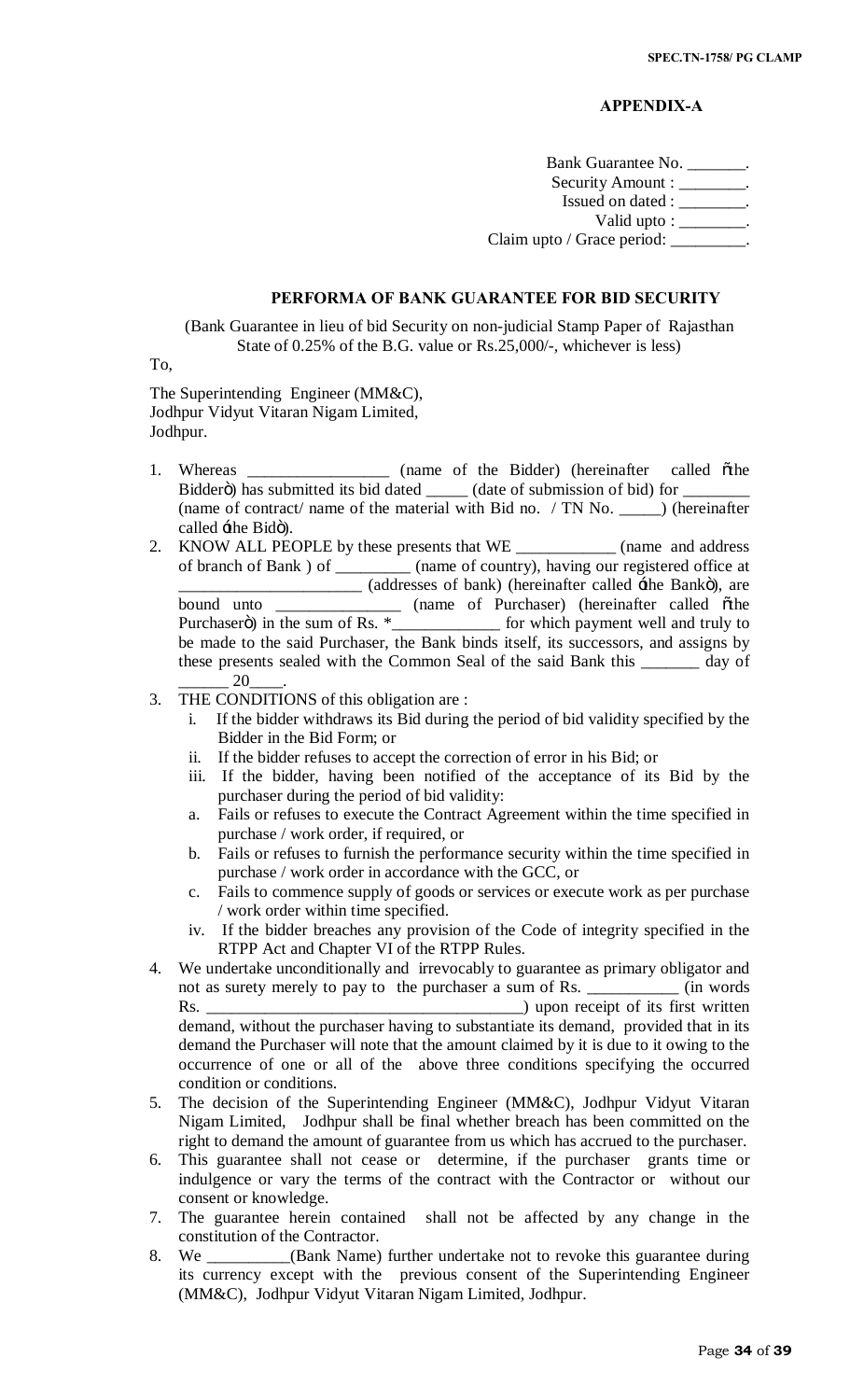- 9. All disputes arising under the said guarantee between the Bank and the Nigam or between the Contractor and the Nigam pertaining to the guarantee, shall be subject to the jurisdiction of the Courts in Jodhpur, Rajasthan alone.
- 10. This guarantee will remain in force up to and including one hundred eighty (180) days after the date of the opening of bids, i.e. upto \_\_\_\_\_\_\_\_\_\_\_, with a further grace period of Ninety (90) days and any demand in respect thereof should reach the Bank not later than the above date.

Yours faithfully, Bankers (EXECUTANT) Signed by the above named Bank in presence of : (signature with full Name and Address)

Witness :

.

 $1.$  \_\_\_\_\_\_\_\_\_\_\_\_\_\_\_\_\_\_. 2. \_\_\_\_\_\_\_\_\_\_\_\_\_\_.

Attested by Notary Public, First Class Magistrate or directly confirmed by the executing Bank.

\* The Bidder should insert the amount of the guarantee in words and figures denominated in the currency of bid.

**Note** : In case the bid is submitted by a Joint Venture, the Bid Bank guarantee shall be in the name of Lead partner or in the name of joint venture partners submitting the Bid covering all the partners of the joint venture.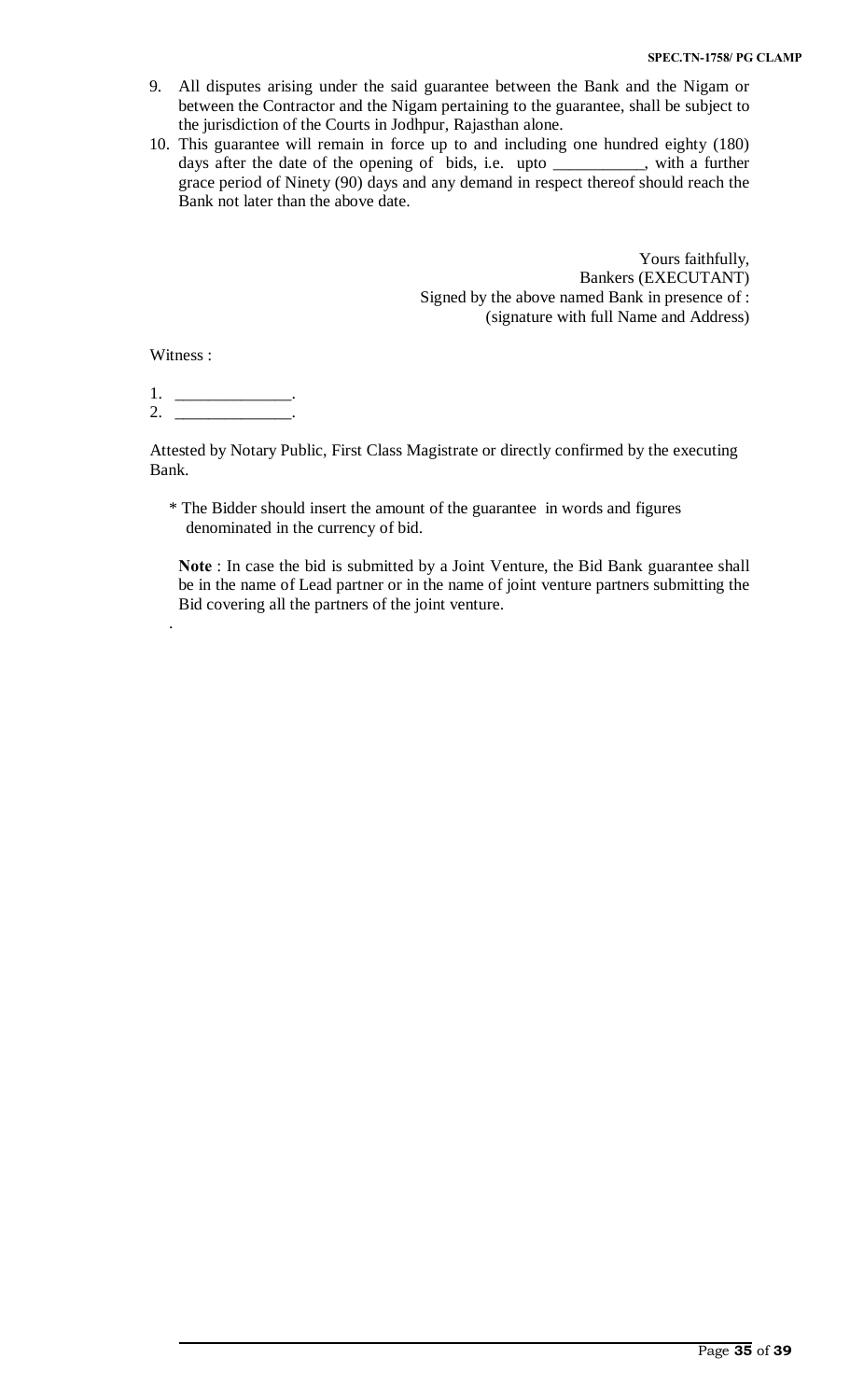| <b>APPENDIX-B</b><br>Declaration by the Bidder                                                    |               |
|---------------------------------------------------------------------------------------------------|---------------|
| (On Rajasthan Non-Judicial Stamp Paper worth Rs.100/- + Surcharge on<br>Stamp Paper as per rules) |               |
| In relation to my/ our bid submitted to SE (MM&C) JdVVNL, Jodhpur,                                |               |
| For procurement of $\_\_$                                                                         | 1n            |
| response to their notice inviting bids under TN-                                                  | $I/We$ hereby |
| declare that : -                                                                                  |               |

We are qualified, not insolvent, not in receivership, not bankrupt or being wound up, not have affairs administered by a court or a judicial officers, not have business activities suspended, not blacklisted or debarred by any utility/ government agency, not have a conflict of interest.

| Signed |  |
|--------|--|
| Name   |  |

In the capacity of  $\_\_$ 

Duly authorized to sign the bid for an on behalf of :

Dated on \_\_\_\_\_\_ day of \_\_\_\_\_\_\_\_\_\_\_\_\_\_\_\_

Corporate Seal \_\_\_\_\_\_\_\_\_\_\_\_\_\_\_\_\_\_\_\_\_\_\_\_\_\_\_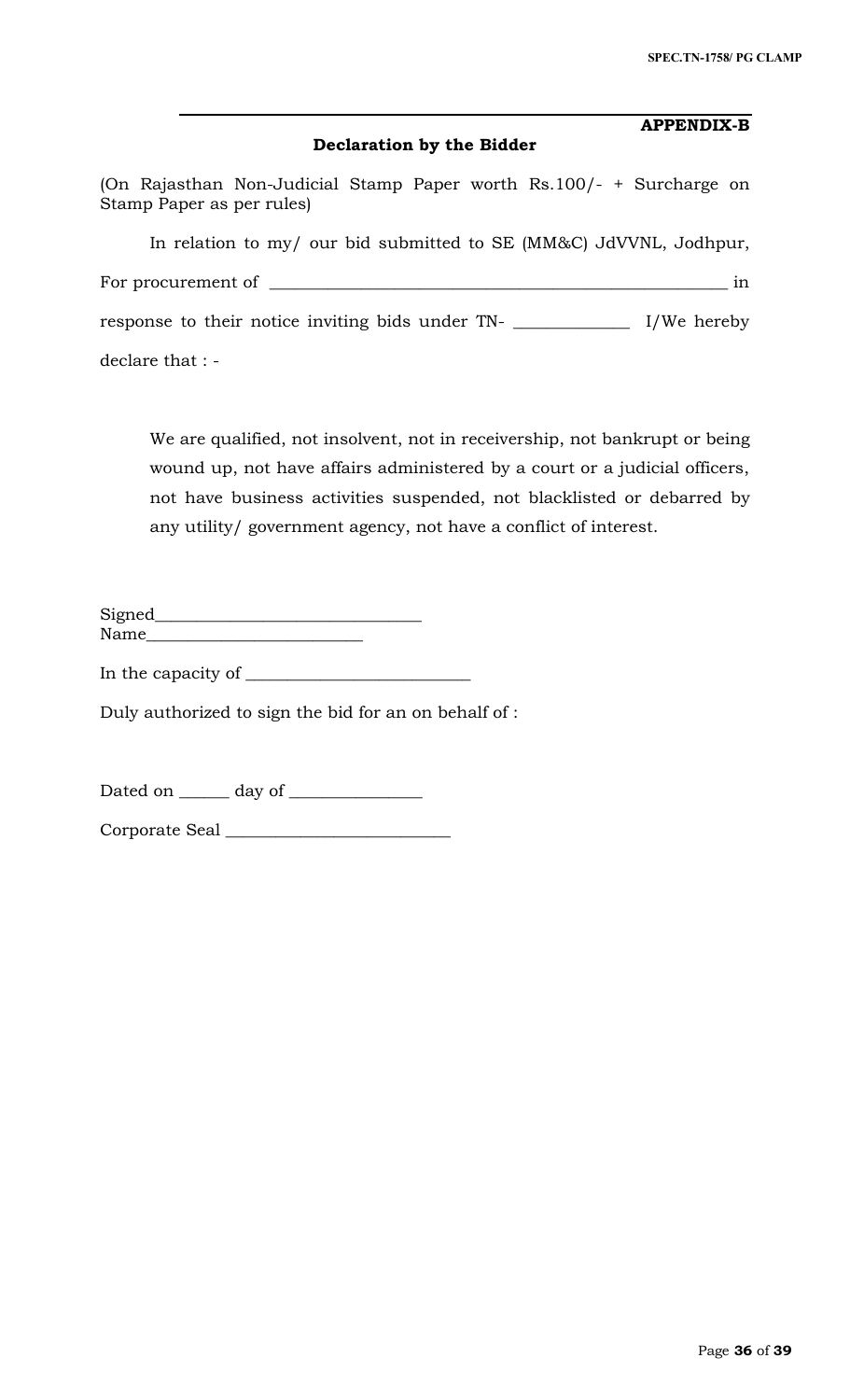# **Annexure 'A'**

# **SELF ATTESTED UNDERTAKING TO BE GIVEN ON FIRM'S LETTER HEAD**

 **We, the undersigned declare that:**

- **1. Our firm, its affiliates of subsidiaries including any subcontractor or suppliers for any part of the contract have not debarred by the state government or the procuring entity or a regulatory authority under any applicable law.**
- **2. We declare that we have complied with and shall continue to comply with the provision of the code of integrity including conflict of interest as specified for bidders in the RTPP Act 2012, RTPP Rules 2013 and the bidding document during the procurement process and execution of contract till completion of all our obligation under contract.**
- **3.** I/We possess the necessary professional, technical, financial and managerial resources and competence required by the bidding document issued by the procuring entity.
- **4.** I/We have fulfilled my/ our obligation to pay such of the taxes payable to the Union and the State Government or any local authority as specified in the bidding document.
- **5.** I/We are not insolvent, in receivership, bankrupt or being wound up, not have my/ our affairs administered by a court or a judicial officer, not have my/ our business activities suspended and not the subject of legal proceeding for any of the foregoing reasons.
- **6.** I/We do not have, and our directors and officers not have, been convicted of any criminal offence related to my/ our professional conduct or the making of false statements or misrepresentations as to my/ our qualifications to enter into a procurement contract within a period of three years preceding the commencement of this procurement process, or not have been otherwise disqualified pursuant to debarment proceedings.
- **7.** I/We do not have a conflict of interest as specified in the Act, Rules and the bidding document, which materially affects fair competition.

 **Firm's Name Seal & Signature**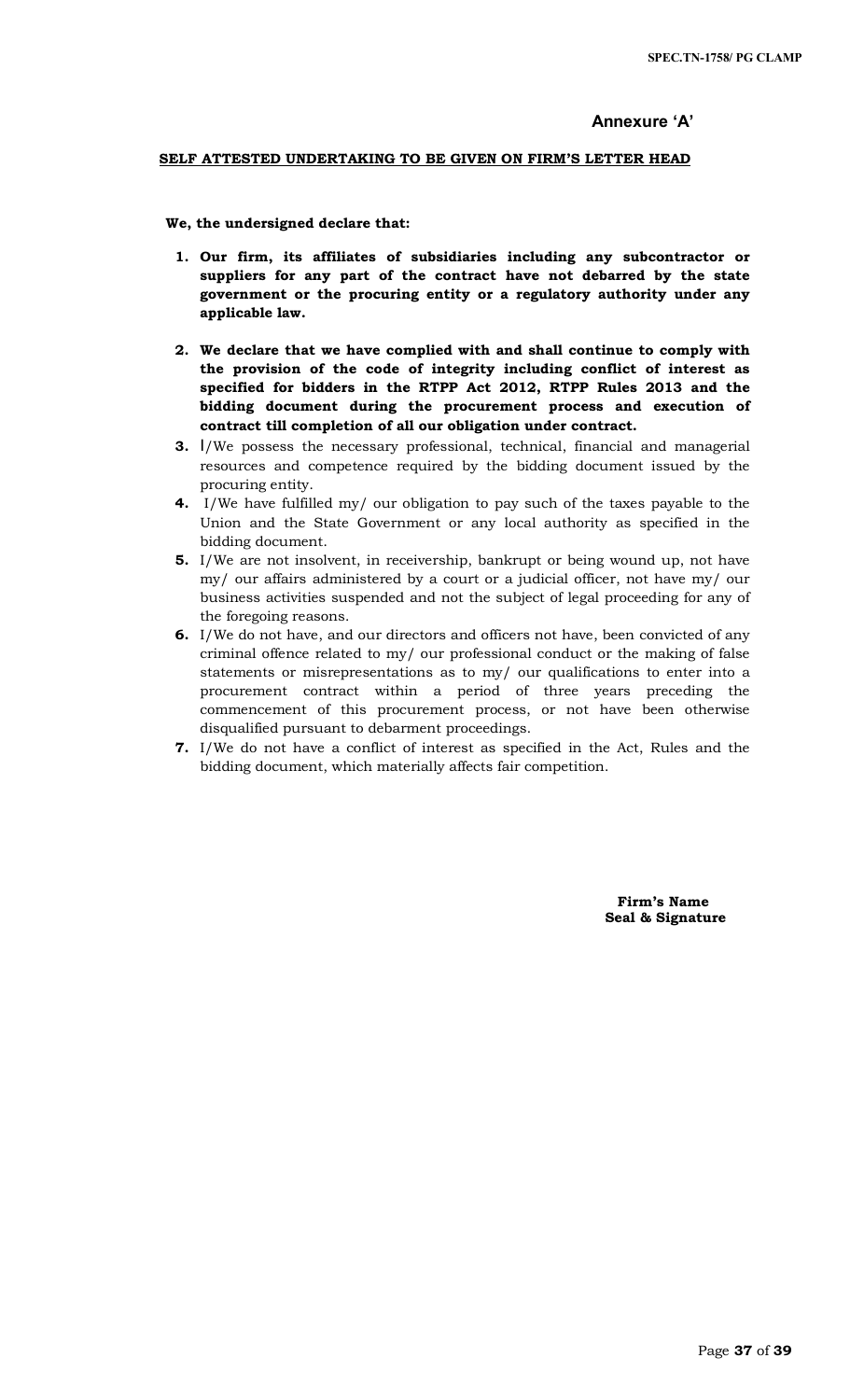# **UNDERTAKING FOR CA CERTIFICATE (TO BE FURNISHED ON NON-JUDICIAL STAMP WORTH Rs.100/- & DULY NOTARIZED)**

 I/WE UNDERTAKE THAT THE CA CERTIFICATE SUBMITTED AS PER THE REQUIREMENT OF PRE-QUALIFICATION REQUIREMENTS, FOR ADJUDGING THE PAST SUPPLIES ,UNDER THE SUBJECT TENDER, TN-\_**\_\_\_\_\_\_\_\_\_\_\_** , IS CORRECT AND I, UNDERSIGNED WILL BE SOLELY RESPONSIBLE FOR ANY DEVAITION/ DISCREPANCY/ IN-CORRECT INFORMATION , IF EVER NOTICED IN THE CA CERTIFICATE.

 FURHER, IN CASE, IF ANY DEVAITION/DISCREPANCY/IN-CORRECT INFORMATION IS NOTICED IN THE CA CERTIFICATE FURNISHED WITH THE BID, AT ANY STAGE DURING PROCESSING/ CURRENCY OF TENDER, DISCOM CAN TAKE THE ACTION AGAINST THE FIRM  $M/s$   $\sim$ 

\_\_\_\_\_\_\_\_\_\_\_\_\_\_\_\_\_\_\_\_\_\_\_\_\_\_\_\_\_\_\_\_\_\_\_\_\_\_\_\_\_\_\_\_\_\_\_\_\_\_\_\_AS PER THE RULES & REGULATIONS.

 **(SIGNATURE)** NAME & DESIGNATION WITH SEAL OF THE BIDDER